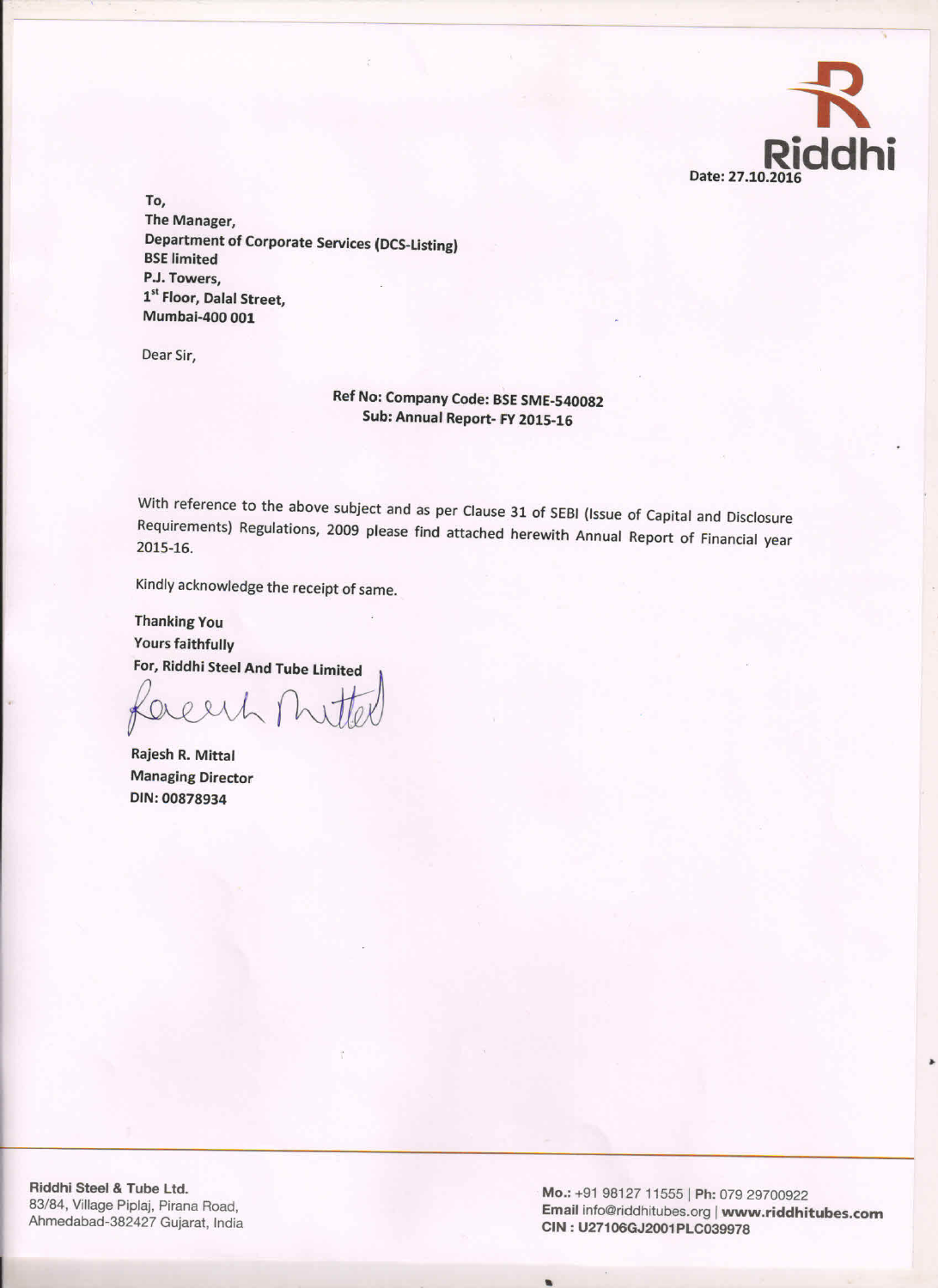# RIDDHI STEEL & TUBE LIMITED

# **ANNUAL REPORT**

# Contents

- Board of Directors
- Notice
- **•** Directors' Report
- **•** Independent Auditors' Report
- Annexure to Independent Auditors' Report
- Balance Sheet
- Statement of Profit and Loss
- Cash Flow Statement
- Significant Accounting Policies
- $\bullet$  Notes to financial statements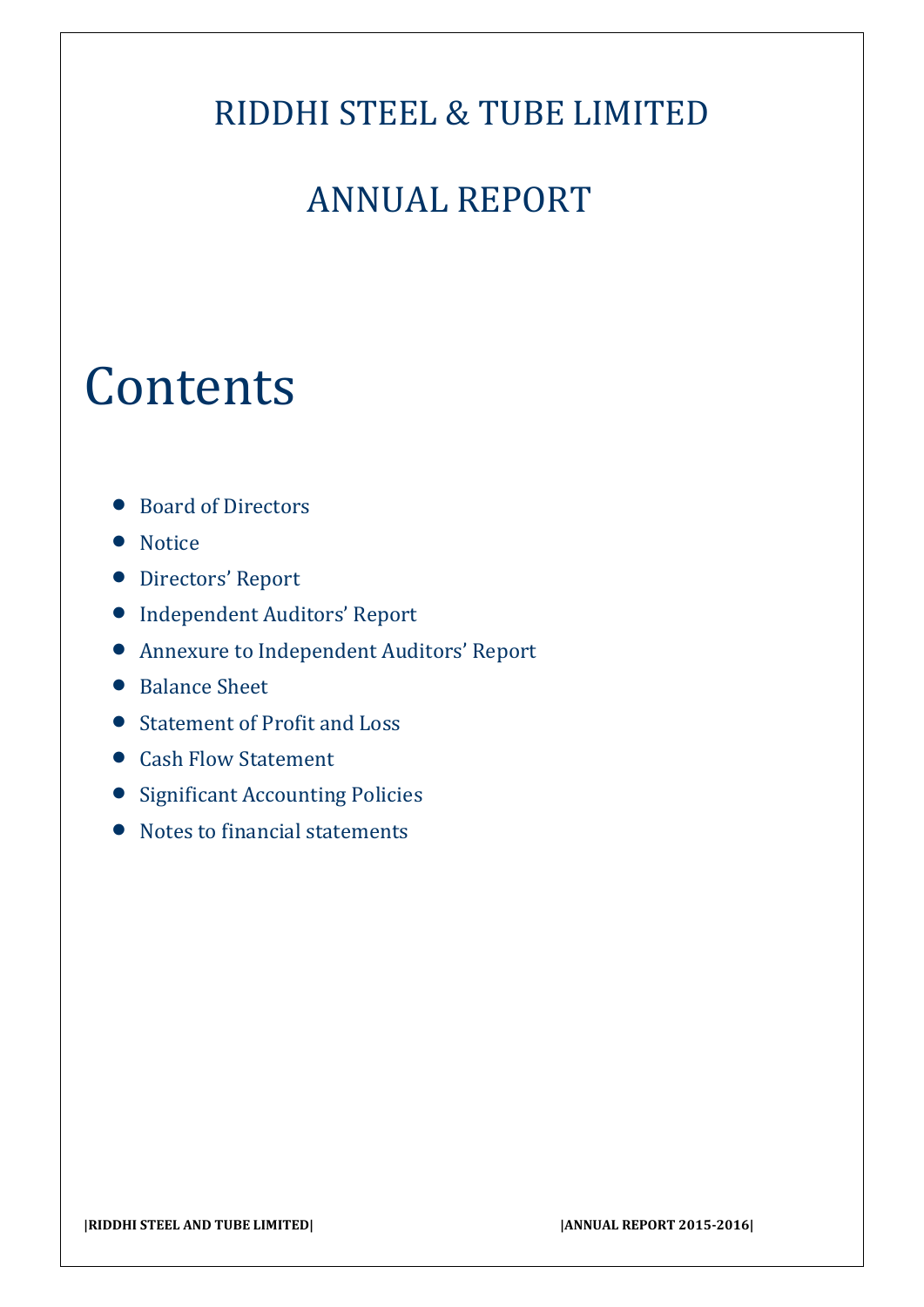#### **The Board of Directors:**

Preeti Mittal **Director** Paras Shah **Director** Saurin Shah **Director** Shankar Bhagat **Director** 

#### **ManagementTeam:**

Rajesh Mittal **Managing Director**

Preeti Mittal **Director**

Paras Shah **Director**

Saurin Shah **Director**

Shankar Bhagat **Director**

#### **Auditors:**

 $M/s$ . C. P. Shah & Co. Chartered Accountants Ahmedabad 

#### **Bankers:**

Canara Bank Prime Corporate Branch, Ahmedabad.

#### **Registered / Corporate Office/Factory:**

83/84, Village Kamod, Pipaj - Pirana Road, Post Aslali, Ahmedabad - 382 427, Gujarat, India.

#### **CIN: U27106GJ2001PLC039978**

Rajesh Mittal **Managing Director** Managing Director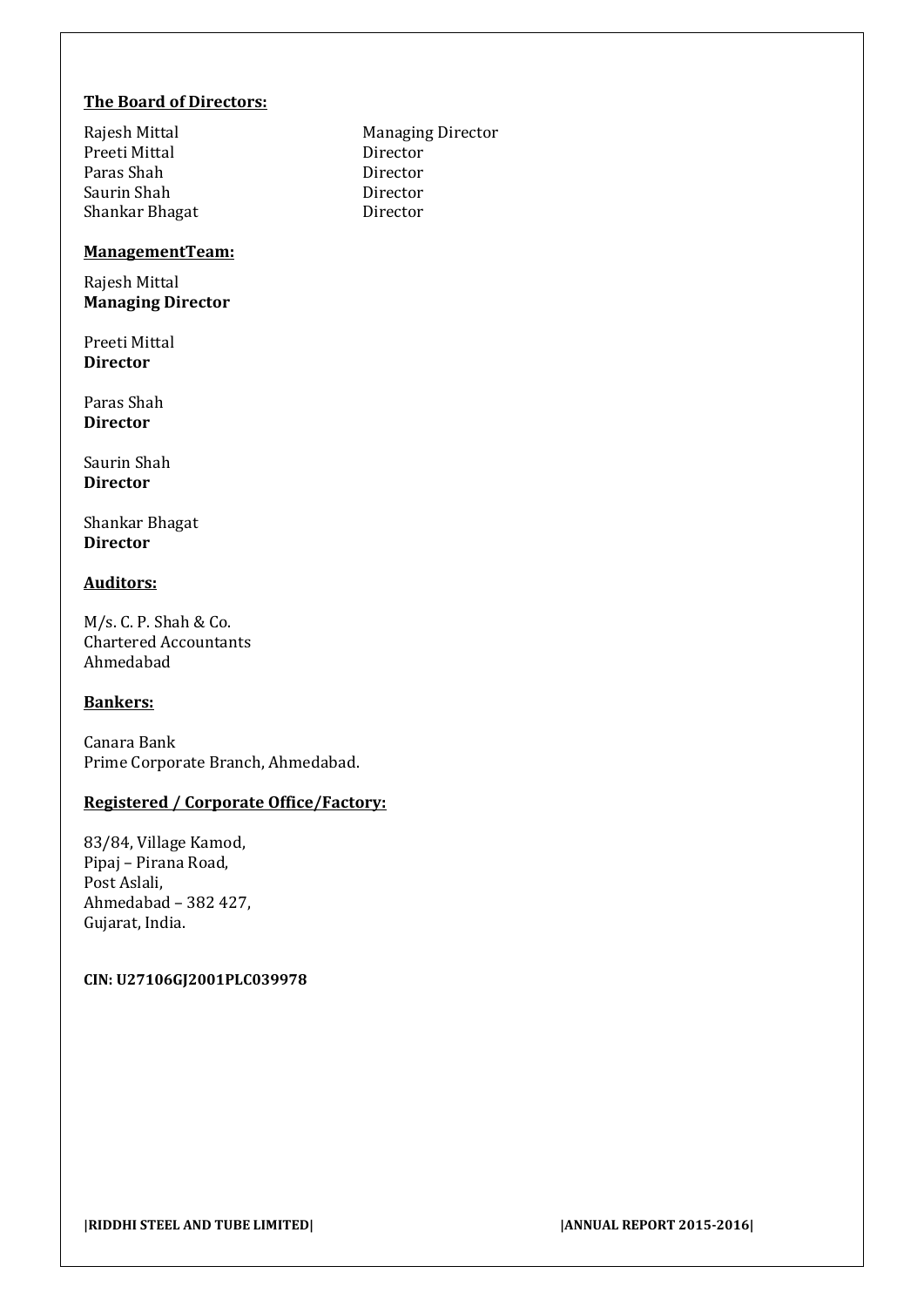# **NOTICE**

Notice is hereby given that the **Fifteenth** Annual General Meeting of the members of **RIDDHI** STEEL & **TUBE** LIMITED will be held on Friday 30<sup>th</sup> day of September, 2016 at 11.00 a.m.at the Registered Office of the company, situated at 83,84, Village Kamod, Piplaj - Pirana Road, Post – Aslali, Ahmedabad - 382 427, Gujarat, India to transact the following business.

#### **Ordinary Business**

- **1.** To receive, consider and adopt the Audited Balance Sheet as on  $31^{st}$  March, 2016, Audited Cash Flow Statement and the Audited Statement of Profit and Loss for the year ended on that date together with the Directors' and Independent Auditors' Reports thereon.
- **2.** To consider and if thought fit, to pass with or without modification(s) the following resolution as an ORDINARY RESOLUTION:

Re-Appoint Preeti Rajesh Mittal, Executive Director of the company, liable to retire by rotation in term of section  $152(6)$  of the Companies act,  $2013$  and being eligible herself for reappointment. 

**3.** To consider and if thought fit, to pass with or without modification(s) the following resolution as an ORDINARY RESOLUTION:

"Resolved That, Pursuant to Section 139, 142 and other applicable provision of The Companies Act, 2013 and the rules made thereunder, as amended from time to time, pursuant to recommendations of the board of directors, and pursuant to resolution passed by members at the AGM held on September 30, 2015, The Appointment of  $M/s$ . C.P. Shah & Co., Chartered Accountants (FRN: 109526W) as the auditors of the company to hold the office till conclusion of Sixteenth AGM be and hereby ratified and the Board of Directors be and hereby authorized to fix the remuneration payable to them for the financial year ending March  $31.2017$ ."

#### Note:

A member entitled to attend and vote at the meeting is entitled to appoint one or more proxies to attend and vote instead of himself /herself and a proxy need not be a member of the company. Proxy in order to be effective must be received by the company not less than 48 hours before the meeting.

Plot No.140/1, Village Piplaj, Saijpurgopalpur, Pirana Road, Ahmedabad –  $382\,405$ ,  $Sd/ Sd/-$ Gujarat, India. Rajesh Mittal Preeti Mittal 

**Registered Office : By order of the Board of Directors**

**Director Director** 

**Date : 01st September,2016**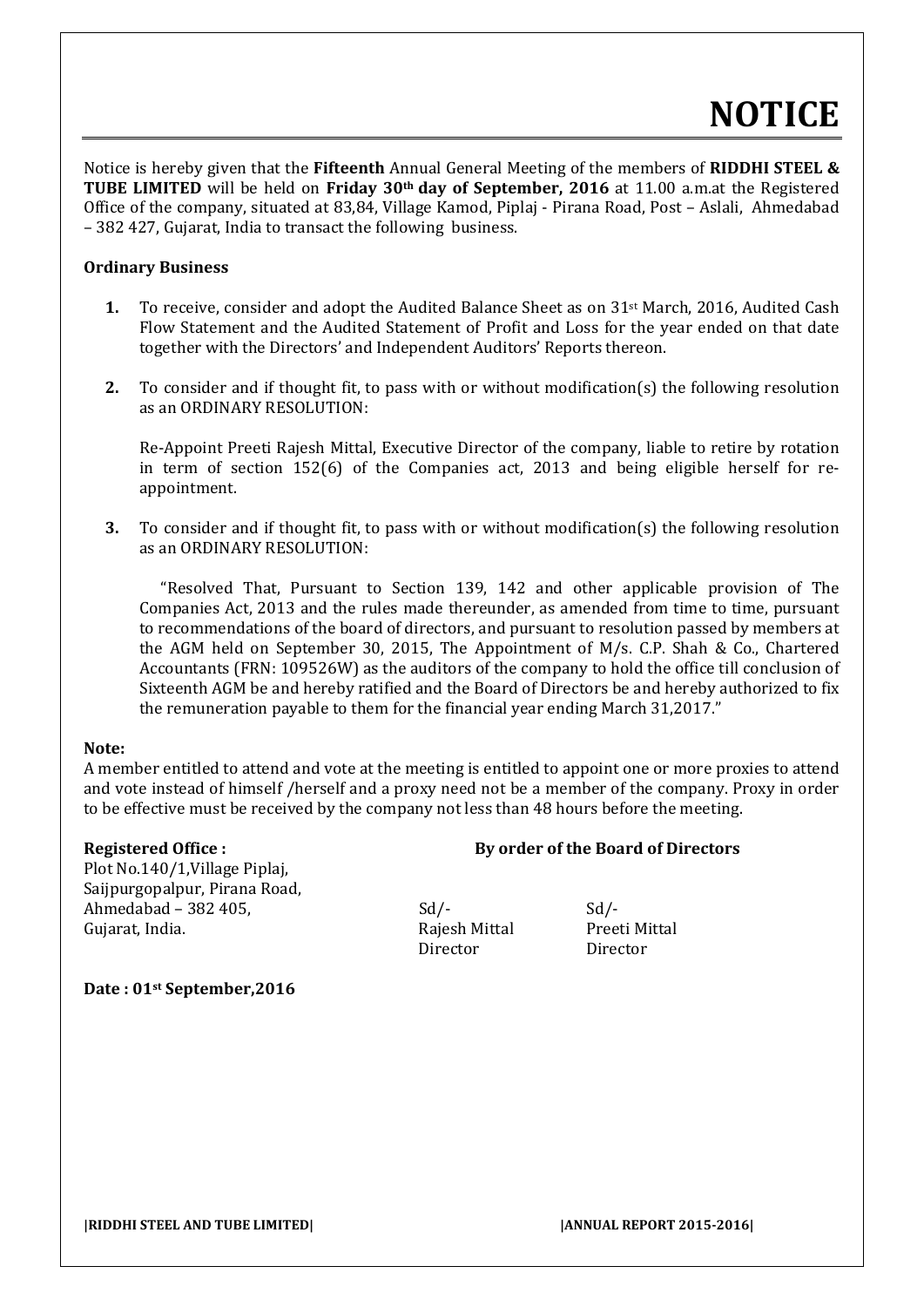#### **RIDDHI STEEL & TUBE LIMITED DIRECTOR'S REPORT**

# To,

The Members,

Your Directors are pleased to present the **Fifteenth** Annual Report together with the Audited Annual Accounts of the Company for the year ended  $31$ <sup>st</sup> March, 2016.

### **FINANCIAL RESULTS:**

|                                                                      | 2015-2016     | 2014-2015     |
|----------------------------------------------------------------------|---------------|---------------|
| Profit/(Loss) Before Depreciation and Tax                            | 6,91,75,690   | 6,84,95,683   |
| Less: Depreciation                                                   | (2,89,85,091) | (3,08,16,468) |
| Add: Prior Period Item                                               |               |               |
| Profit for the year before taxation                                  | 4,01,90,599   | 3,76,79,215   |
| Less: Provision for Taxation:                                        |               |               |
| Current Year Tax<br>j.                                               | 1,25,70,000   | 1,17,30,341   |
| Deferred Tax<br>ii.                                                  | 11,98,795     | 6,30,421      |
| iii.<br>Prior Period Tax                                             | (1,82,719)    | Nil           |
|                                                                      |               |               |
| <b>Profit after taxation</b>                                         | 2,66,04,522   | 2,53,18,454   |
| Add: Brought forward balance of Profit & loss A/c.                   | 12,55,72,919  | 10,04,30,786  |
| Less: Depreciation in respect of assets whose useful life is<br>over |               | 2,53,516      |
| Add: DTA on Depreciation charged to retained earnings                |               | 77,196        |
| <b>Balance Carried to Balance Sheet</b>                              | 15,21,77,441  | 12,55,72,919  |

#### **REVIEW OF OPERATIONS:**

During the year under review, the revenue from operations is Rs.  $235,20,74,722$  (previous year Rs.  $233,89,07,076$ .) The Profit before depreciation and tax has increased to Rs.  $6,91,75,690$  from Rs.  $6.84.95.683$ . The net profit after tax has increased to Rs. 2.66.04.522 from Rs. 2.53.18.454. At the end of the year, Company's reserves stood at Rs. 16,56,77,441 (Previous Year Rs. 13,90,72,919).

### **DIVIDEND:**

The directors of the company do not recommend any amount of dividend to be declared for the financial year 2015-2016, as Company is in process of business development.

### **SHARE CAPITAL:**

The Paid up equity Capital as on March 31, 2016 was Rs.  $5,95,02,520$ . During the year under review, the Company had not issued any class of Equity Shares. Moreover the Company had not issued any shares with differential voting rights nor granted stock options nor sweat equity.

#### **TRANSFER TO RESERVES:**

Your Company has not transferred any amount to Reserves during the year under consideration.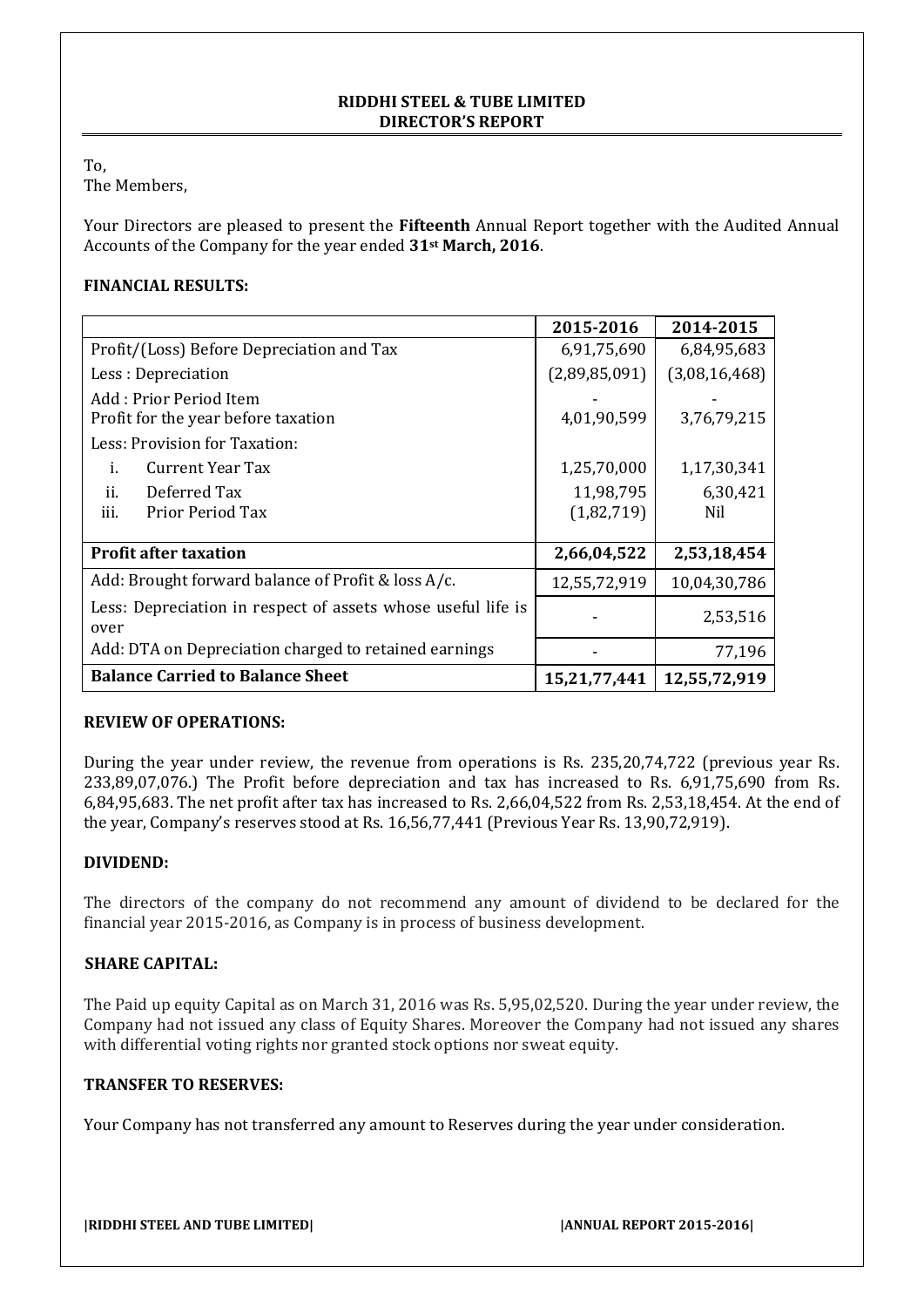#### **PARTICULARS OF EMPOLYEES:**

There are no employees of the Company who were in receipt of remuneration in excess of the limit as prescribed under Section to Section 197 read with rule 5 of the Companies (Appointment and Remuneration of Managerial Personnel) Rules, 2014

#### **CAPITAL EXPENDITURE**:

During the year under review, the Company has incurred **Rs.4,29,18,255** as Capital Expenditure for acquisition of various fixed assets.

#### **AUDITORS AND THEIR REPORT:**

At the Annual General Meeting held on 30<sup>th</sup> September, 2015 M/s. C.P. Shah & Co. (Chartered Accountants) were appointed as Statutory Auditors of the company to hold office till the Sixteenth Annual General Meeting. In terms of first proviso to section 139 of the Companies Act, 2013, the appointment of auditors shall be placed for ratification at every Annual General Meeting. Accordingly the appointment of  $M/s$ . C.P. Shah & Co., Chartered Accountants, as statutory auditors of the company, is placed for ratification by the shareholders.

The Auditors' Report does not contain any qualification, reservation or adverse remarks. The Auditors report is enclosed with the financial statements in this annual report.

#### **"DISCLOSURE UNDER THE SEXUAL HARASSMENT OF WOMEN AT WORKPLACE (PREVENTION, PROHIBITION AND REDRESSAL) ACT, 2013":**

"The Company has in place an Anti Sexual Harassment Policy in line with the requirements of The Sexual Harassment of Women at the Workplace (Prevention, Prohibition & Redressal) Act, 2013. All employees (permanent, contractual, temporary, trainees) are covered under this policy. The following is a summary of sexual harassment complaints received and disposed off during the year 2015-16

No of complaints received: NIL

No of complaints disposed off: NIL"

#### **INSURANCE:**

The Company has taken adequate insurance cover for all movable and immovable assets for various types of risks.

#### **NOTE ON ACCOUNTS:**

The notes forming part of the accounts are Self-explanatory and therefore, do not call for any further comments. 

#### **CONVERSION FROM PRIVATE LIMITED TO PUBLIC LIMITED COMPANY:**

After the end of financial year the Company was converted from Private Limited to Public Limited Company W.E.F 01<sup>st</sup> **February, 2016**. Accordingly, the name of the Company was changed from Riddhi Steel and Tube Private Limited to Steel and Tube Limited to reflect the status of the Company as Public Limited Company.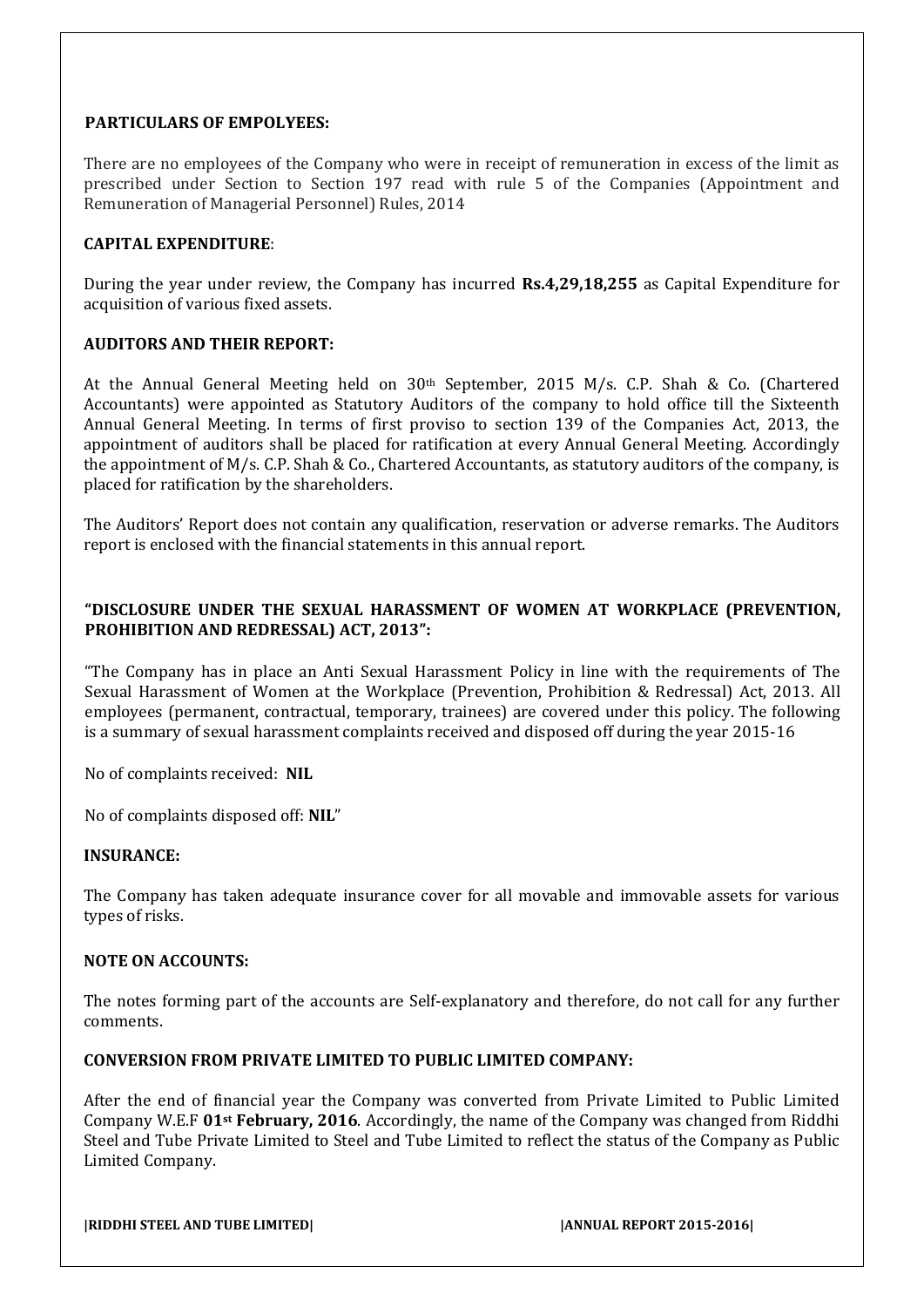# **COMPLIANCE UNDER COMPANIES ACT, 2013:**

Pursuant to Section 134 of the Companies Act, 2013 read with the Companies (Accounts) Rules, 2014, your Company complied with the compliance requirements and the detail of compliances under Companies Act, 2013 are enumerated below:

#### **CONSERVATION OF ENERGY, TECHNOLOGY ABSORPTION, FOREIGN EXCHANGE EARNINGS AND OUTGO:**

Information required under section  $134(3)(m)$  of the Companies Act, 2013 read with Rule 8 of the Companies (Accounts) Rules, 2014, is given in the **Annexure-A** to the director's report.

#### **EXTRACT OF ANNUAL RETURN:**

In accordance with the Section  $134(3)(a)$  of The companies Act, 2013 an extract of the annual return in the prescribed is appended as **Annexure-B** to the director's report.

#### **BOARD MEETINGS HELD DURING THE YEAR:**

The Board of Directors duly met 12 times during the financial year from  $1<sup>st</sup>$  April, 2015 to 31<sup>st</sup> March, 2016. 

The intervening gaps between the meetings were within the purview of the Companies Act, 2013 and the rules made there under.

#### **DIRECTORS AND KEY MANAGERIAL PERSONNELS:**

During the period under consideration following appointments were affected.

| <b>DIN/PAN</b> | <b>Name</b>                  | <b>Designation</b>          | <b>Appointment Date</b> |
|----------------|------------------------------|-----------------------------|-------------------------|
| 00878934       | <b>RAJESHKUMAR MITTAL</b>    | <b>Managing Director</b>    | 22/03/2013              |
| 01594555       | <b>PREETI RAJESH MITTAL</b>  | <b>Executive Director</b>   | 08/01/2016              |
| 01359807       | <b>SHANKAR PRASAD BHAGAT</b> | <b>Independent Director</b> | 19/03/2016              |
| 07438621       | <b>PARAS KUMARPAL SHAH</b>   | <b>Independent Director</b> | 16/02/2016              |
| 07438637       | <b>SAURIN SHAILESH SHAH</b>  | <b>Independent Director</b> | 16/02/2016              |

#### **CORPORATE SOCIAL RESPONSIBILITY:**

Your directors wants to draw your attention that provision in relation to corporate social responsibility as specified in section 135 of The Companies Act, 2013 and rules (Corporate Social Responsibility Policy) Rules 2014 are not applicable to the company.

### **VIGIL MECHANISM / WHISTLE BLOWER POLICY:**

The Company does not have vigil mechanism or whistle blower policy implemented by it as the company is not under obligation for the same under The Companies Act, 2013.

#### **DIRECTORS RESPONSIBILITY STATEMENT:**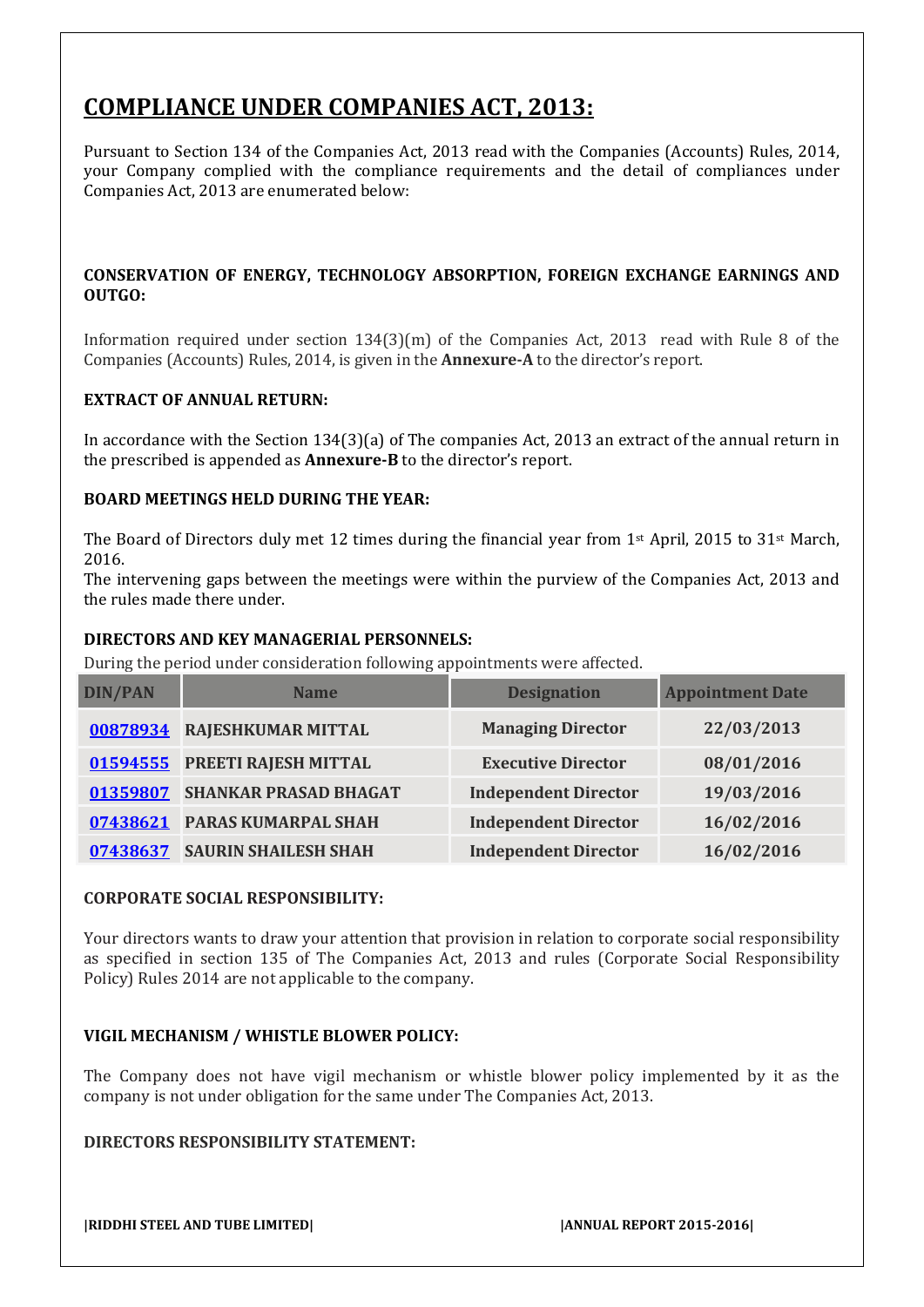Pursuant to Section  $134(3)(c)$  r.w.s  $134(5)$  of the Companies Act, 2013, Directors of your Company hereby state and confirm that:

- a) In the preparation of the annual accounts for the year ended  $31st$  March, 2016, the applicable accounting standards have been followed along with proper explanation relating to material departures.
- b) The directors have selected such accounting policies and applied them consistently and made judgments and estimates that are reasonable and prudent so as to give a true and fair view of the state of affairs of the company at the end of the financial year and of the profit of the company for the same period.
- c) The directors have taken proper and sufficient care for the maintenance of adequate accounting records in accordance with the provision of the Companies Act, 2013 for safeguarding the assets of the company and for preventing and detecting fraud and other irregularities.
- d) The directors have prepared the annual accounts on a going concern basis.
- e) The directors have laid down internal financial controls in the company that are adequate and were operating effectively.
- f) The directors have devised proper systems to ensure compliance with the provisions of all applicable laws and these are adequate and are operating effectively.

#### **PARTICULARS OF LOANS, GUARANTEE AND INVESTMENTS:**

Details of Loans, Guarantees and Investments covered under the provisions of Section 186 of the Companies Act, 2013 are given in the notes to the Financial Statements provided in the annual report.

#### **RELATED PARTY TRANSACTION:**

None of the transactions with any of related parties were in conflict with the Company's interest. Attention of members is drawn to the disclosure of transactions with related parties set out in Note No. **21.5** of Financial Statements, forming part of the Annual Report.

Particulars of contracts or arrangements with related parties referred to in section 188(1) of the companies Act, 2013, in the prescribed form AOC – 2, is appended as **Annexure C** to the director's report.

All related party transactions are negotiated on an arm's length basis, and are intended to further the Company's interests.

#### **MATERIAL CHANGES AND COMMITMENTS AFFECTING THE FINANCIAL POSITION BETWEEN THE END OF THE FINANCIAL YEAR AND THE DATE OF REPORT:**

There have been no material changes and commitments affecting the financial position of the Company has occurred between the end of the financial year to which this financial statements relate and the date of this report.

#### **DEVELOPMENT AND IMPLEMENTATION OF RISK MANAGEMENT POLICY:**

In today's economic environment, Risk Management is a very important part of business. The main aim of risk management is to identify, monitor and take precautionary measures in respect of the events that may pose risks for the business. Company's risk management is embedded in the business processes and thereby reduces the risk to its possible extent.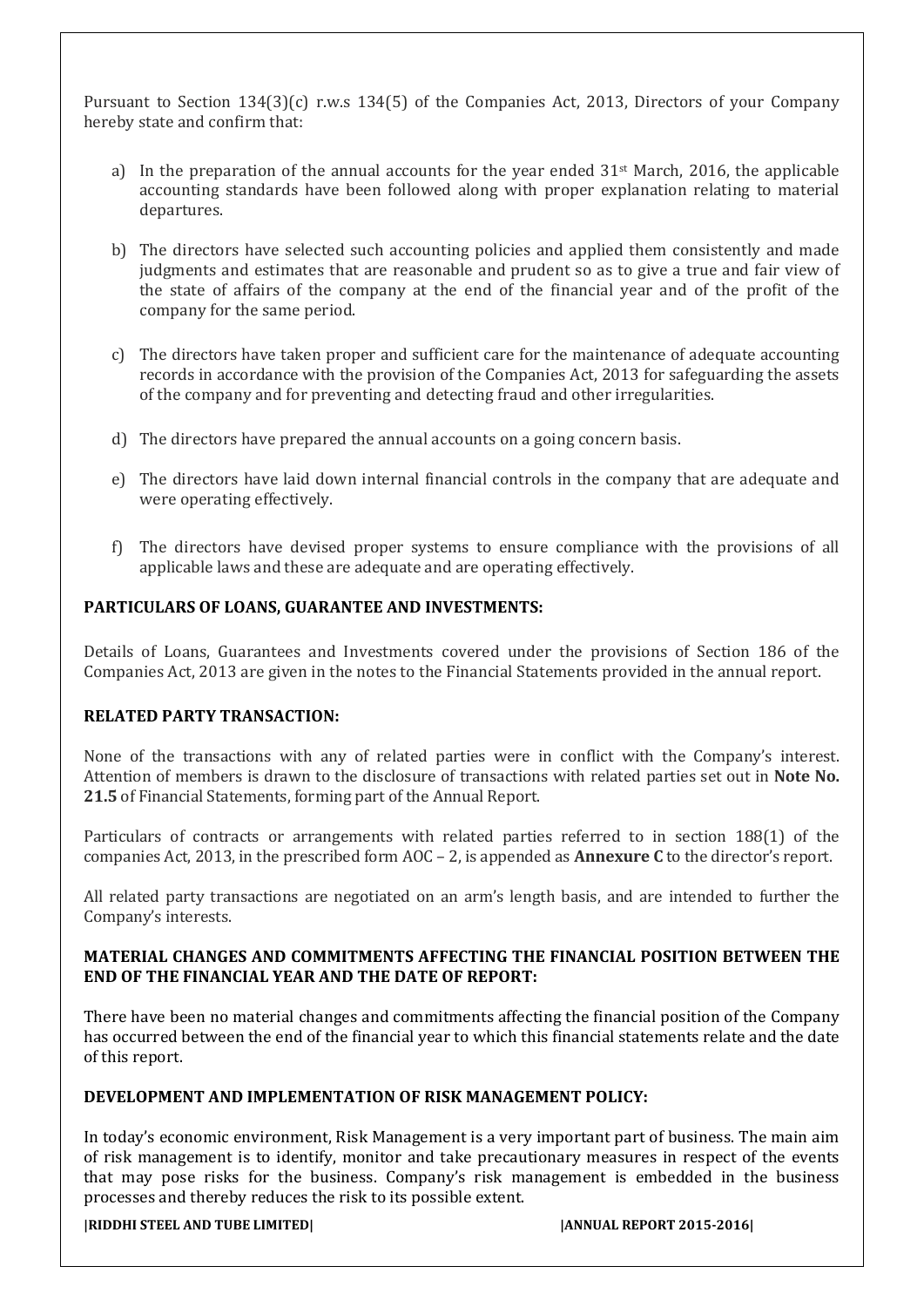#### **FIXED DEPOSITS:**

The company has not accepted deposits from the shareholders during the year ended  $31^{st}$  March 2016 within the meaning of sec 73 of the companies Act 2013 and the Companies (Acceptance of Deposits) Rules, 2014. 

#### **ORDERS BY REGULATORS, COURTS OR TRIBUNALS:**

No significant and/or material orders were passed by any regulator or court or tribunal impacting the going concern status and the Company's operations in future.

#### **INTERNAL FINANCIAL CONTROL SYSTEMS AND THEIR ADEQUACY:**

Given the nature of business and size of operations, Your Company's internal financial Control System has been designed to provide for:

- Accurate recording of transactions with internal checks and prompt reporting.
- Adherence to applicable Accounting Standards and Policies.
- Compliance with applicable statutes, policies and management policies and procedures.
- Effective use of resources and safeguarding of assets.

Your Company, through its own Internal Audit Department, carried out periodic audits at all locations and functions based on the plan approved by the board and brought out any deviation to Internal Control procedures. The observations arising out of the audit are periodically reviewed and compliance ensured. The summary of the Internal Audit observations and status of implementation are submitted to the board. The status of implementation of the recommendations is reviewed by the board on a regular basis.

#### **INDUSTRIAL RELATIONS:**

Relations with the company's employees continue to be cordial. The company has a good track record of harmonious relations with employees and all stake holders.

#### **ACKNOWLEDGEMENTS:**

Your Directors gratefully acknowledge the contributions made by the employees towards the success of the Company. Your Directors are also thankful for the co-operation and assistance received from the Bankers, Central and State Government Departments and Local Authorities.

Plot No.140/1, Village Piplaj, Saijpurgopalpur, Pirana Road, Ahmedabad – 382 405.  $Sd/ Sd/-$ Gujarat, India. Rajesh Mittal Preeti Mittal 

#### **Registered Office : By order of the Board of Directors**

**Director** Director **Director** 

**Date : 01st September,2016**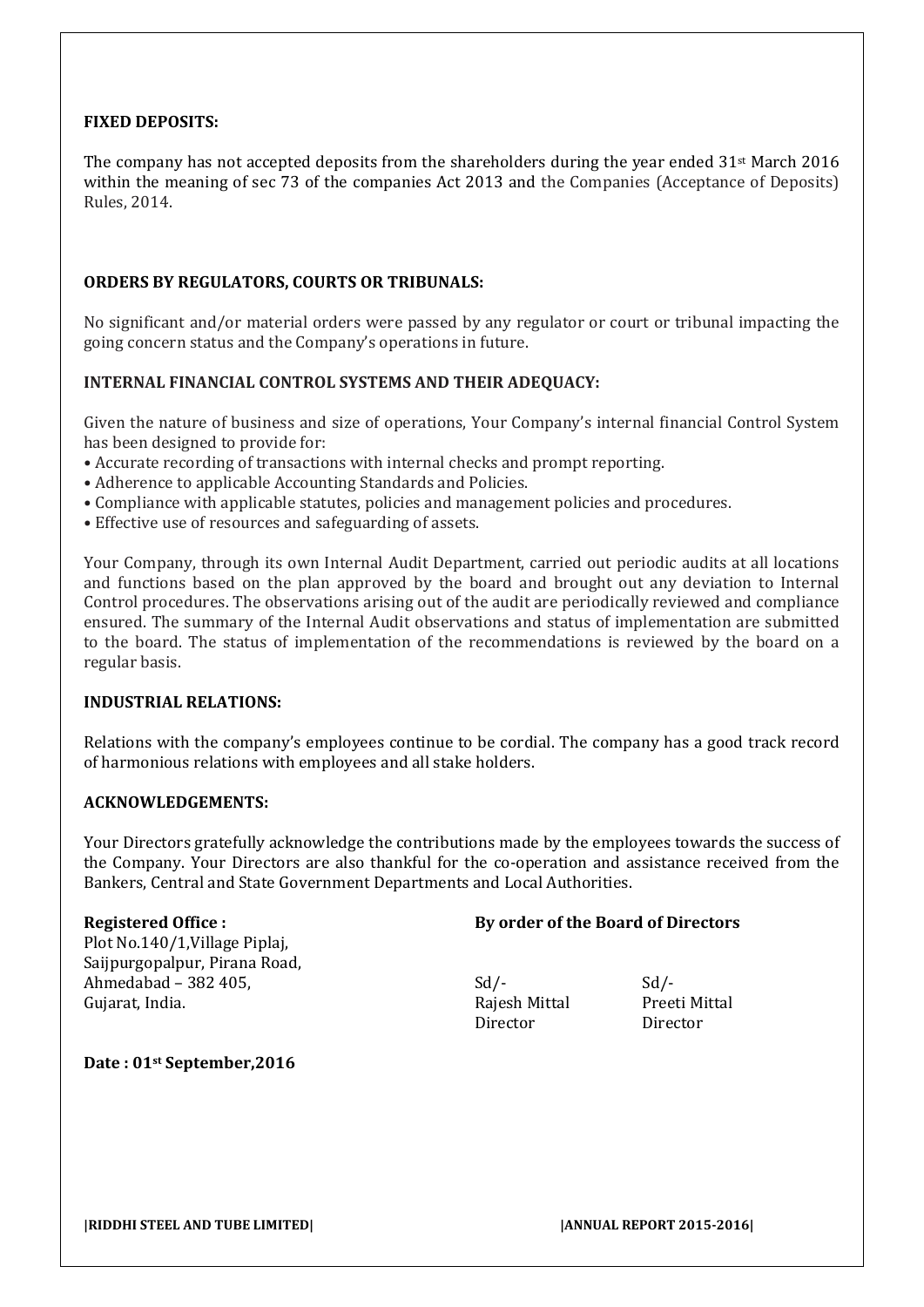#### **DIRECTOR REPORT'S ANNEXURE‐ A**

[Particulars pursuant to Companies (Accounts) Rules,2014]

#### **CONSERVATION OF ENERGY, TECHNOLOGY ABSORPTION, FOREIGN EXCHANGE EARNING AND OUTGO ETC.**

Information on conservation of Energy, Technology absorption, Foreign Exchange earnings and outgo required to be disclosed under Section 134 of the Companies Act, 2013 read with Companies (Accounts) Rules, 2014 are provided hereunder.

#### **A. Conservation of Energy:**

Energy conservation continuous to receive priority attention at all levels. All efforts are made to conserve and optimize use of energy with continuous monitoring, improvement in maintenance and distribution systems and through improved operational techniques.

Company has not made any capital investment on energy conservation equipments during the financial year. 

#### **B. Technology Absorption:**

No new technology is absorbed by the company as company is equipped in well manner with all the required technologies and machineries that it requires in order to have smooth functioning of business operations. 

#### **C.** Research and development  $(R & D)$ :

The company is carrying out research in the field of its business so as to grab the available opportunities of business expansion and thereby enhance the profitability and market share.

#### **Expenditure on R & D :**

The company has not incurred any expenditure on Research and Development during the Financial Year. 

#### **D. Foreign Exchange Earning and Outgo :**

Foreign Exchange earned and spent by the Company during the year amounts to Nil and Nil respectively.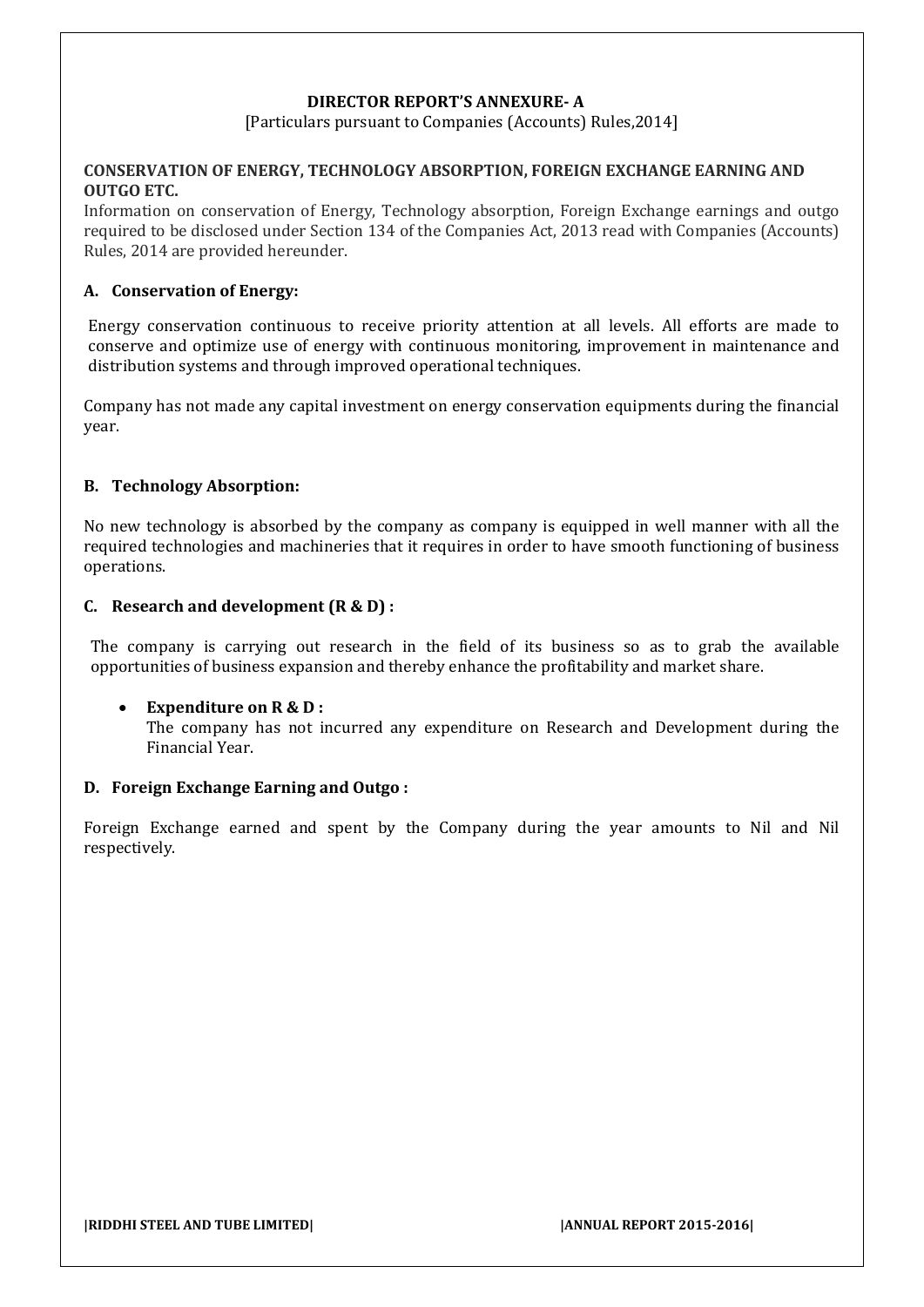#### **DIRECTOR REPORT'S ANNEXURE‐ B**

#### **EXTRACT OF ANNUAL RETURN FORM MGT 9**

[Pursuant to Section 92 (3) of the Companies Act, 2013 andRule 12(1) of the Company (Management&Administration) Rules, 2014] **Financial Year ended on 31.03.2016**

#### **I. REGISTRATION & OTHER DETAILS :**

|              | <b>CIN</b>                                                                        | ٠<br>$\blacksquare$ | U27106GJ2001PLC039978                                                                                         |
|--------------|-----------------------------------------------------------------------------------|---------------------|---------------------------------------------------------------------------------------------------------------|
| ii           | <b>Registration Date</b>                                                          |                     | 07/09/2001                                                                                                    |
| iii          | Name of the Company                                                               | ٠                   | RIDDHI STEEL AND TUBE LIMITED                                                                                 |
| iv           | Category/Sub-category of the<br>Company                                           | ٠<br>÷              | Company Limited by Shares                                                                                     |
| $\mathbf{V}$ | Address of the Registered office<br>& contact details                             | $\blacksquare$      | 83,84, Village – Kamod,<br>Piplaj - Pirana Road,<br>Post - Aslali,<br>Ahmedabad - 382 427,<br>Gujarat, India. |
| vi           | Whether listed company                                                            | ٠                   | N <sub>O</sub>                                                                                                |
|              | vii Name, Address & contact details<br>of the Registrar & Transfer Agent, if any. | ٠                   | N.A                                                                                                           |

#### **II. PRINCIPAL BUSINESS ACTIVITIES OF THE COMPANY:**

All the business activities contributing 10% or more of the total turnover of the company shall be stated

| Sl<br>No. | Name & Description of main<br>products/services                                                             | NIC Code of the<br>Product /service | % to total<br>turnover<br>of the company |
|-----------|-------------------------------------------------------------------------------------------------------------|-------------------------------------|------------------------------------------|
|           | Manufacture of tubes, pipes and hollow<br>profiles and of tube or pipe fittings of cast-<br>iron/cast-steel | 24311                               | 100%                                     |

#### **III. PARTICULARS OF HOLDING, SUBSIDIARY & ASSOCIATE COMPANIES: N.A**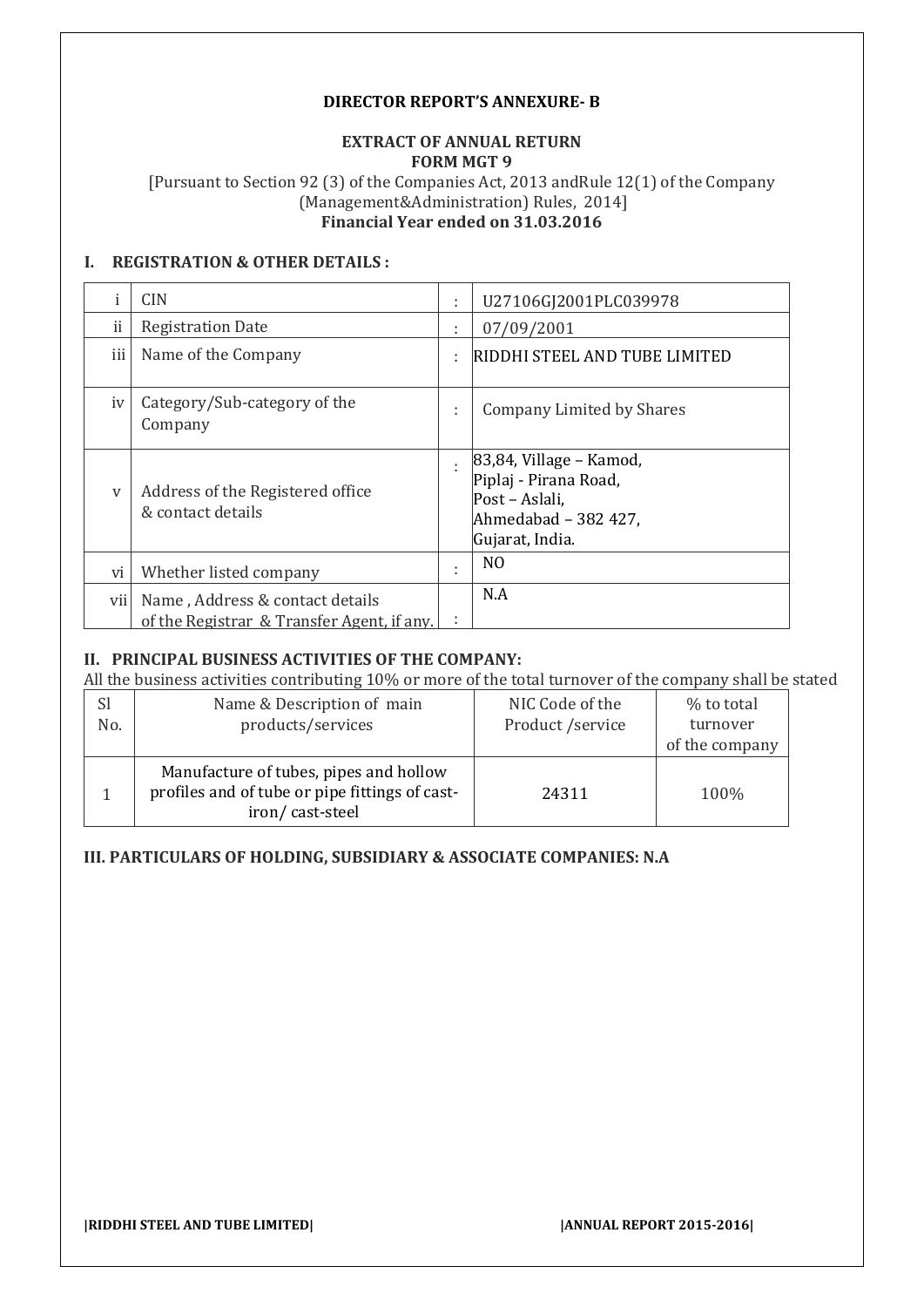#### **IV. SHAREHOLDING PATTERN (Equity Share capital Break up as % to total Equity)**

# **(a) Category‐Wise Shareholding:**

| <b>Category of Shareholders</b>                              | year                     | No. of Shares held at the beginning of the |                          |                          | No. of Shares held at the end of the year |                |                          |                      | % change<br>during the |
|--------------------------------------------------------------|--------------------------|--------------------------------------------|--------------------------|--------------------------|-------------------------------------------|----------------|--------------------------|----------------------|------------------------|
|                                                              | Demat                    | Physical                                   | Total                    | $%$ of<br>Total          | Demat                                     | Physical       | Total                    | % of Total<br>Shares | year                   |
| A. Promoters & Promoter's<br>Group                           |                          |                                            |                          |                          |                                           |                |                          |                      |                        |
| $(1)$ Indian                                                 | $\sim$                   |                                            | $\overline{\phantom{a}}$ | $\sim$                   | $\overline{\phantom{a}}$                  |                |                          |                      |                        |
| a) Individual                                                | $\overline{\phantom{a}}$ | 44,74,630                                  | 44,74,630                | 75.20 %                  | $\overline{\phantom{a}}$                  | 56,88,632      | 56,88,632                | 95.60%               |                        |
| b) Central Govt.or State                                     | $\overline{\phantom{a}}$ | $\sim$                                     | $\sim$                   | $\sim$                   | $\sim$                                    |                |                          |                      |                        |
| c) Bodies Corporates                                         | $\sim$                   |                                            |                          | $\sim$                   | $\overline{\phantom{a}}$                  | $\sim$         | $\sim$                   |                      |                        |
| d) Bank/FI                                                   | $\sim$                   | $\overline{a}$                             | $\overline{\phantom{a}}$ | $\sim$                   | $\blacksquare$                            | $\overline{a}$ | $\sim$                   |                      |                        |
| e) Any other                                                 | $\overline{\phantom{a}}$ | 14,75,622                                  | 14,75,622                | 24.80 %                  | $\sim$                                    | 2,61,620       | 2,61,620                 | 4.40%                |                        |
| SUB TOTAL: $(A)$ $(1)$                                       | $\overline{\phantom{a}}$ |                                            |                          |                          | $\sim$                                    |                | $\overline{a}$           |                      |                        |
| (2) Foreign                                                  | $\overline{\phantom{a}}$ | $\sim$                                     | $\sim$                   | $\sim$                   | $\sim$                                    | $\sim$         | $\sim$                   |                      |                        |
| a) NRI- Individuals                                          |                          | $\blacksquare$                             |                          |                          |                                           |                |                          |                      |                        |
| b) Other Individuals                                         | $\sim$                   | ٠                                          |                          | $\sim$                   | ä,                                        |                |                          |                      |                        |
| c) Bodies Corp.                                              | $\sim$                   | $\overline{\phantom{a}}$                   |                          | $\sim$                   | $\sim$                                    | $\sim$         | $\sim$                   |                      |                        |
| d) Banks/FI                                                  | ÷.                       | $\overline{\phantom{a}}$                   |                          |                          | ٠                                         |                |                          |                      |                        |
| e) Any other                                                 | $\blacksquare$           | $\overline{a}$                             | $\sim$                   | $\sim$                   | $\sim$                                    | $\sim$         | $\overline{a}$           |                      |                        |
| SUB TOTAL (A) (2)                                            | $\overline{\phantom{a}}$ |                                            |                          | $\overline{\phantom{a}}$ | ٠                                         |                | $\overline{\phantom{a}}$ |                      |                        |
| Total Shareholding of<br>Promoter<br>$(A) = (A)(1) + (A)(2)$ |                          | 59,50,252                                  | 59,50,252 100.00%        |                          | ٠                                         | 59,50,252      | 59,50,252                | 100.00%              |                        |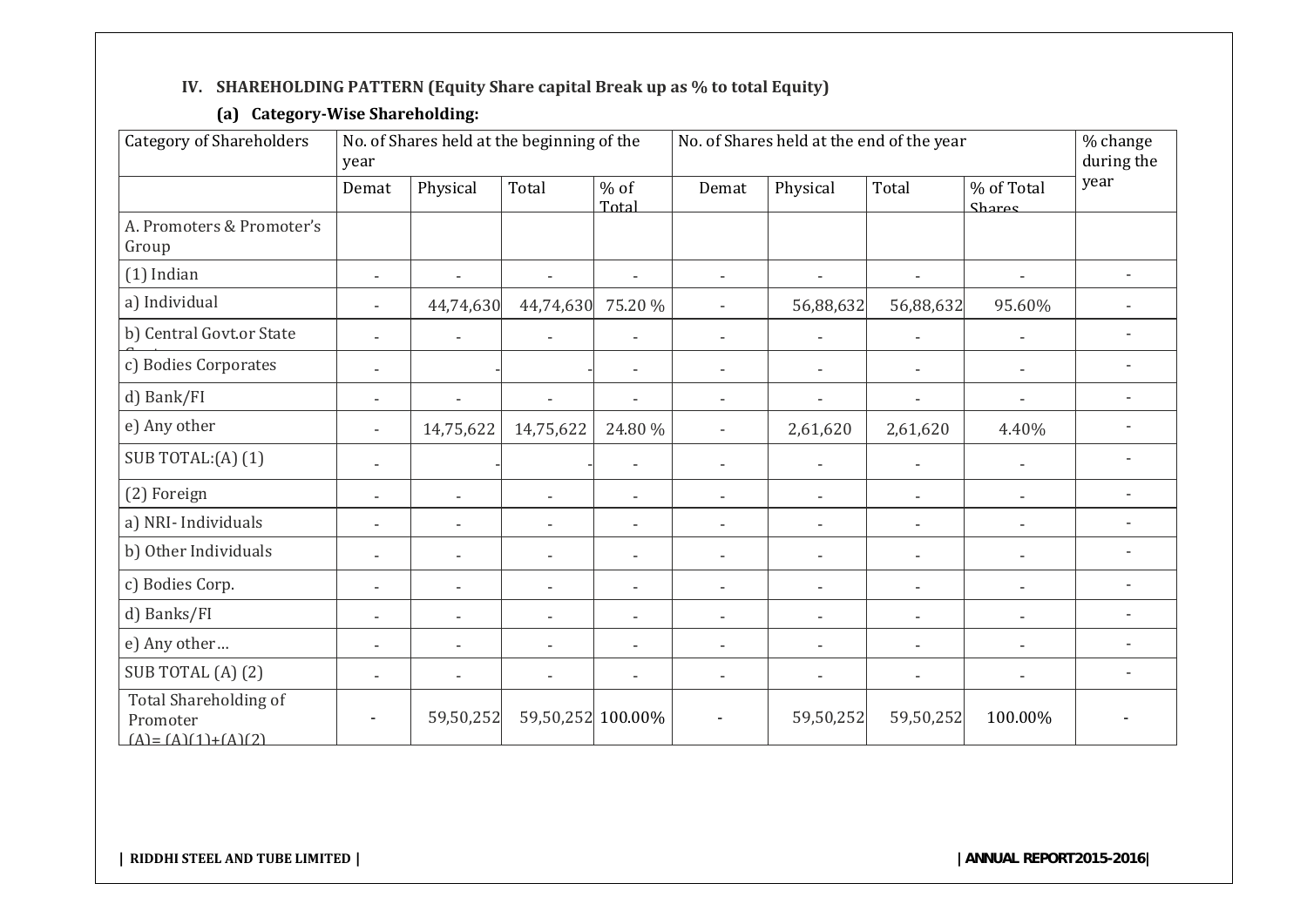| <b>Category of Shareholders</b>                                | year  | No. of Shares held at the beginning of the |                          |                          |                          | No. of Shares held at the end of the year |                          |                          | % change<br>during the   |
|----------------------------------------------------------------|-------|--------------------------------------------|--------------------------|--------------------------|--------------------------|-------------------------------------------|--------------------------|--------------------------|--------------------------|
|                                                                | Demat | Physical                                   | Total                    | $%$ of<br>Total          | Demat                    | Physical                                  | Total                    | % of Total<br>Shares     | year                     |
| <b>B. PUBLIC SHAREHOLDING</b>                                  |       |                                            |                          |                          |                          |                                           |                          |                          |                          |
| (1) Institutions                                               |       |                                            |                          |                          |                          |                                           |                          |                          |                          |
| a) Mutual Funds                                                |       | $\sim$                                     | $\blacksquare$           | $\blacksquare$           | $\sim$                   | $\blacksquare$                            | $\blacksquare$           | $\blacksquare$           | $\sim$                   |
| b) Banks/FI                                                    |       | $\blacksquare$                             | $\blacksquare$           | Ĭ.                       |                          | $\blacksquare$                            | $\blacksquare$           | $\blacksquare$           |                          |
| c) Central govt                                                |       | $\overline{\phantom{a}}$                   | $\blacksquare$           | $\overline{\phantom{a}}$ | $\blacksquare$           | $\overline{\phantom{a}}$                  | $\blacksquare$           | $\overline{\phantom{a}}$ | $\blacksquare$           |
| d) State Govt.                                                 |       | $\blacksquare$                             | $\blacksquare$           | $\blacksquare$           | $\overline{\phantom{a}}$ | $\blacksquare$                            | $\overline{\phantom{a}}$ | $\blacksquare$           | $\overline{\phantom{a}}$ |
| e) Venture Capital Fund                                        |       | $\blacksquare$                             | $\blacksquare$           | $\blacksquare$           | $\blacksquare$           | $\blacksquare$                            | $\blacksquare$           | $\blacksquare$           | $\overline{\phantom{a}}$ |
| f) Insurance Companies                                         |       | $\blacksquare$                             | $\blacksquare$           | $\blacksquare$           | $\blacksquare$           | $\omega$                                  | $\blacksquare$           | $\blacksquare$           | $\blacksquare$           |
| $g$ ) FIIS                                                     |       | ä,                                         | $\blacksquare$           | $\blacksquare$           | $\blacksquare$           | $\blacksquare$                            | $\overline{\phantom{a}}$ | $\overline{\phantom{a}}$ | $\overline{\phantom{a}}$ |
| h) Foreign Venture Capital<br><b>Funds</b>                     |       | $\overline{a}$                             | $\overline{a}$           | $\sim$                   |                          | $\overline{\phantom{a}}$                  | $\overline{a}$           | $\blacksquare$           |                          |
| i) Others (specify)                                            |       | $\blacksquare$                             | ÷,                       | $\blacksquare$           | $\sim$                   | $\blacksquare$                            | $\blacksquare$           | $\blacksquare$           | $\overline{a}$           |
| SUB TOTAL (B)(1):                                              |       | $\sim$                                     | $\blacksquare$           | $\blacksquare$           | $\blacksquare$           | $\overline{\phantom{a}}$                  | $\blacksquare$           | $\sim$                   | $\overline{\phantom{a}}$ |
| (2) Non Institutions                                           |       | $\blacksquare$                             | $\blacksquare$           | $\sim$                   | $\blacksquare$           | $\blacksquare$                            | $\blacksquare$           | $\blacksquare$           | $\overline{\phantom{a}}$ |
| a) Bodies corporate                                            |       | ÷,                                         | $\blacksquare$           | $\blacksquare$           | $\blacksquare$           | $\sim$                                    | $\blacksquare$           | $\blacksquare$           | $\blacksquare$           |
| b) Individuals                                                 |       | $\mathbf{r}$                               | $\sim$                   | $\sim$                   |                          | $\overline{a}$                            | $\blacksquare$           | $\sim$                   |                          |
| i) Individual shareholders<br>holding nominal share<br>capital |       |                                            |                          |                          |                          |                                           |                          |                          |                          |
| ii) Individuals shareholders<br>holding nominal share          |       |                                            |                          |                          |                          |                                           |                          |                          |                          |
| capital                                                        |       |                                            |                          |                          |                          |                                           |                          |                          |                          |
| c) Any Other (specify) NRIs                                    |       | ä,                                         | $\blacksquare$           | $\blacksquare$           | $\blacksquare$           | $\blacksquare$                            | $\blacksquare$           | $\overline{\phantom{a}}$ | $\overline{\phantom{a}}$ |
| d) Foreign Bodies                                              |       | $\blacksquare$                             | $\blacksquare$           | $\blacksquare$           | $\blacksquare$           | $\blacksquare$                            | $\blacksquare$           | $\blacksquare$           | $\blacksquare$           |
| SUB TOTAL (B)(2):                                              |       | ÷,                                         | $\blacksquare$           | $\blacksquare$           | $\omega$                 | $\blacksquare$                            | $\blacksquare$           | $\blacksquare$           |                          |
| <b>Total Public Shareholding</b>                               |       |                                            | $\overline{\phantom{a}}$ | ÷                        |                          | $\overline{a}$                            | $\overline{a}$           | $\overline{a}$           |                          |
| $(B) = (B)(1)+(B)(2)$                                          |       |                                            |                          |                          |                          |                                           |                          |                          |                          |
| C. Shares held by Custodian<br>for GDRs & ADRs                 |       |                                            |                          |                          |                          |                                           | $\blacksquare$           |                          |                          |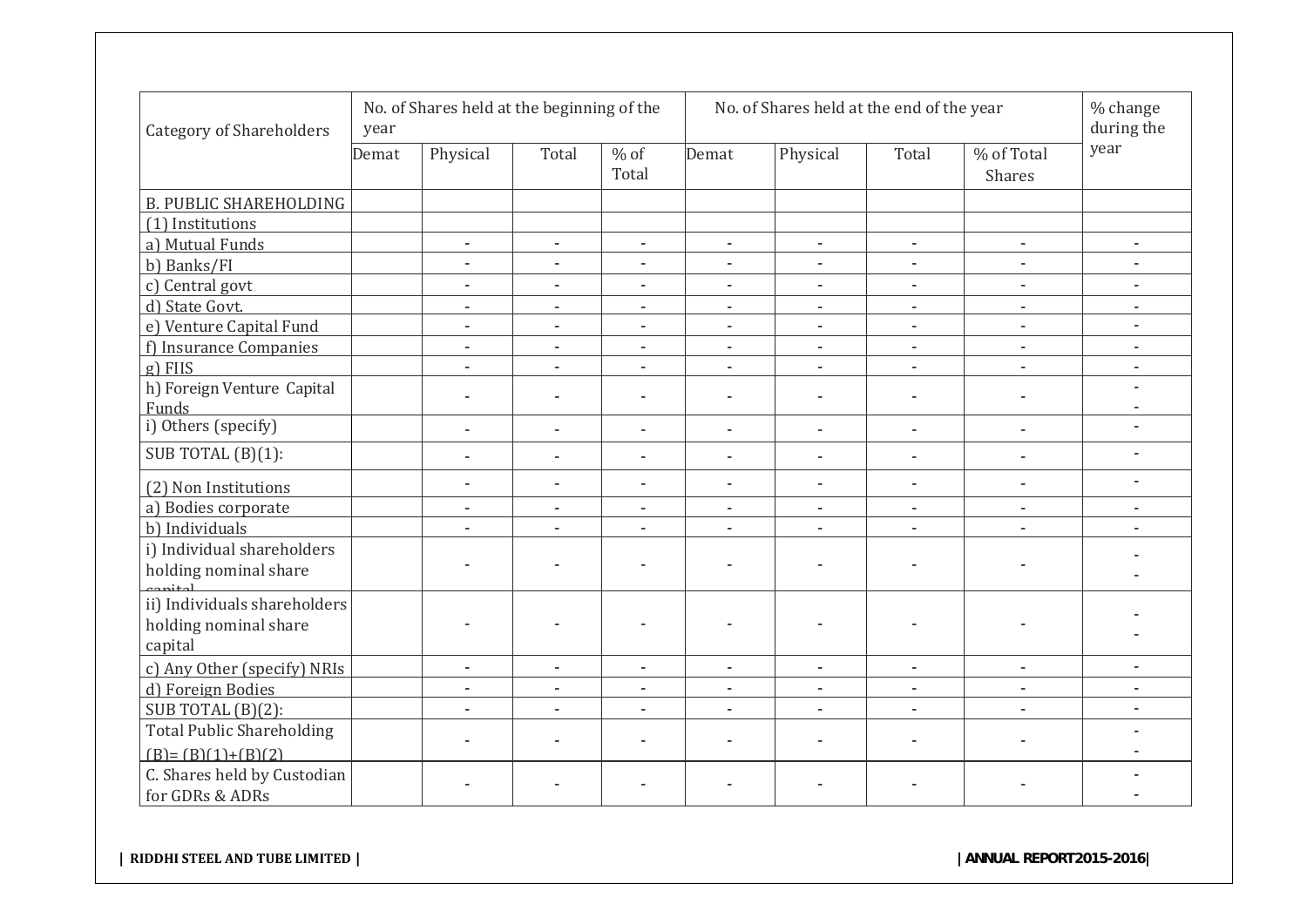| <b>D</b><br>irand<br>. R⊥.<br>`∩t∩<br>$\Delta +$<br>Uldi | . | $\sim$<br>$\overline{\phantom{a}}$<br>DU.ZDZL<br>. | 100.00% | $\sim$ $\sim$ $\sim$<br>- - | $\equiv$ $\sim$ $\equiv$ $\sim$<br>$\sim$<br>$\sim$<br>7.50.Z57 | 100.00% |  |
|----------------------------------------------------------|---|----------------------------------------------------|---------|-----------------------------|-----------------------------------------------------------------|---------|--|

#### **(b) SHAREHOLDING OF PROMOTERS**

| Sr.            | <b>Shareholders Name</b> |                 | Shareholding at the beginning of the year            |                                        |                 | Shareholding at the end of the year       | % change                                                |                                           |
|----------------|--------------------------|-----------------|------------------------------------------------------|----------------------------------------|-----------------|-------------------------------------------|---------------------------------------------------------|-------------------------------------------|
| No.            |                          | No of<br>shares | % of total<br>shares<br>of the company encumbered to | % of shares<br>pledged<br>total shares | No of<br>shares | % of total<br>Shares of<br>the<br>company | % of shares<br>Pledged<br>encumbered to<br>total shares | in share<br>holding<br>during<br>the year |
|                | Rajesh Mittal            | 11,850          | 0.20%                                                |                                        | 4,29,350        | 7.22%                                     |                                                         | 7.02%                                     |
| $\overline{2}$ | Rajesh Mittal HUF        | 4,86,502        | 8.18%                                                |                                        | 5,46,502        | 9.18%                                     |                                                         | 1.00%                                     |
| 3              | Rajat Mittal             | 11,36,838       | 19.11%                                               |                                        | 14,14,538       | 23.77%                                    |                                                         | 4.66%                                     |
| 4              | Riddhi Mittal            | 52,141          | 0.88%                                                |                                        | 3,41,238        | 5.73%                                     |                                                         | 4.85%                                     |
| 5              | Preeti Mittal            | 28,82,204       | 48.44%                                               |                                        | 29,57,004       | 49.70%                                    |                                                         | 1.26%                                     |
| 6              | Indravati R. Mittal      | 2,29,097        | 3.85%                                                |                                        | Nil             | Nil                                       | г.                                                      | $-3.85%$                                  |
|                | Total                    | 47,98,632       | 80.65%                                               |                                        | 56,88,632       | 95.60%                                    |                                                         | 14.95%                                    |

# **(c) CHANGE IN PROMOTERS' SHAREHOLDING (SPECIFY IF THERE IS NO CHANGE):** As above

**(d) Shareholding Pattern of top ten Shareholders(Other than Directors, Promoters & Holders of GDRs & ADRs):**

| Sl.<br>N <sub>o</sub> | For Each of the Top 10<br><b>Shareholders</b> | Shareholding at the<br>beginning of the year |                                               | Shareholding at the<br>end of the year |                                        |
|-----------------------|-----------------------------------------------|----------------------------------------------|-----------------------------------------------|----------------------------------------|----------------------------------------|
|                       |                                               | No. of Shares                                | <u>%-of total</u><br>shares of the<br>company | <b>No. of Shares</b>                   | % of total<br>shares of the<br>company |
|                       |                                               |                                              |                                               |                                        |                                        |
|                       | MAHAK SYNTHETICS MILLS PRIVATE LIMITED        |                                              |                                               |                                        | ANNUAL REPORT2015-2016                 |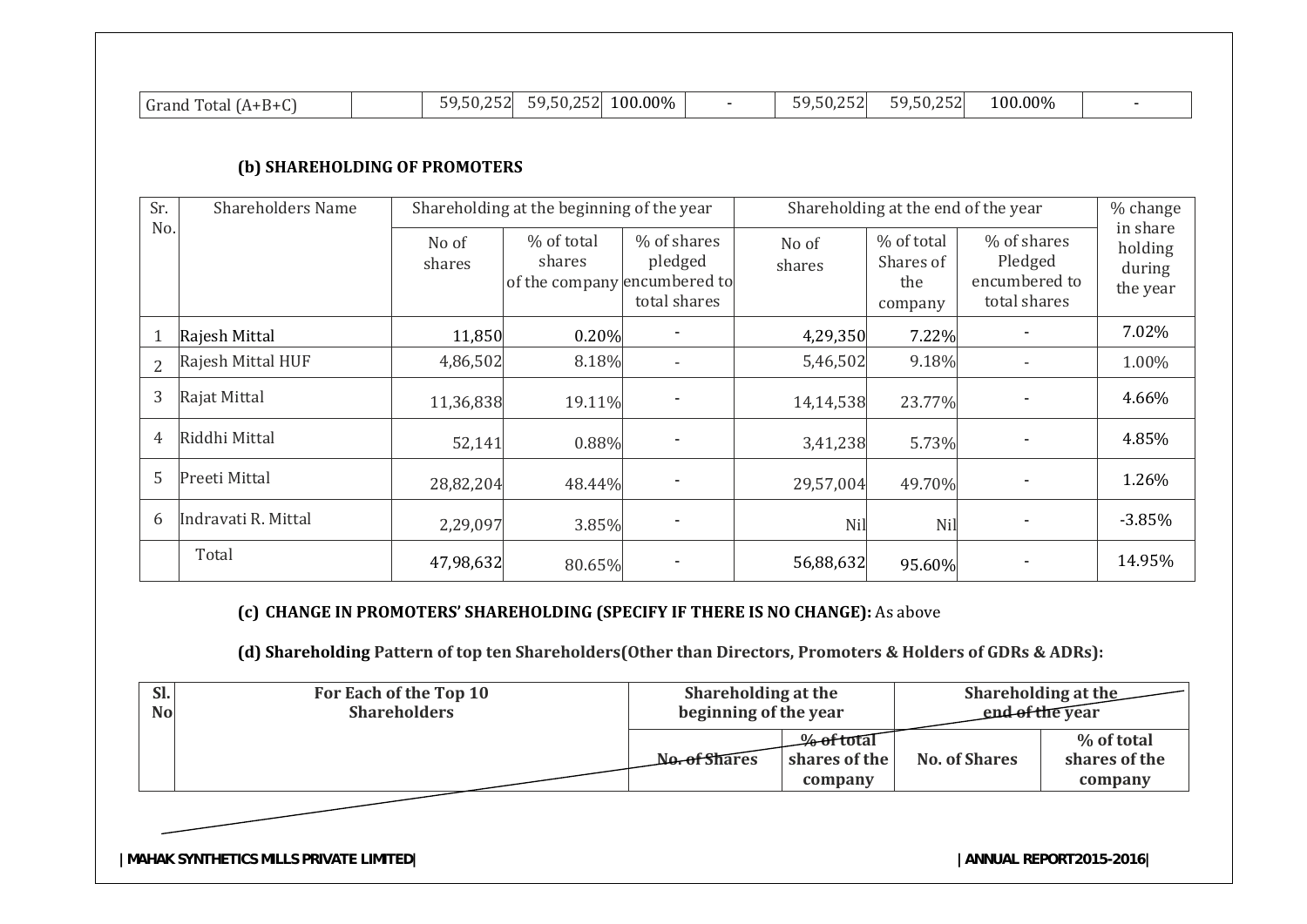| .   |  |  |
|-----|--|--|
| max |  |  |

|MAHAK SYNTHETICS MILLS PRIVATE LIMITED|<br>|ANNUAL REPORT2015-2016|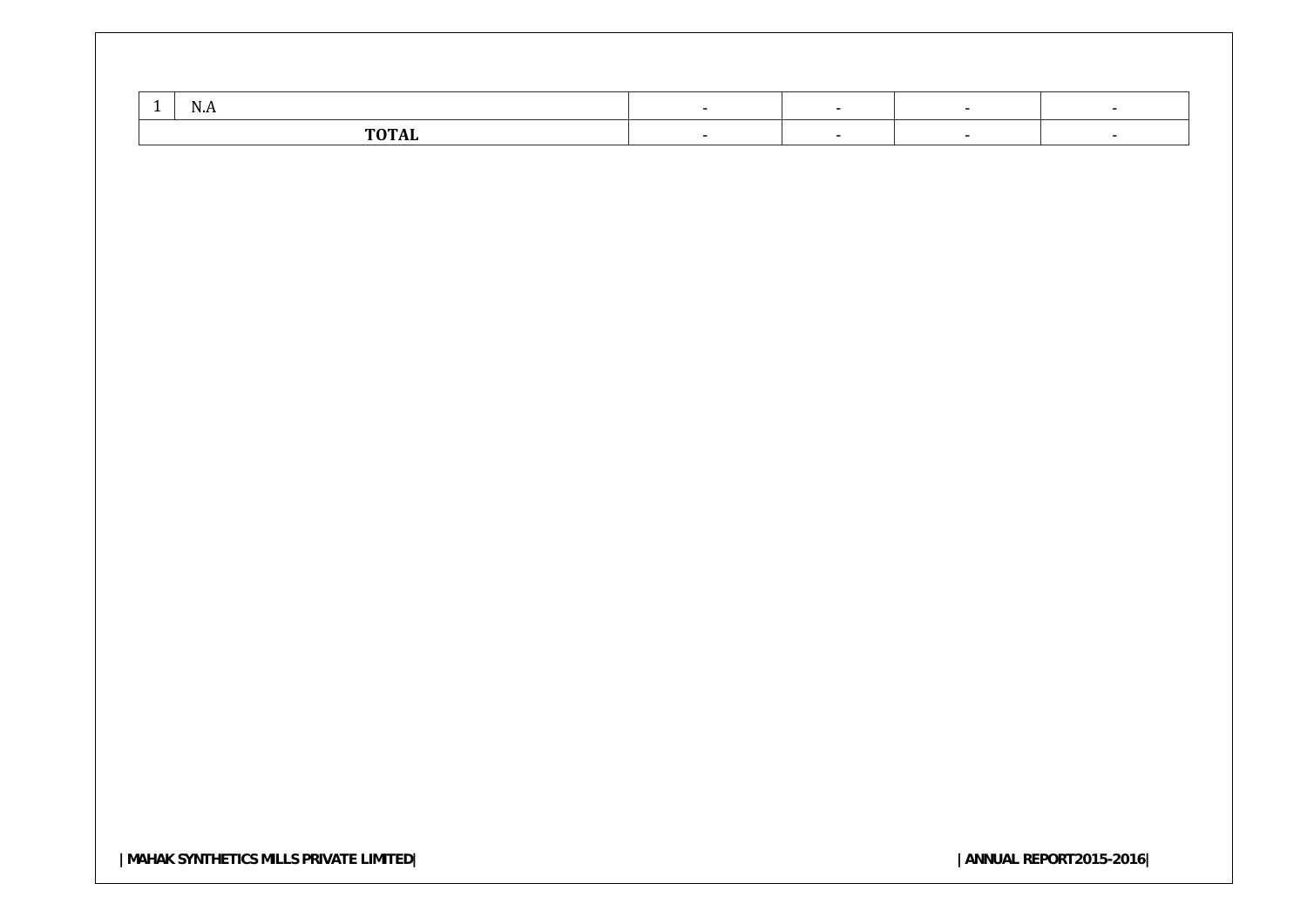# **(e) SHAREHOLDING OF DIRECTORS& KEY MANAGERIAL PERSONNEL:**

|                       |                                                                                 |                        | Shareholding at the<br>end of the year | <b>Cumulative Shareholding</b><br>during the year |                                        |  |
|-----------------------|---------------------------------------------------------------------------------|------------------------|----------------------------------------|---------------------------------------------------|----------------------------------------|--|
| SI.<br>N <sub>0</sub> | For Each of the<br>Directors & KMP                                              | No. of Shares          | % of total<br>shares of the<br>company | No. of Shares                                     | % of total<br>shares of the<br>company |  |
|                       | Shareholding of Directors :                                                     |                        |                                        |                                                   |                                        |  |
| 1                     | Mr. Rajesh R. Mittal<br>At the beginning of the year<br>At the end of the year  | 11,850<br>4,29,350     | $0.20\%$<br>7.22 %                     | 11,850<br>4,29,350                                | 0.20%<br>7.22 %                        |  |
| $\overline{2}$        | Mrs. Preeti R. Mittal<br>At the beginning of the year<br>At the end of the year | 28,82,204<br>29,57,004 | 48.44 \%<br>49.70 %                    | 28,82,204<br>29.57004                             | 48.44 %<br>49.70 %                     |  |

#### **V. INDEBTEDNESS :**

| <b>Particulars</b>                                        | <b>Secured</b><br>Loans<br><b>Excluding</b><br><b>Deposits</b> | <b>Unsecured</b><br>Loans | <b>Deposits</b><br>(shareholder<br>Director) | <b>Total indebtness</b> |
|-----------------------------------------------------------|----------------------------------------------------------------|---------------------------|----------------------------------------------|-------------------------|
| Indebtedness at the<br>beginning of the financial<br>year |                                                                |                           |                                              |                         |
| Principal Amount<br>i)                                    | 465878572                                                      | 282533137                 |                                              | 748411709               |
| Interest due but not<br>ii)<br>paid                       |                                                                |                           |                                              |                         |
| iii) Interest accrued but<br>not due                      |                                                                |                           |                                              |                         |
| Total (i+ii+iii)                                          | 465878572                                                      | 282533137                 |                                              | 748411709               |
|                                                           |                                                                |                           |                                              |                         |
| <b>Change in Indebtedness</b>                             |                                                                |                           |                                              |                         |
| during the financial year                                 |                                                                |                           |                                              |                         |
| Addition                                                  | 64667753                                                       | 188453985                 |                                              | 253121738               |
| Reduction                                                 | (61053894)                                                     | (128697676)               |                                              | (189751570)             |
| <b>Net Change</b>                                         | 3613859                                                        | 59756309                  |                                              | 63370168                |
| Indebtedness at the end of                                |                                                                |                           |                                              |                         |
| the financial year                                        |                                                                |                           |                                              |                         |
| <b>Principal Amount</b><br>i)                             | 469492431                                                      | 342289446                 |                                              | 811781877               |
| Interest due but not<br>ii)<br>paid                       |                                                                |                           |                                              |                         |
| iii) Interest accrued but<br>not due                      |                                                                |                           |                                              |                         |
| Total (i+ii+iii)                                          | 469492431                                                      | 342289446                 |                                              | 811781877               |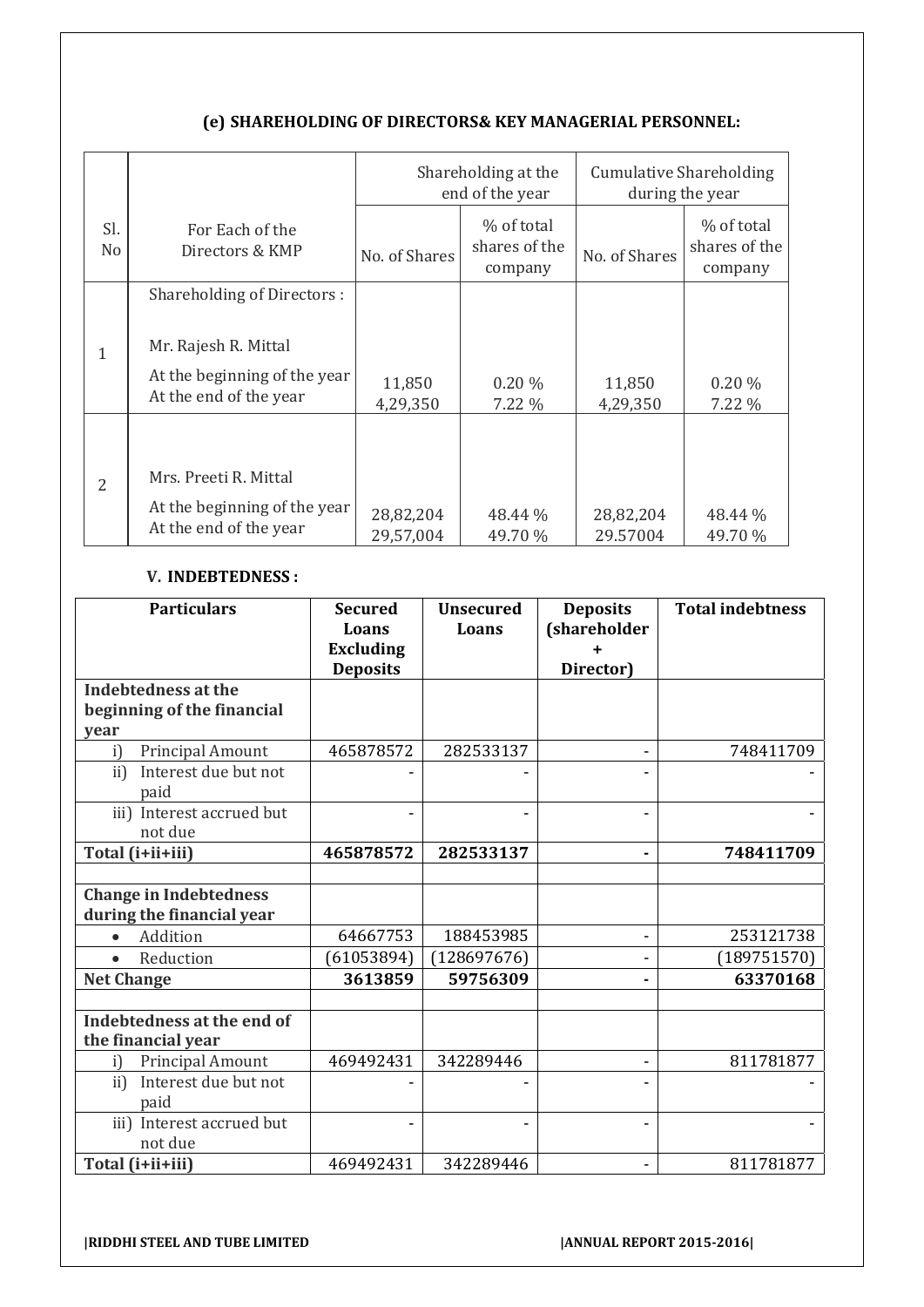**Indebtedness of the Company including interest outstanding/accrued but not due for payment**

| Sl.            | Particulars of<br>Remuneration                                                                             |                     | Name of Directors      |                   |                 |                     |           |  |
|----------------|------------------------------------------------------------------------------------------------------------|---------------------|------------------------|-------------------|-----------------|---------------------|-----------|--|
| No.            |                                                                                                            | Rajesh<br>R. Mittal | Shivshankar<br>Agrawal | Rajat R<br>Mittal | Naresh<br>Walia | Preeti R.<br>Mittal |           |  |
| $\mathbf{1}$   | Gross<br>salary                                                                                            |                     |                        |                   |                 |                     |           |  |
|                | (a)<br>Salary as per<br>provisions<br>contained in<br>section $17(1)$<br>of the<br>Income-tax<br>Act, 1961 | 6,00,000            | 6,00,000               | 2,00,000          | 3,85,000        | 1,22,885            | 19,07,885 |  |
|                | (b) Value of<br>perquisites<br>$u/s$ 17(2) of<br><b>Income Tax</b><br>Act                                  |                     |                        |                   |                 |                     |           |  |
|                | (c) Profits<br>in lieu of<br>salary under<br>section 17(3)<br>Income-tax<br>Act, 1961                      |                     |                        |                   |                 |                     |           |  |
| $\overline{2}$ | Stock<br>Option                                                                                            |                     |                        |                   |                 |                     |           |  |
| 3              | Sweat<br>Equity                                                                                            |                     |                        |                   |                 |                     |           |  |
| $\overline{4}$ | Commissio<br>n- as % of<br>profit                                                                          |                     |                        |                   |                 |                     |           |  |

#### **VI. REMUNERATION OF DIRECTORS AND KEY MANAGERIAL PERSONNEL A) Remuneration to Managing Director, Whole‐time Directors and/or Manager:**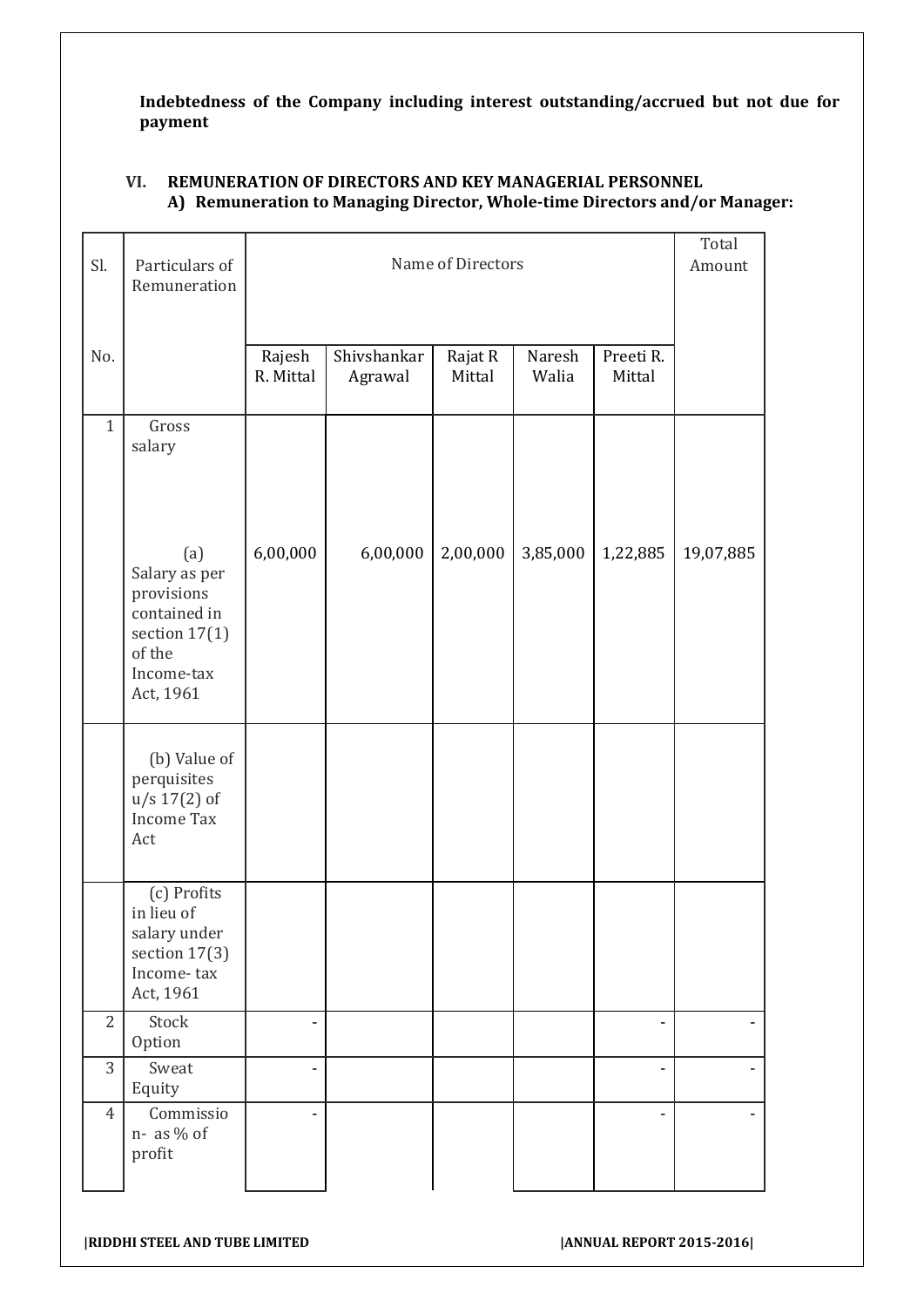|   | - others,<br>specify      |          |          |          |          |          |           |
|---|---------------------------|----------|----------|----------|----------|----------|-----------|
| 5 | Others,<br>please specify |          |          |          |          |          |           |
|   | Total (A)                 | 6,00,000 | 6,00,000 | 2,00,000 | 3,85,000 | 1,22,885 | 19,07,885 |

#### **B) Remuneration to other directors:**

No Remuneration is paid to other directors.

#### **C) Remuneration To Key Managerial Personnel Other Than MD/Manager/WTD:**

NoRemuneration is paid to Key Managerial Personnel Other Than MD/Manager/WTD.

#### **VII. PENALTIES / PUNISHMENT / COMPOUNDING OF OFFENCES:**

There were no penalties/Punishment/Compounding of offences for the year ending March 31, 2016.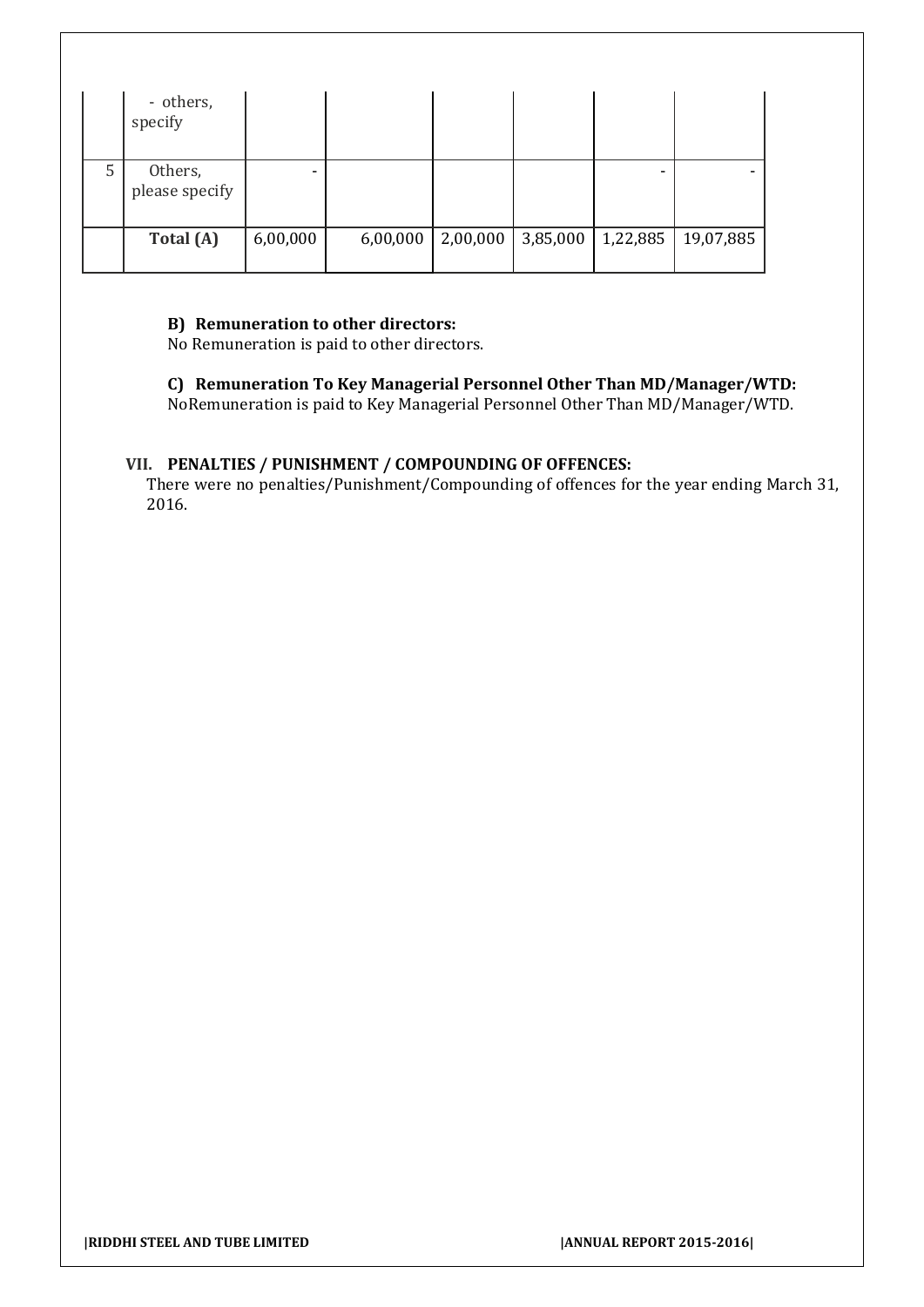#### **DIRECTOR REPORT'S ANNEXURE‐ C**

#### **Form No. AOC‐2**

(Pursuant to *clause (h) of sub‐section (3) of section 134 of the Act and* Rule 8(2) of the Companies (Accounts) Rules, 2014) 

This Form pertains to disclosure of particulars of contracts/arrangements entered into by the company with related parties referred to in subsection (1) of section 188 of the Companies Act, 2013 including certain arm's length transactions under third proviso thereto.

#### **1. Details of contracts or arrangements or transactions not at arm's length basis**

There were no contracts or arrangements or transactions entered into during the year ended on 31<sup>st</sup> March, 2016, which were not at arm's length basis. 

#### **2. Details of material contracts or arrangement or transactions at arm's length basis:**

| Sr. No. | <b>Name of related Party</b> | <b>Nature of Contract</b> | <b>Nature</b><br>of | <b>Duration of</b> | <b>Salient</b> | Amount     |
|---------|------------------------------|---------------------------|---------------------|--------------------|----------------|------------|
|         |                              |                           | relationship        | <b>Contract</b>    | <b>Terms</b>   | Paid<br>as |
|         |                              |                           |                     |                    |                | advance.   |
|         | Rajesh R. Mittal             | &<br>Loan<br>Unsecured    | Director            | Not                | Not            | <b>Not</b> |
|         |                              | Remuneration              |                     | Applicable         | Applicable     | Applicable |
| n       | Preeti R. Mittal             | &<br>Unsecured<br>Loan    | Director            | Not                | Not            | <b>Not</b> |
|         |                              | Remuneration              |                     | Applicable         | Applicable     | Applicable |
|         | ShivShankar Agrawal          | Remuneration              | Director            | Not                | Not            | <b>Not</b> |
|         |                              |                           |                     | Applicable         | Applicable     | Applicable |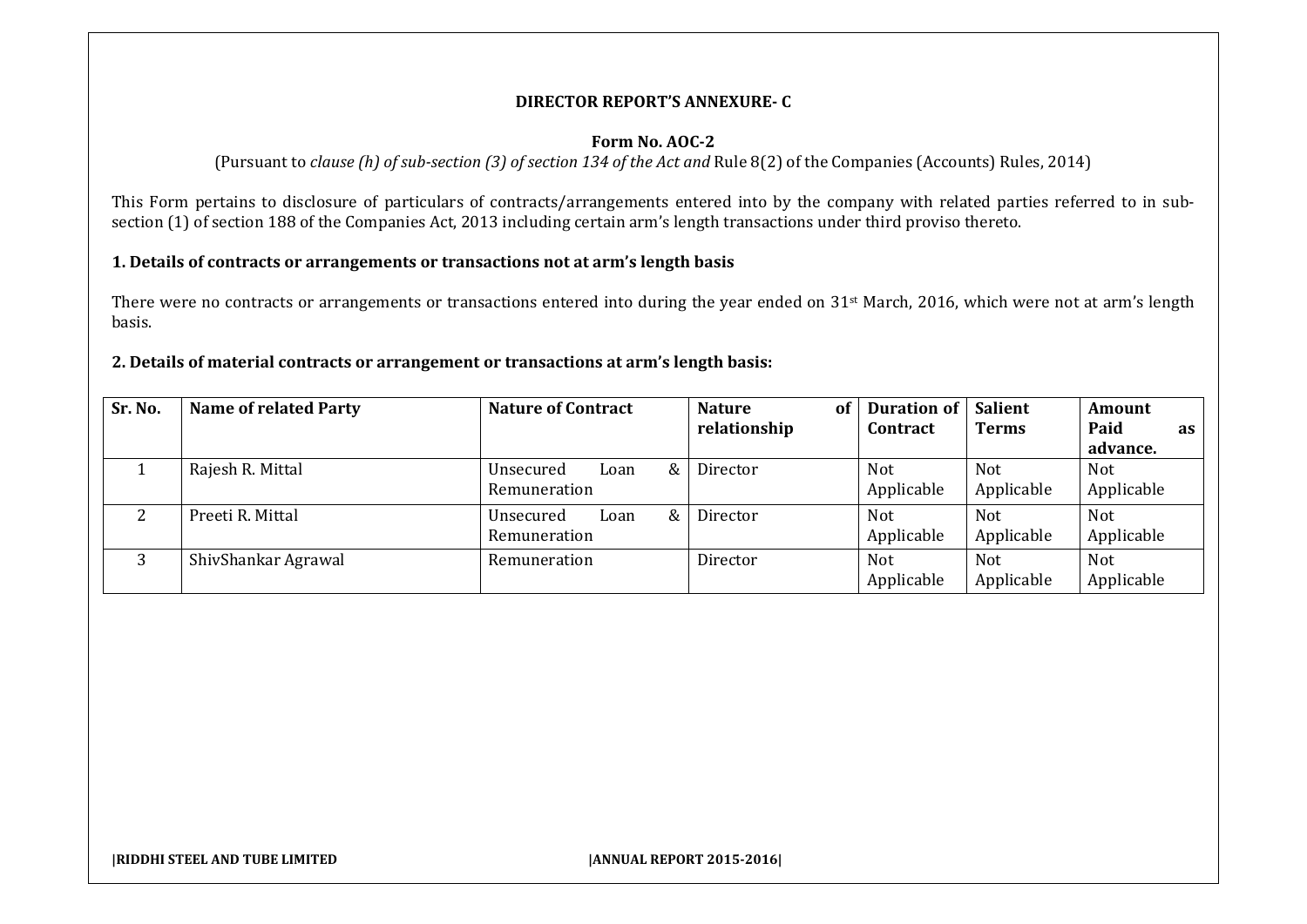#### **INDEPENDENT AUDITOR'S REPORT**

#### **TO THE MEMBERS OF RIDDHI STEEL & TUBE LIMITED**

#### **Report on the Financial Statements**

We have audited the accompanying financial statements of **RIDDHI STEEL & TUBE LIMITED** ("the Company"), which comprise the Balance Sheet as at 31<sup>st</sup> March, 2016, the Statement of Profit and Loss, cash flow statement for the year then ended, and a summary of the significant accounting policies and other explanatory information.

#### **Management's Responsibility for the Financial Statements**

The Company's Board of Directors is responsible for the matters stated in Section 134(5) of the Companies Act, 2013 ("the Act") with respect to the preparation of these financial statements that give a true and fair view of the financial position, financial performance of the Company in accordance with the accounting principles generally accepted in India, including the Accounting Standards specified under Section 133 of the Act, read with Rule 7 of the Companies (Accounts) Rules, 2014. This responsibility also includes maintenance of adequate accounting records in accordance with the provisions of the Act for safeguarding the assets of the Company and for preventing and detecting frauds and other irregularities; selection and application of appropriate accounting policies; making judgments and estimates that are reasonable and prudent; and design, implementation and maintenance of adequate internal financial controls, that were operating effectively for ensuring the accuracy and completeness of the accounting records, relevant to the preparation and presentation of the financial statements that give a true and fair view and are free from material misstatement, whether due to fraud or error.

#### **Auditor's Responsibility**

Our responsibility is to express an opinion on these financial statements based on our audit.

We have taken into account the provisions of the Act, the accounting and auditing standards and matters which are required to be included in the audit report under the provisions of the Act and the Rules made thereunder.

We have conducted our audit in accordance with the Standards on Auditing specified under Section 143(10) of the Act. Those Standards require that we comply with ethical requirements and plan and perform the audit to obtain reasonable assurance about whether the financial statements are free from material misstatement.

An audit involves performing procedures to obtain audit evidence about the amounts and the disclosures in the financial statements. The procedures selected depend on the auditor's judgment, including the assessment of the risks of material misstatement of the financial statements, whether due to fraud or error. In making those risk assessments, the auditor considers internal financial control relevant to the Company's preparation of the financial statements that give a true and fair view in order to design audit procedures that are appropriate in the circumstances. An audit also includes evaluating the appropriateness of the accounting policies used and the reasonableness of the accounting estimates made by the Company's Directors, as well as evaluating the overall presentation of the financial statements.

We believe that the audit evidence we have obtained is sufficient and appropriate to provide a basis for our audit opinion on the financial statements.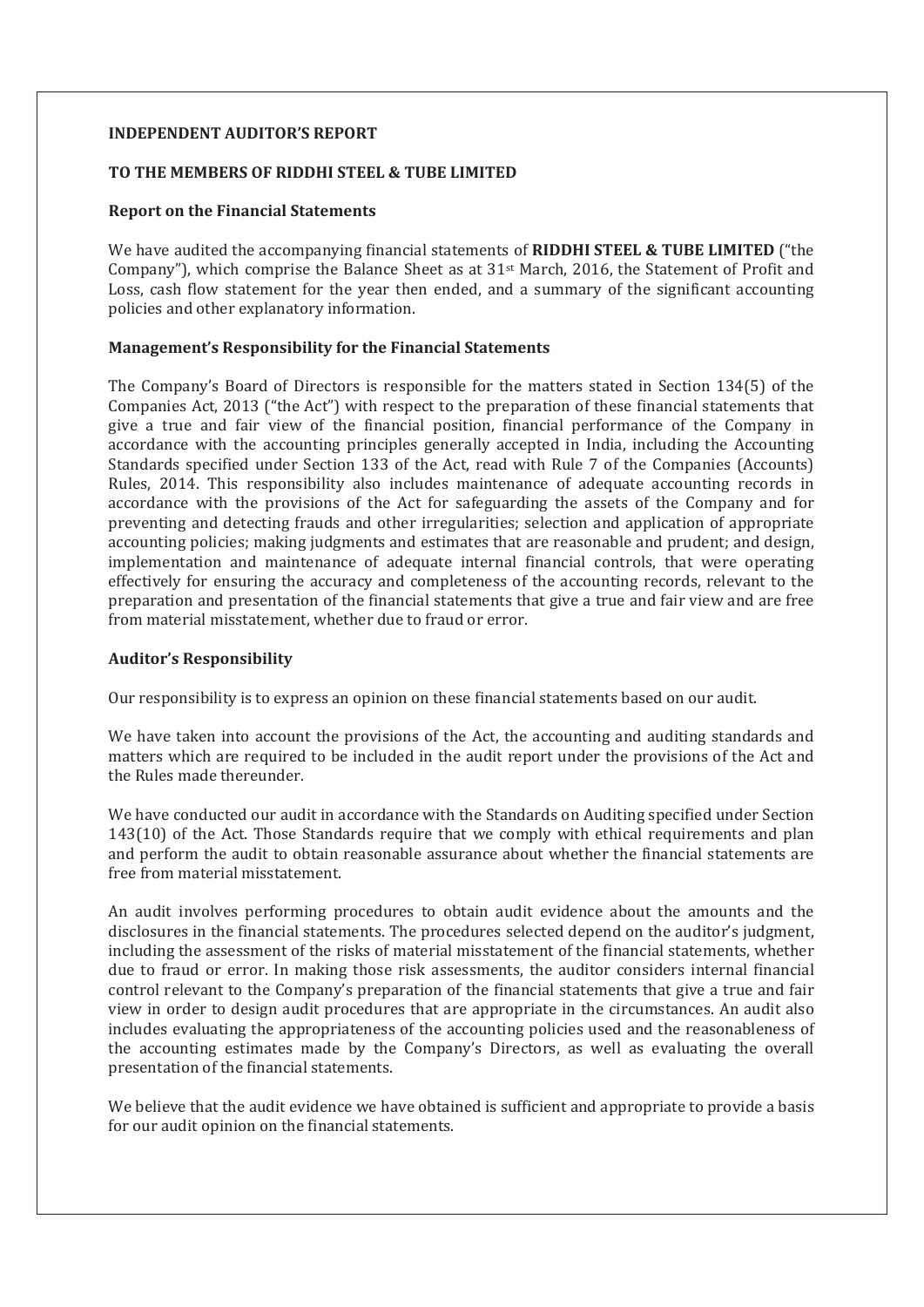#### **Opinion**

In our opinion and to the best of our information and according to the explanations given to us, the aforesaid financial statements give the information required by the Act in the manner so required and give a true and fair view in conformity with the accounting principles generally accepted in India, of the state of affairs of the Company as at 31<sup>st</sup> March, 2016, and its Profits and its cash flows for the year ended on that date.

#### **Report on Other Legal and Regulatory Requirements**

- **i.** As required by the Companies (Auditor's Report) Order, 2016 ('The Order') issued by the Central Government of India in terms of subsection 11 of section 143 of the Act, We give in the Annexure - A a statement on the matters specified in the paragraph 3 and 4 of the order to the extent possible.
- **ii.** As required by Section 143(3) of the Act, we report that:
- (a) We have sought and obtained all the information and explanations which to the best of our knowledge and belief were necessary for the purposes of our audit.
- (b) In our opinion, proper books of account as required by law have been kept by the Company so far as it appears from our examination of those books.
- (c) The Balance Sheet, the Statement of Profit and Loss and cash flow statement dealt with by this Report are in agreement with the books of account.
- (d) In our opinion, the aforesaid financial statements comply with the Accounting Standards specified under Section 133 of the Act, read with Rule 7 of the Companies (Accounts) Rules, 2014.
- (e) On the basis of the written representations received from the directors as on  $31$ <sup>st</sup> March, 2016 taken on record by the Board of Directors, none of the directors is disqualified as on  $31<sup>st</sup>$ March, 2016 from being appointed as a director in terms of Section 164(2) of the Act.
- (f) With respect to the adequacy of the internal financial controls over financial reporting and the operating effectiveness of such controls, refer to our separate report in **Annexure**  $- B$ ; and
- (g) With respect to the other matters to be included in the Auditor's Report in accordance with Rule 11 of the Companies (Audit and Auditors) Rules, 2014, in our opinion and to the best of our information and according to the explanations given to us:
	- i. The Company has no pending litigations which can impact its financial position.
	- ii. The company has made the provision, as required under the applicable laws or accounting standards for material foreseeable losses on long term contracts including derivative contracts
	- iii. The company is not require to transfer any amount to the Investor Education and Protection Fund

**For, C.P. Shah & Co. Chartered Accountants**

**Ahmedabad Chetan P. Shah 27th August,2016 Proprietor**

 **Sd/Ǧ M.No. 031239**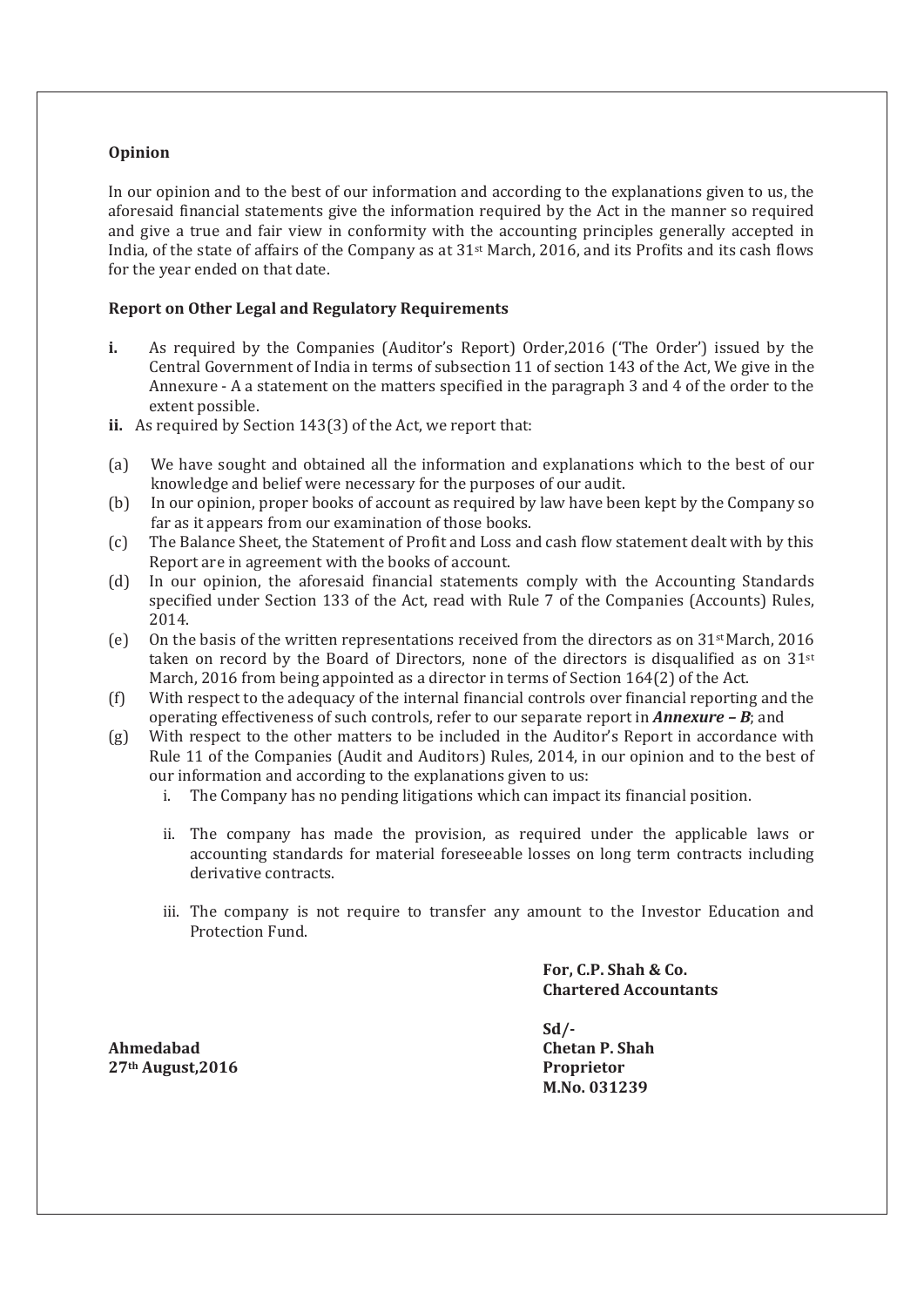#### **"ANNEXURE A" TO THE INDEPENDENT AUDITOR'S REPORT OF EVEN DATE ON THE STANDALONE FINANCIAL STATEMENTS OF RIDDHI STEEL AND TUBE LIMITED**

**Referred to in paragraph 1 under the heading 'Report on Other Legal & Regulatory Requirement' of our report of even date to the financial statements of the Company for the year ended March 31, 2016:**

#### **1. In respect of its Fixed Assets:**

- (a) The Company has maintained proper records showing full particulars, including quantitative details and situation of fixed assets;
- (b) The Fixed Assets have been physically verified by the management in a phased manner, designed to cover all the items over a period of three years, which in our opinion, is reasonable having regard to the size of the company and nature of its business. Pursuant to the program, a portion of the fixed asset has been physically verified by the management during the year and no material discrepancies between the books records and the physical fixed assets have been noticed.
- (c) The title deeds of immovable properties are held in the name of the company.

#### **2. In respect of its Inventories:**

- (a) The management has conducted the physical verification of inventory at reasonable intervals.
- (b) The discrepancies noticed on physical verification of the inventory as compared to books records which has been properly dealt with in the books of account were not material
- **3.** The Company has not granted any loans, secured or unsecured to companies, firms, Limited Liability partnerships or other parties covered in the Register maintained under section 189 of the Act. Accordingly, the provisions of clause 3 (iii) (a) to (C) of the Order are not applicable to the Company and hence not commented upon.
- 4. In our opinion and according to the information and explanations given to us, the company has neither granted loans nor has made investments nor has executed guarantee and thus company does not require compliance with the provisions of section 185 and 186 of the Companies Act, 2013 In respect of loans, investments, guarantees, and security. Accordingly, the provisions of clause 3 (iv) of the Order are not applicable to the Company and hence not commented upon.
- **5.** The Company has not accepted any deposits from the public and hence the directives issued by the Reserve Bank of India and the provisions of Sections 73 to 76 or any other relevant provisions of the Act and the Companies (Acceptance of Deposit) Rules, 2015 with regard to the deposits accepted from the public are not applicable
- 6. With reference to the compulsory cost records to be maintained by the Company pursuant to the Companies (Cost Records and Audit) Rules, 2014 prescribed by the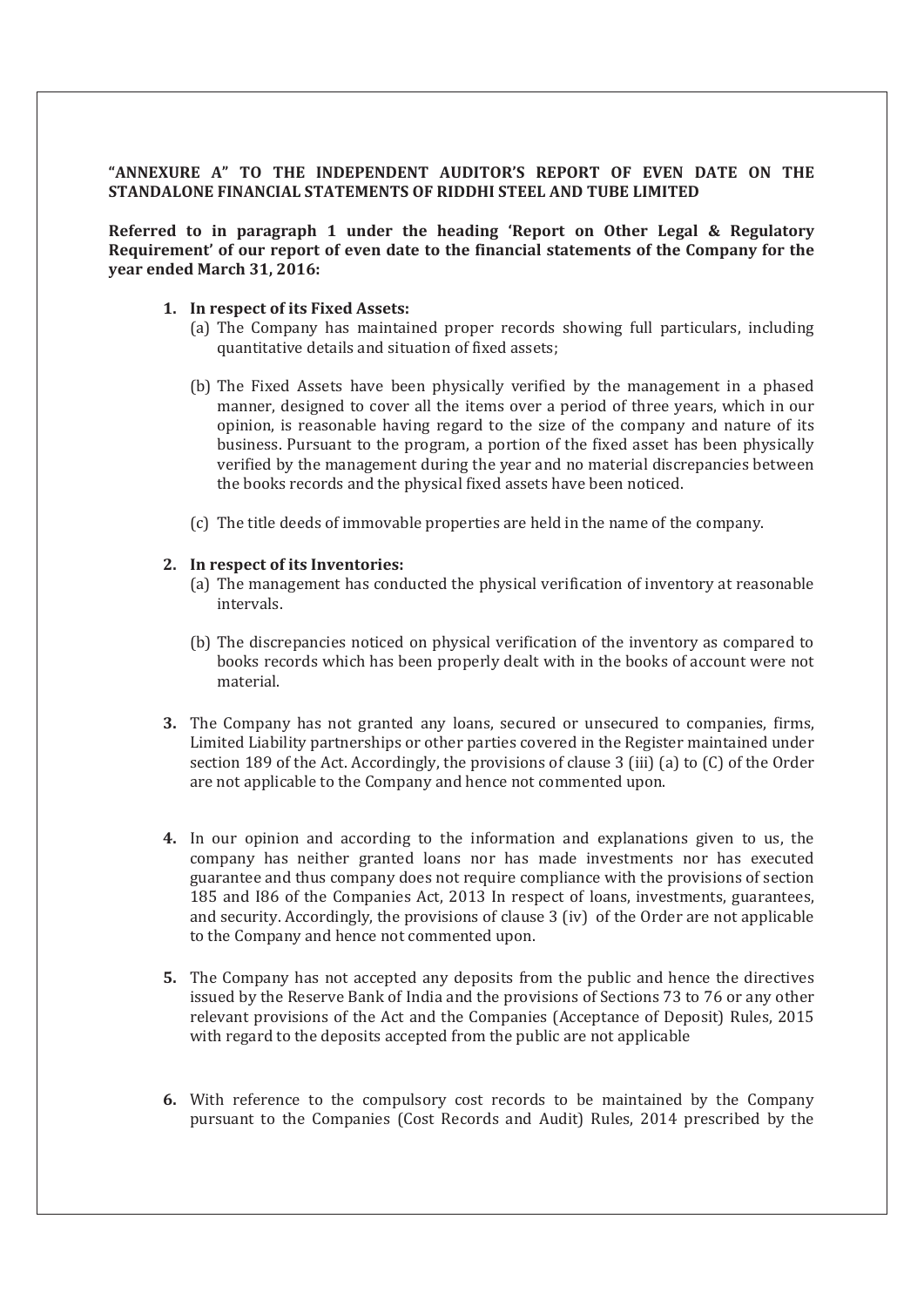Central Government of India under section 148 of the Companies Act, 2013, the Company has complied with the same: however we have not made a detailed examination of the records.

#### **7. In respect of Statutory Dues:**

- (a) The company is regular in depositing with appropriate authorities undisputed statutory dues including provident fund, investor education and protection fund, employee's state insurance, income tax, sales tax, wealth tax, custom duty, excise duty, cess and other statutory dues applicable to it. According to the information and explanations given to us, no undisputed amount is payable in respect of income tax, wealth tax, sales tax, customs duty, excise duty and cess, etc., for a period of more than six months from the date they became payable.
- (b) According to the information and explanation given to us, there are no dues of income tax, sales tax, service tax, duty of customs, duty of excise, value added tax outstanding on account of any dispute.
- **8.** In our opinion and according to the information and explanations given to us, the Company has not defaulted in the repayment of dues to banks. The Company has not taken any loan either from financial institutions or from the government and has not issued any debentures.
- **9.** Based upon the audit procedures performed and the information and explanations given by the management, the company has not raised moneys by way of initial public offer or further public offer including debt instruments and term Loans. Accordingly, the provisions of clause 3 (ix) of the Order are not applicable to the Company and hence not commented upon.
- **10.** Based upon the audit procedures performed and the information and explanations given by the management, we report that no fraud by the Company or on the company by its officers or employees has been noticed or reported during the year.
- **11.** Based upon the audit procedures performed and the information and explanations given by the management, the remuneration paid is within the limits laid down under section 197 read with schedule V of the companies Act, 2013. Accordingly, the provisions of clause 3 (xi) of the Order are not applicable to the Company and hence not commented upon.
- 12. In our opinion, the Company is not a Nidhi Company. Therefore, the provisions of clause 3 (xii) of the Order are not applicable to the Company.
- 13. In our opinion, all transactions with the related parties are in compliance with section 177 and 188 of Companies Act, 2013 and the details have been disclosed in the Financial Statements as required by the applicable accounting standards.
- **14.** Based upon the audit procedures performed and the information and explanations given by the management, the company has not made any preferential allotment or private placement of shares or fully or partly convertible debentures during the year under review. Accordingly, the provisions of clause 3 (xiv) of the Order are not applicable to the Company and hence not commented upon.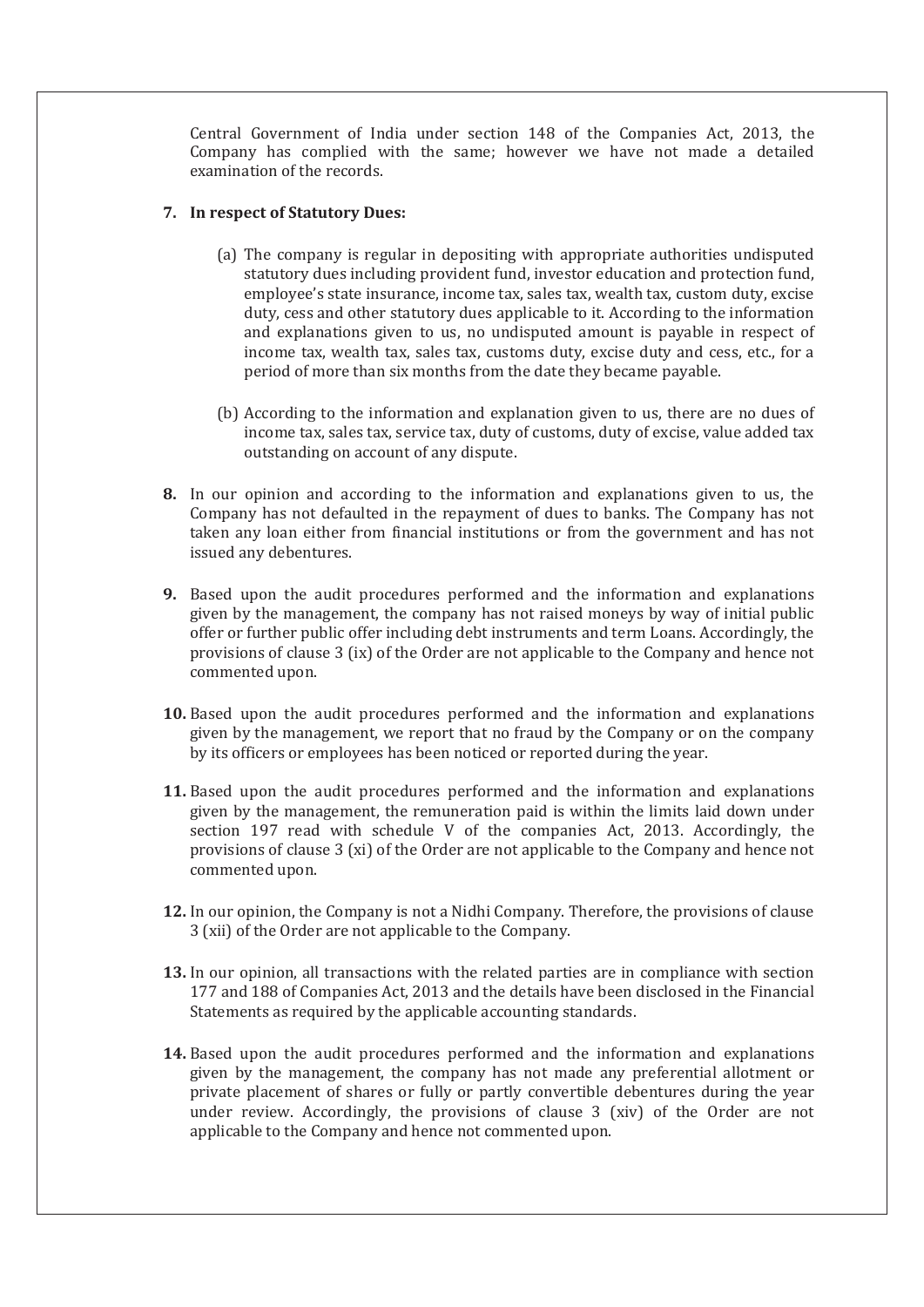- **15.** Based upon the audit procedures performed and the information and explanations given by the management, the company has not entered into any non-cash transactions with directors or persons connected with him. Accordingly, the provisions of clause 3 (xv) of the Order are not applicable to the Company and hence not commented upon.
- 16. In our opinion, the company is not required to be registered under section 45 IA of the Reserve Bank of India Act, 1934 and accordingly, the provisions of clause 3 (xvi) of the Order are not applicable to the Company and hence not commented upon.

**For, C.P. Shah & Co. Chartered Accountants**

**27th August,2016 Proprietor**

 **Sd/Ǧ Ahmedabad Chetan P. Shah M.No. 031239**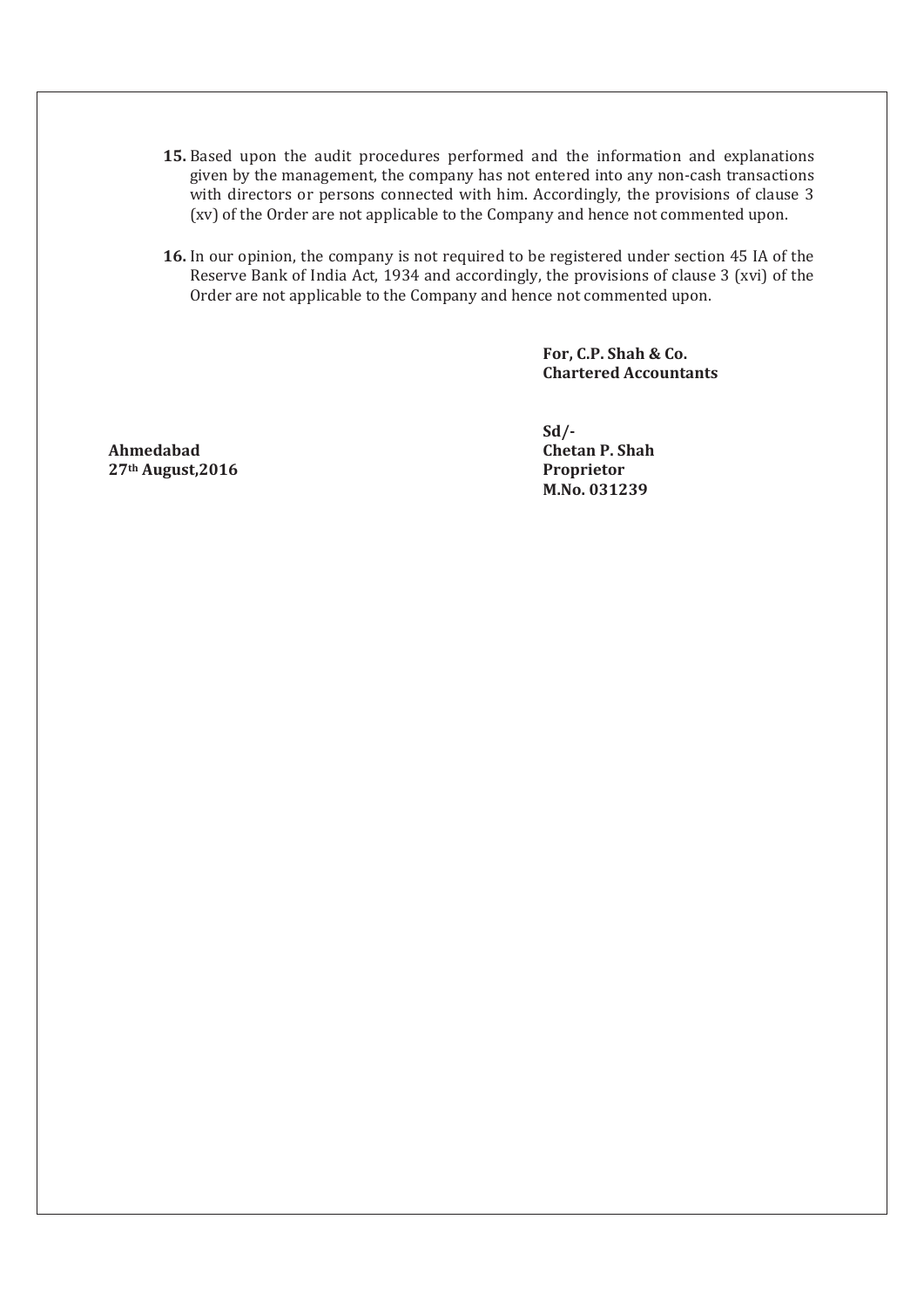#### **"ANNEXURE Ǧ B" TO THE INDEPENDENT AUDITOR'S REPORT OF EVEN DATE ON THE STANDALONE FINANCIAL STATEMENTS OF RIDDHI STEEL AND TUBE LIMITED**

#### **REPORT ON THE INTERNAL FINANCIAL CONTROLS UNDER CLAUSE (I) OF SUBǦSECTION 3 OF SECTION 143 OF THE COMPANIES ACT, 2013 ("THE ACT")**

We have audited the internal financial controls over financial reporting of **RIDDHI STEEL AND TUBE LIMITED** ("the Company") as of March 31, 2016 in conjunction with our audit of the standalone financial statements of the Company for the year ended on that date.

#### **Management's Responsibility for Internal Financial Controls:**

The Company's management is responsible for establishing and maintaining internal financial controls based on the internal control over financial reporting criteria established by the Company considering the essential components of internal control stated in the Guidance Note on Audit of Internal Financial Controls Over Financial Reporting issued by the Institute of Chartered Accountants of India. These responsibilities include the design, implementation and maintenance of adequate internal financial controls that were operating effectively for ensuring the orderly and efficient conduct of its business, including adherence to company's policies, the safeguarding of its assets, the prevention and detection of frauds and errors, the accuracy and completeness of the accounting records, and the timely preparation of reliable financial information, as required under the Companies Act, 2013.

#### **Auditors' Responsibility**

Our responsibility is to express an opinion on the Company's internal financial controls over financial reporting based on our audit. We conducted our audit in accordance with the Guidance Note on Audit of Internal Financial Controls Over Financial Reporting (the "Guidance Note") and the Standards on Auditing, issued by ICAI and deemed to be prescribed under section 143(10) of the Companies Act, 2013, to the extent applicable to an audit of internal financial controls, both applicable to an audit of Internal Financial Controls and, both issued by the Institute of Chartered Accountants of India. Those Standards and the Guidance Note require that we comply with ethical requirements and plan and perform the audit to obtain reasonable assurance about whether adequate internal financial controls over financial reporting was established and maintained and if such controls operated effectively in all material respects.

Our audit involves performing procedures to obtain audit evidence about the adequacy of the internal financial controls system over financial reporting and their operating effectiveness. Our audit of internal financial controls over financial reporting included obtaining an understanding of internal financial controls over financial reporting, assessing the risk that a material weakness exists, and testing and evaluating the design and operating effectiveness of internal control based on the assessed risk. The procedures selected depend on the auditor's judgement, including the assessment of the risks of material misstatement of the financial statements, whether due to fraud or error

We believe that the audit evidence we have obtained is sufficient and appropriate to provide a basis for our audit opinion on the Company's internal financial controls system over financial reporting.

#### **Meaning of Internal Financial Controls Over Financial Reporting**

A company's internal financial control over financial reporting is a process designed to provide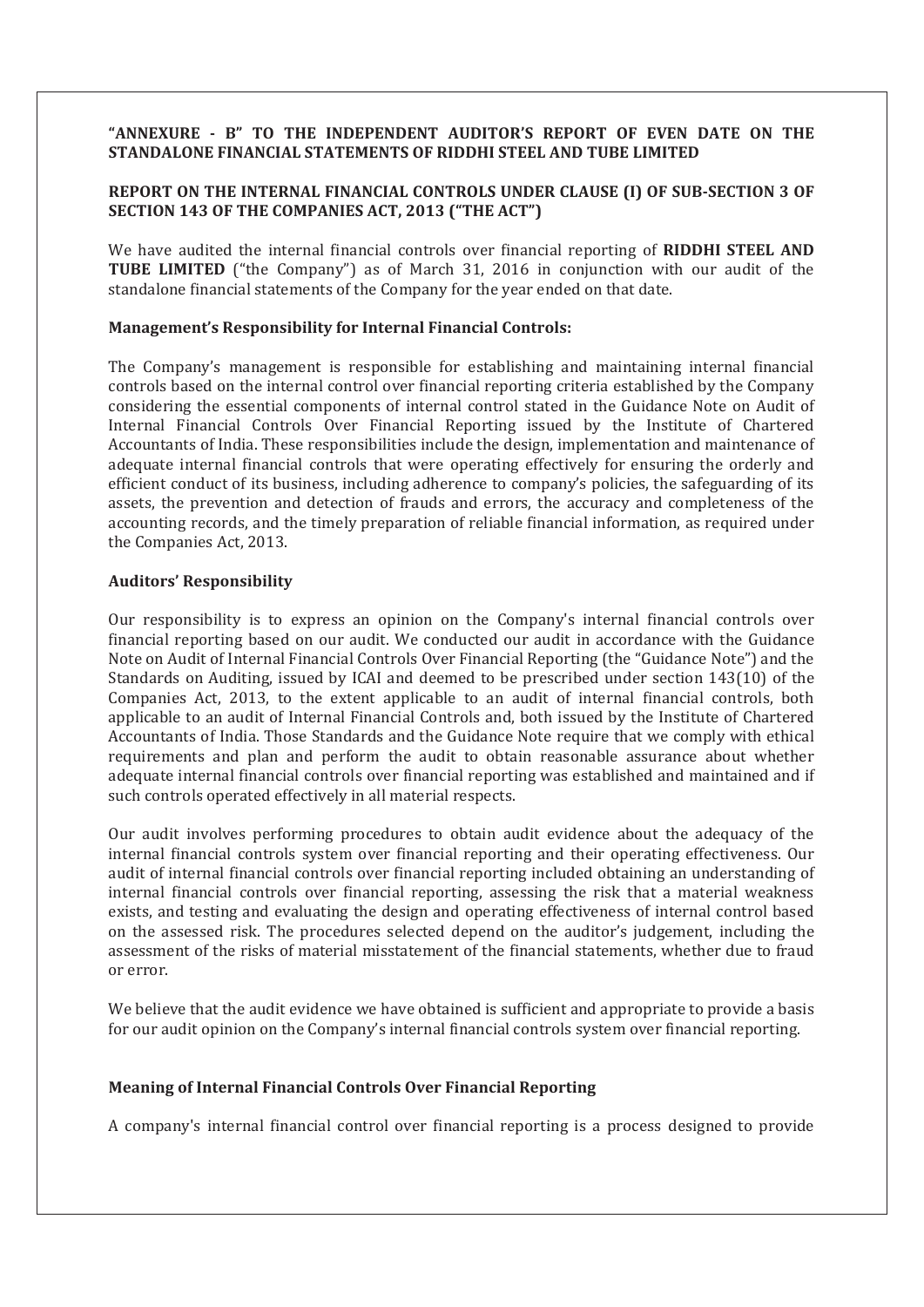reasonable assurance regarding the reliability of financial reporting and the preparation of financial statements for external purposes in accordance with generally accepted accounting principles. A company's internal financial control over financial reporting includes those policies and procedures that:

(1) pertain to the maintenance of records that, in reasonable detail, accurately and fairly reflect the transactions and dispositions of the assets of the company;

(2) provide reasonable assurance that transactions are recorded as necessary to permit preparation of financial statements in accordance with generally accepted accounting principles, and that receipts and expenditures of the company are being made only in accordance with authorisations of management and directors of the company; and

(3) provide reasonable assurance regarding prevention or timely detection of unauthorised acquisition, use, or disposition of the company's assets that could have a material effect on the financial statements.

#### **Inherent Limitations of Internal Financial Controls Over Financial Reporting**

Because of the inherent limitations of internal financial controls over financial reporting, including the possibility of collusion or improper management override of controls, material misstatements due to error or fraud may occur and not be detected. Also, projections of any evaluation of the internal financial controls over financial reporting to future periods are subject to the risk that the internal financial control over financial reporting may become inadequate because of changes in conditions, or that the degree of compliance with the policies or procedures may deteriorate.

#### **Opinion**

In our opinion, the Company has, in all material respects, an adequate internal financial controls system over financial reporting and such internal financial controls over financial reporting were operating effectively as at March 31, 2016, based on the internal control over financial reporting criteria established by the Company considering the essential components of internal control stated in the Guidance Note on Audit of Internal Financial Controls Over Financial Reporting issued by the Institute of Chartered Accountants of India.

> **For, C.P. Shah & Co. Chartered Accountants**

**Ahmedabad Chetan P. Shah 27th August,2016 Proprietor**

 **Sd/Ǧ M.No. 031239**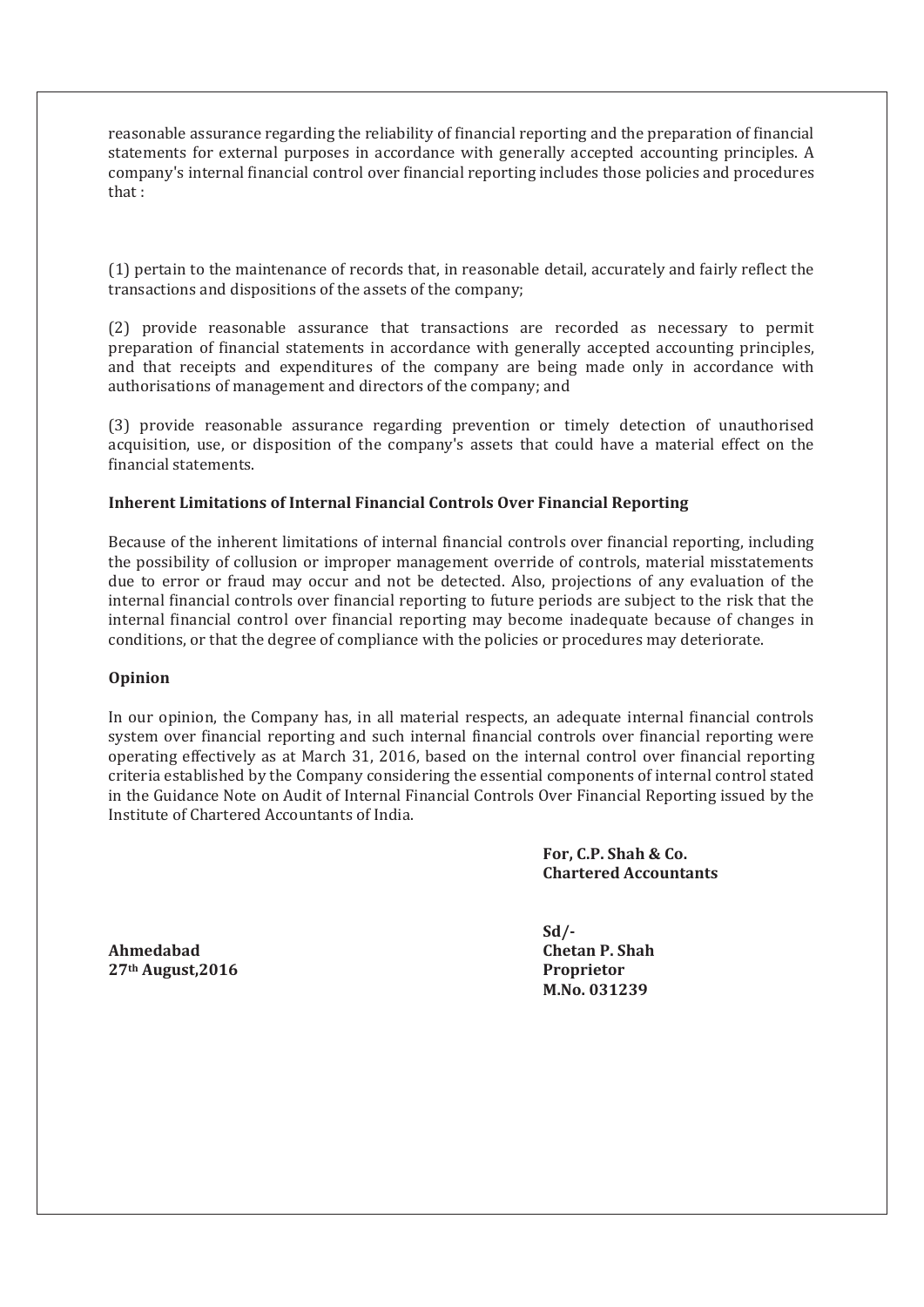# **RIDDHI STEEL & TUBE LIMITED BALANCE SHEET AS AT MARCH 31, 2016**

| <b>Particulars</b>                                      | <b>Note</b>    |                 | As at 31.03.2016 |                 | As at 31.03.2015 |
|---------------------------------------------------------|----------------|-----------------|------------------|-----------------|------------------|
|                                                         |                | <b>Rupees</b>   | <b>Rupees</b>    | <b>Rupees</b>   | <b>Rupees</b>    |
| <b>I EQUITY AND LIABILITIES</b>                         |                |                 |                  |                 |                  |
| (1) Shareholders' Funds                                 |                |                 |                  |                 |                  |
| (a) Share Capital                                       | -1             | 5,95,02,520     |                  | 5,95,02,520     |                  |
| (b) Reserves & Surplus                                  | $\overline{2}$ | 16,56,77,441    | 22,51,79,961     | 13,90,72,919    | 19,85,75,439     |
| (2) Share Application Money Pending<br><b>Allotment</b> |                |                 |                  |                 |                  |
| (3) Non-Current Liabilities                             |                |                 |                  |                 |                  |
| (a) Long-Term Borrowings                                | 3              | 38, 85, 75, 972 |                  | 35,49,22,040    |                  |
| (b) Deferred Tax Liabilities (Net)                      |                | 1,06,29,791     | 39,92,05,763     | 94,30,996       | 36, 43, 53, 036  |
|                                                         |                |                 |                  |                 |                  |
| (4) Current Liabilities                                 |                |                 |                  |                 |                  |
| (a) Short-Term Borrowings                               | $\overline{4}$ | 42,32,05,905    |                  | 39, 34, 89, 669 |                  |
| (b) Trade Payables                                      | 5              | 4,09,13,535     |                  | 3,79,04,114     |                  |
| (c) Other Current Liablities                            | 6              | 1,74,10,860     |                  | 1,11,31,888     |                  |
| (d) Short-Term Provisions                               | $\overline{7}$ | 1,67,94,098     | 49,83,24,398     | 1,36,89,536     | 45, 62, 15, 207  |
|                                                         |                |                 |                  |                 |                  |
|                                                         |                |                 | 1,12,27,10,123   |                 | 1,01,91,43,682   |
| <b>II ASSETS</b>                                        |                |                 |                  |                 |                  |
| (1) Non-Current Assets                                  |                |                 |                  |                 |                  |
| (a) Fixed Assets                                        |                |                 |                  |                 |                  |
| (i) Tangible Assets                                     | 8              | 21,57,06,002    |                  | 19,00,01,475    |                  |
| (ii) Intangible Assets                                  |                |                 |                  |                 |                  |
| (iii) Capital Work In Progress                          | 8(A)           | 4,09,65,379     | 25,66,71,381     | 5, 27, 36, 742  | 24, 27, 38, 217  |
| (2) Current Assets                                      |                |                 |                  |                 |                  |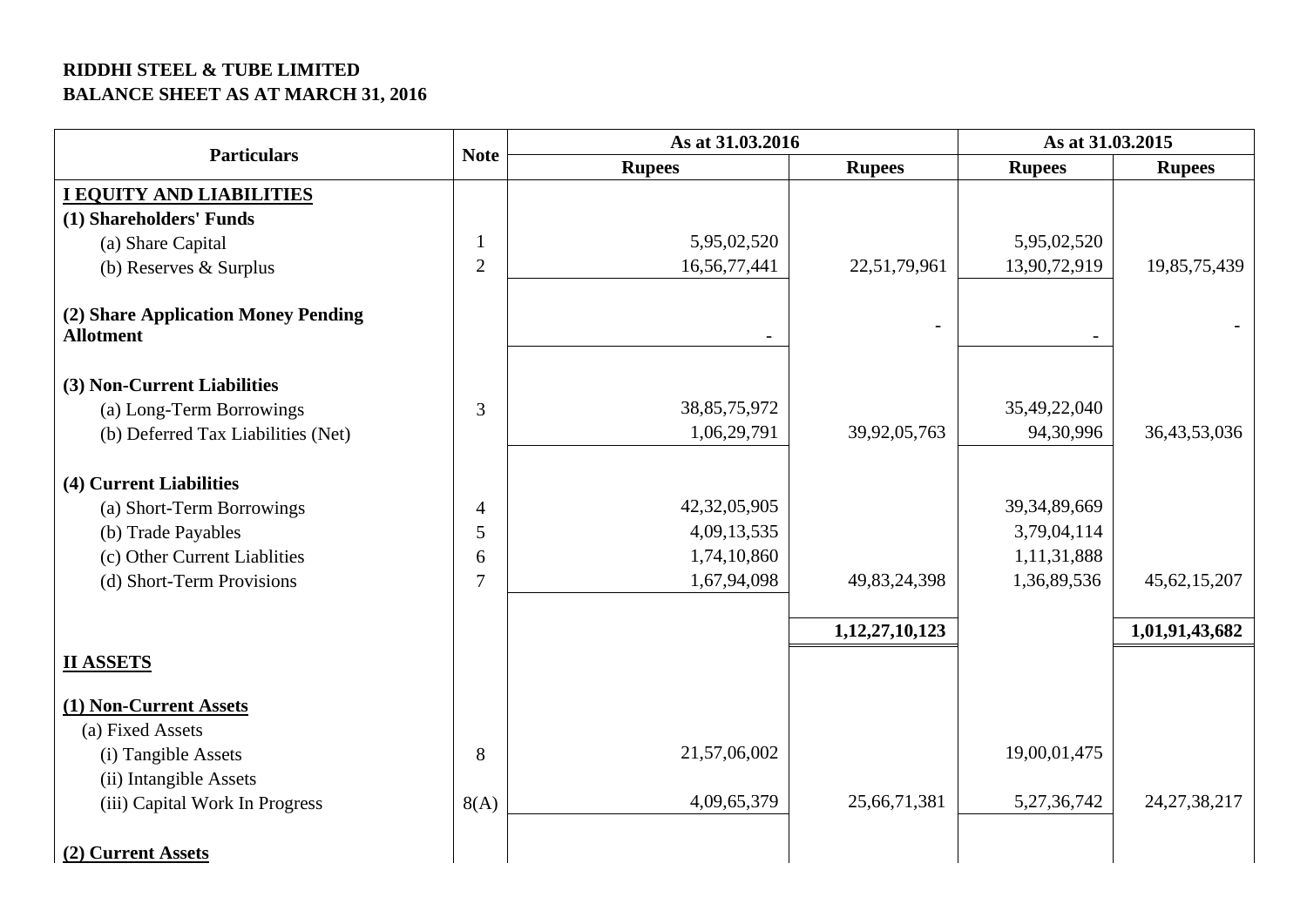| (a) Inventories                                                                                                                    | 9  | 30,44,42,758            |                | 22, 25, 75, 739        |                |  |
|------------------------------------------------------------------------------------------------------------------------------------|----|-------------------------|----------------|------------------------|----------------|--|
| (b) Trade Receivables                                                                                                              | 10 | 43, 63, 23, 511         |                | 33, 56, 92, 863        |                |  |
| (c) Cash and Cash Equivalents                                                                                                      | 11 | 47,80,350               |                | 2,56,65,156            |                |  |
| (d) Short-Term Loans and Advances                                                                                                  | 12 | 12,04,92,123            | 86,60,38,742   | 19, 24, 71, 708        | 77,64,05,465   |  |
|                                                                                                                                    |    |                         |                |                        |                |  |
|                                                                                                                                    |    |                         | 1,12,27,10,123 |                        | 1,01,91,43,682 |  |
| <b>Summary of Significant Accounting Policies</b>                                                                                  | 20 |                         |                |                        |                |  |
| <b>Additional Notes to Financial Statement</b>                                                                                     | 21 |                         |                |                        |                |  |
| For and on behalf of the Board<br>As per our report of even date attached<br>For, C. P. Shah & Co.<br><b>Chartered Accountants</b> |    |                         |                |                        |                |  |
| Firm Registration No: 109526W                                                                                                      |    |                         |                |                        |                |  |
|                                                                                                                                    |    | $Sd$ /-                 |                | $Sd$ /-                |                |  |
| $Sd$ /-                                                                                                                            |    | <b>Rajesh R Mittal</b>  |                | <b>Preeti R Mittal</b> |                |  |
| <b>Chetan P. Shah</b>                                                                                                              |    | <b>Director</b>         |                | <b>Director</b>        |                |  |
| <b>Membership No.: 031239</b>                                                                                                      |    |                         |                |                        |                |  |
| <b>Place:</b> Ahmedabad                                                                                                            |    | <b>Place:</b> Ahmedabad |                | Place: Ahmedabad       |                |  |
| Date: 27/08/2016                                                                                                                   |    | Date: 27/08/2016        |                | Date: 27/08/2016       |                |  |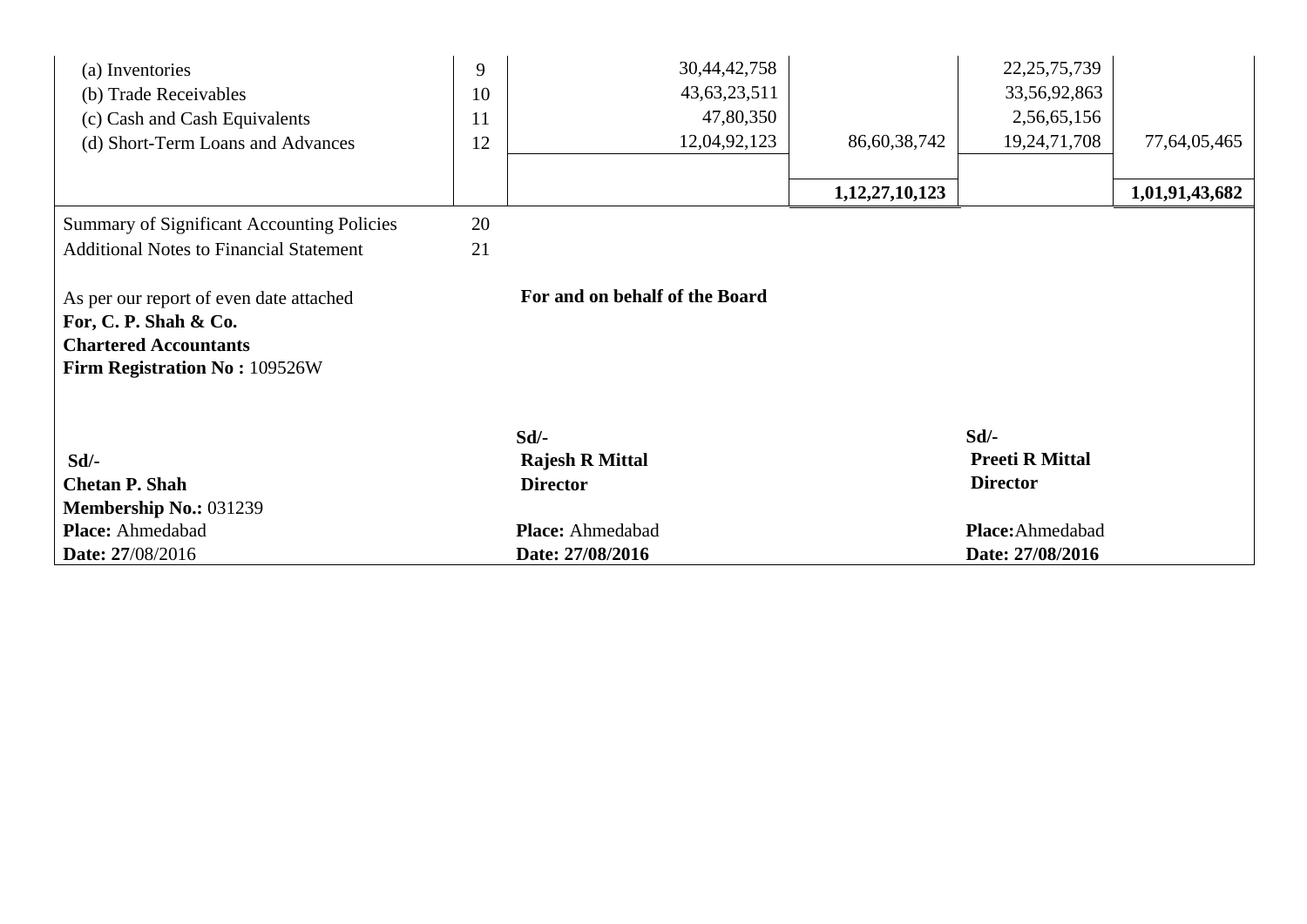# **RIDDHI STEEL & TUBE LIMITED STATEMENT OF PROFIT AND LOSS FOR THE PERIOD ENDED MARCH 31 2016**

| <b>Particulars</b><br><b>Note</b>                             |    | For the year ended 31st March,<br>2016 |                | For the year ended 31st March,<br>2015 |                |
|---------------------------------------------------------------|----|----------------------------------------|----------------|----------------------------------------|----------------|
|                                                               |    | <b>Rupees</b>                          | <b>Rupees</b>  | <b>Rupees</b>                          | <b>Rupees</b>  |
| (I) REVENUE                                                   |    |                                        |                |                                        |                |
| <b>Revenue from Operations</b>                                | 13 | 2,35,20,74,722                         |                | 2,33,89,07,076                         |                |
| Other Income                                                  | 14 | 1,57,20,579                            |                | 1,07,68,787                            |                |
| (II) Total Revenue                                            |    |                                        | 2,36,77,95,301 |                                        | 2,34,96,75,863 |
| (III) EXPENSES                                                |    |                                        |                |                                        |                |
| <b>Cost Of Material Consumed</b>                              | 15 | 2,08,26,63,634                         |                | 2,08,15,34,457                         |                |
| (Increase) / Decrease in Stock                                | 16 | (44, 54, 663)                          |                | (1,08,58,717)                          |                |
| <b>Employee Benefits Expense</b>                              | 17 | 50,17,391                              |                | 51,65,544                              |                |
| <b>Financial Charges</b>                                      | 18 | 10,89,81,146                           |                | 8,75,55,157                            |                |
| Administrative and Selling Expenses                           | 19 | 10,64,12,103                           |                | 11,77,83,739                           |                |
| Depreciation and Amortisation expense                         | 8  | 2,89,85,091                            |                | 3,08,16,468                            |                |
| (IV) Total Expenses                                           |    |                                        | 2,32,76,04,702 |                                        | 2,31,19,96,648 |
| (V) Prior Period Items                                        |    |                                        |                |                                        |                |
| (VI) Profit / (Loss) Before Exceptional items and Tax (II-IV) |    |                                        | 4,01,90,599    |                                        | 3,76,79,215    |
| (VII) Exceptional items                                       |    |                                        |                |                                        |                |
| (VIII) Profit/(Loss) before Taxes - PBT (VI-VII)              |    |                                        | 4,01,90,599    |                                        | 3,76,79,215    |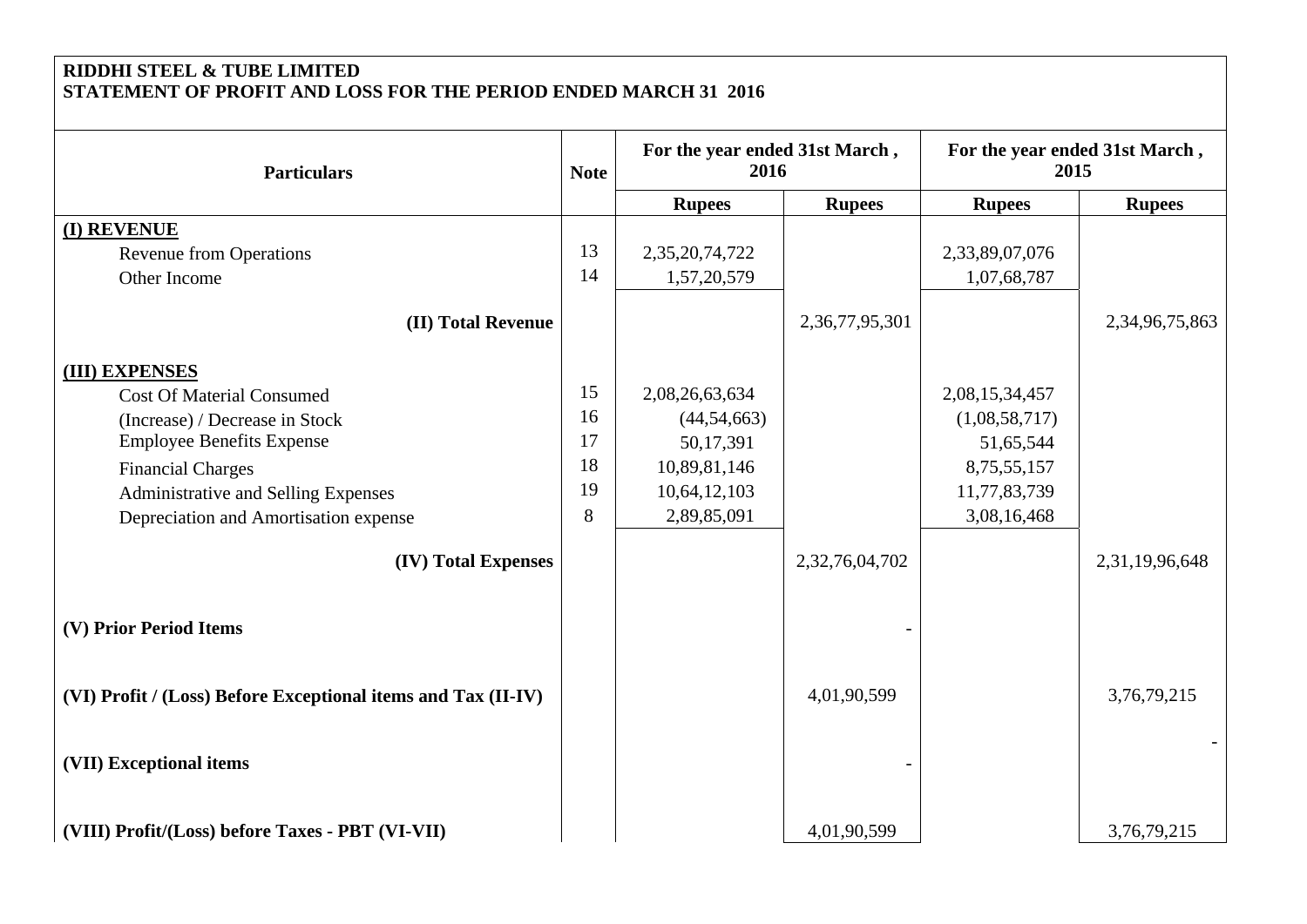| (IX) Tax Expense:<br>Current tax<br>Deferred tax<br>Prior Income Tax                                                              | 1,25,70,000<br>11,98,795<br>(1,82,719) | 1,35,86,076 | 1,17,30,341<br>6,30,421 | 1,23,60,762 |  |
|-----------------------------------------------------------------------------------------------------------------------------------|----------------------------------------|-------------|-------------------------|-------------|--|
| (X) Profit/(Loss) for the period after tax                                                                                        |                                        | 2,66,04,522 |                         | 2,53,18,453 |  |
| (XI) Earnings per share                                                                                                           |                                        |             |                         |             |  |
| - Basic EPS                                                                                                                       |                                        | 4.47        |                         | 4.26        |  |
| - Diluted EPS                                                                                                                     |                                        | 4.47        |                         | 4.26        |  |
| - Nominal value of shares                                                                                                         |                                        | 10.00       |                         | 10.00       |  |
| As per our report of even date attached<br>For, C. P. Shah & Co.<br><b>Chartered Accountants</b><br>Firm Registration No: 109526W | For and on behalf of the Board         |             |                         |             |  |
|                                                                                                                                   | $Sd$ .                                 |             | $Sd$ .                  |             |  |
| Sd/-                                                                                                                              | <b>Rajesh R Mittal</b>                 |             | <b>Preeti R Mittal</b>  |             |  |
| <b>Chetan P. Shah</b><br>Membership No.: 031239                                                                                   | <b>Director</b>                        |             | <b>Director</b>         |             |  |
| Place: Ahmedabad                                                                                                                  | <b>Place:</b> Ahmedabad                |             | Place: Ahmedabad        |             |  |
| Date: 27/08/2016                                                                                                                  | Date: 27/08/2016                       |             | Date: 27/08/2016        |             |  |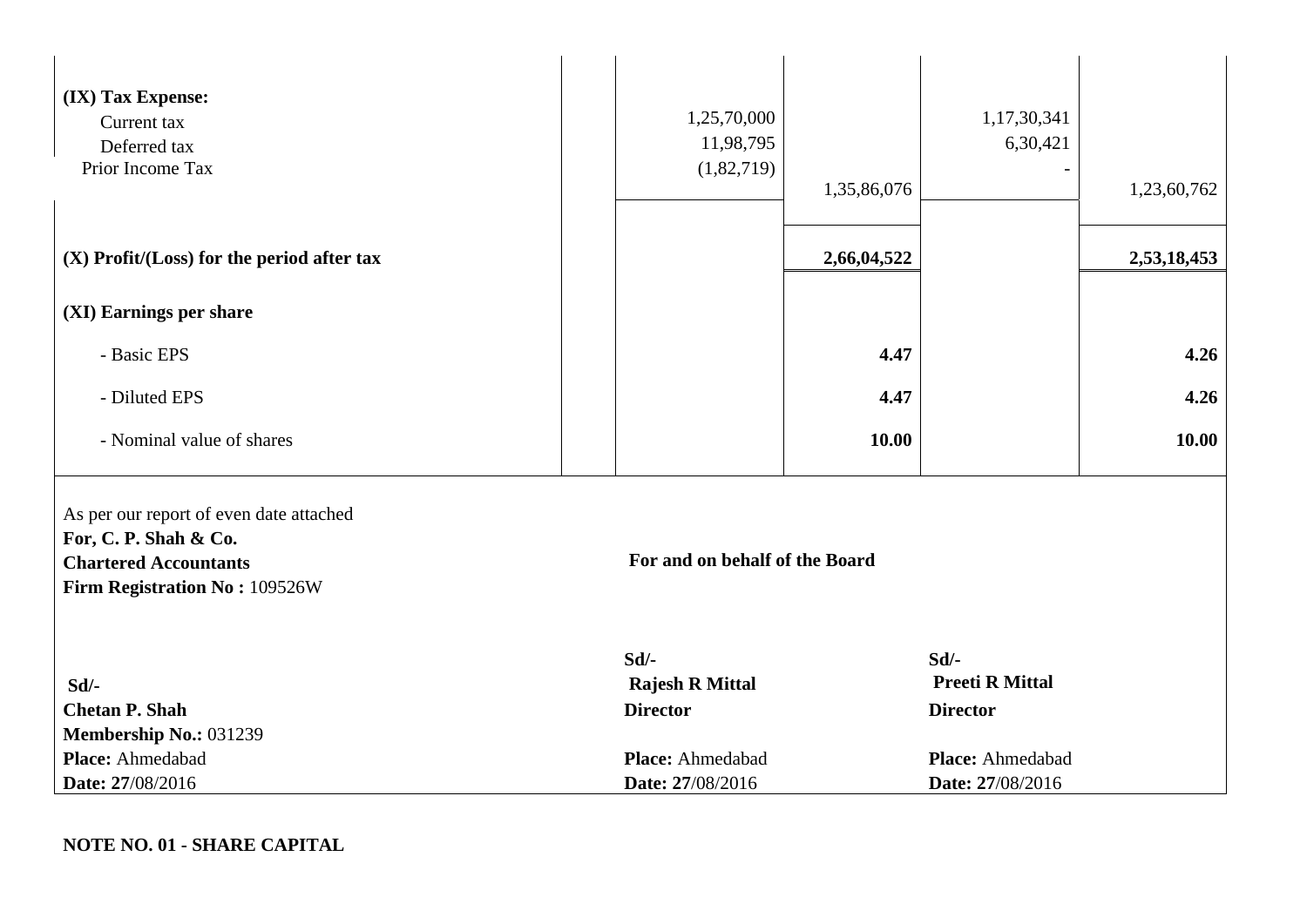| <b>Particulars</b>                                    |               | As at 31.03.2016 | As at 31.03.2015 |               |
|-------------------------------------------------------|---------------|------------------|------------------|---------------|
|                                                       | <b>Rupees</b> | <b>Rupees</b>    | <b>Rupees</b>    | <b>Rupees</b> |
| <b>Authorised Shares</b>                              |               |                  |                  |               |
| 85,00,000 Equity Shares of Rs.10/- each               | 8,50,00,000   | 8,50,00,000      | 7,00,00,000      | 7,00,00,000   |
| <b>Issued, Subscribed and Paid up shares</b>          |               | 5,95,02,520      | 5,95,02,520      | 5,95,02,520   |
| 59,50,252 Equity Shares of Rs.10/- each fully paid up | 5,95,02,520   |                  |                  |               |
|                                                       |               | 5,95,02,520      |                  | 5,95,02,520   |

**a. Reconciliation of the Shares outstanding at the beginning and at the end of the reporting period:** 

|                                                                                                        |                     | As at 31.03.2016 | As at 31.03.2015                        |               |
|--------------------------------------------------------------------------------------------------------|---------------------|------------------|-----------------------------------------|---------------|
| <b>Particulars</b>                                                                                     | <b>No of Shares</b> | <b>Rupees</b>    | <b>No of Shares</b>                     | <b>Rupees</b> |
| <b>Equity Shares:</b><br>At the beginning of the period<br>Shares Issued during the year as fully paid | 59,50,252           | 5,95,02,520      | 59, 50, 252<br>$\overline{\phantom{a}}$ | 5,95,02,520   |
| Outstanding at the end of the period                                                                   | 59, 50, 252         | 5,95,02,520      | 59, 50, 252                             | 5,95,02,520   |

**b. Details of Shareholders holding more than 5% shares in the company:** 

| <b>Particulars</b>                              |                     | As at 31.03.2016 | As at 31.03.2015    |               |
|-------------------------------------------------|---------------------|------------------|---------------------|---------------|
|                                                 | <b>No of Shares</b> | $\frac{6}{6}$    | <b>No of Shares</b> | $\frac{6}{9}$ |
| <b>Equity Shares of Rs.10/- each fully paid</b> |                     |                  |                     |               |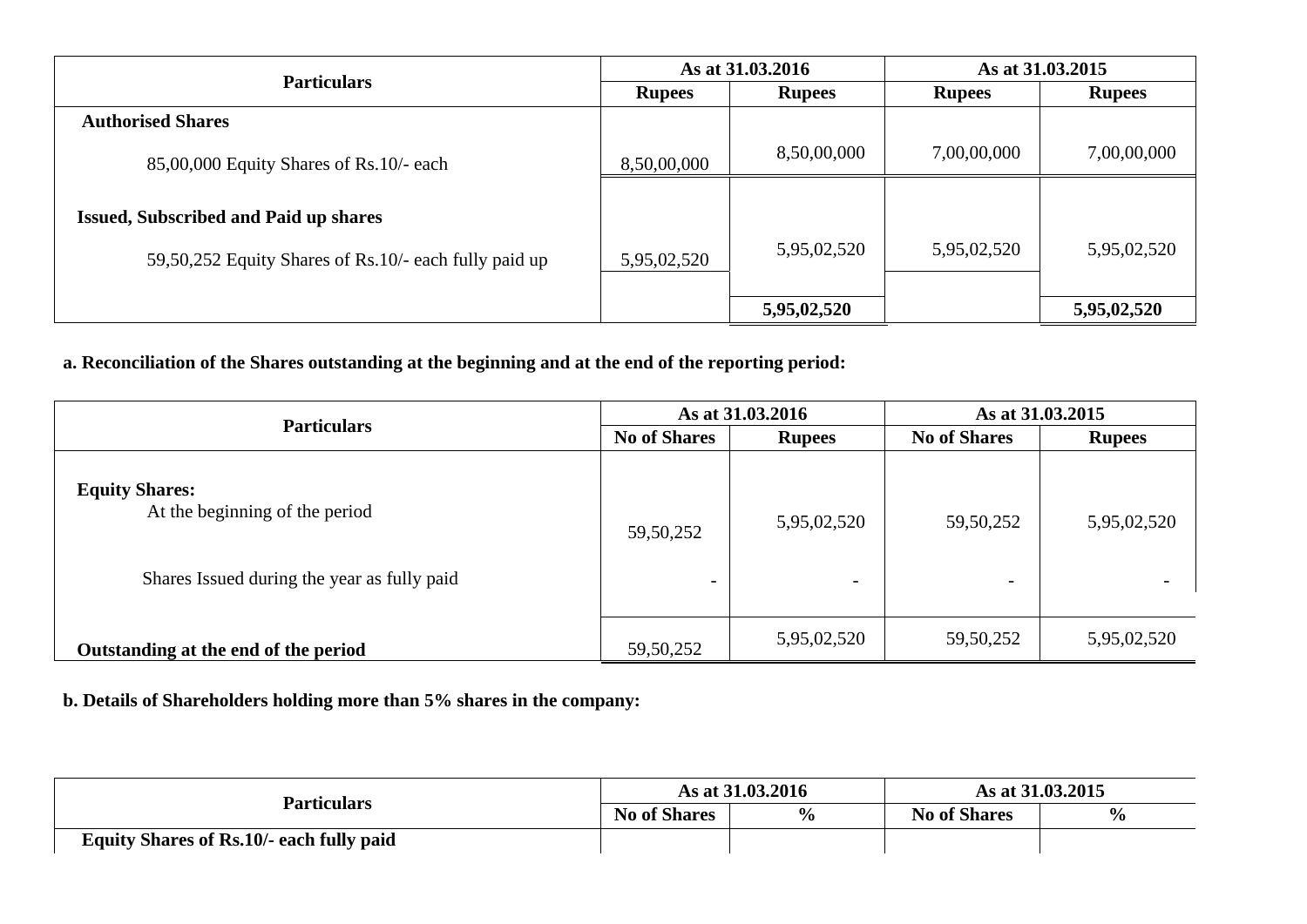|                         |             | 9.18%  | 4,86,502  | 8.18%  |
|-------------------------|-------------|--------|-----------|--------|
| Mr. Rajesh R Mittal HUF | 5,46,502    |        |           |        |
|                         |             | 49.70% | 28,82,204 | 48.44% |
| Smt. Preeti R. Mittal   | 29,57,094   |        |           |        |
| Mr. Rajat R Mittal      | 14, 14, 538 | 23.77% | 11,36,838 | 19.11% |
|                         |             | 7.22%  | 11,850    | 0.20%  |
| Mr. Rajesh R Mittal     | 4,29,350    |        |           |        |
|                         |             | 5.73%  | 52,141    | 0.88%  |
| Ms.Riddhi R.Mittal      | 3,41,238    |        |           |        |

#### **NOTE NO. 02 - RESERVES & SURPLUS**

|                        | <b>Particulars</b>                                                                                |               | As at 31.03.2016 | As at 31.03.2015          |               |
|------------------------|---------------------------------------------------------------------------------------------------|---------------|------------------|---------------------------|---------------|
|                        |                                                                                                   | <b>Rupees</b> | <b>Rupees</b>    | <b>Rupees</b>             | <b>Rupees</b> |
|                        | <b>Share Premium</b>                                                                              |               |                  |                           |               |
|                        | Balance as per the last financial statement                                                       | 1,35,00,000   |                  | 1,35,00,000               |               |
|                        | Add: Amount transferred to share premium account                                                  |               |                  |                           |               |
|                        | Less: Amount transferred From share premium account                                               |               |                  |                           |               |
| <b>Closing Balance</b> |                                                                                                   |               | 1,35,00,000      |                           | 1,35,00,000   |
|                        | Surplus / (deficit) in the Statement of Profit and Loss                                           |               |                  |                           |               |
|                        | Balance as per the last financial statement                                                       | 12,55,72,919  |                  | 10,04,30,786              |               |
|                        | <b>Add:</b> Profit for the period<br>Less: Depreciation in respect of Assets whose useful life is | 2,66,04,522   |                  | 2,53,18,454<br>(2,53,516) |               |
| over                   | Add: DTA in respect of Assets whose useful life is over                                           |               |                  | 77,196                    |               |
|                        |                                                                                                   |               |                  |                           |               |
|                        | <b>Closing Balance</b>                                                                            |               | 15,21,77,441     |                           | 12,55,72,919  |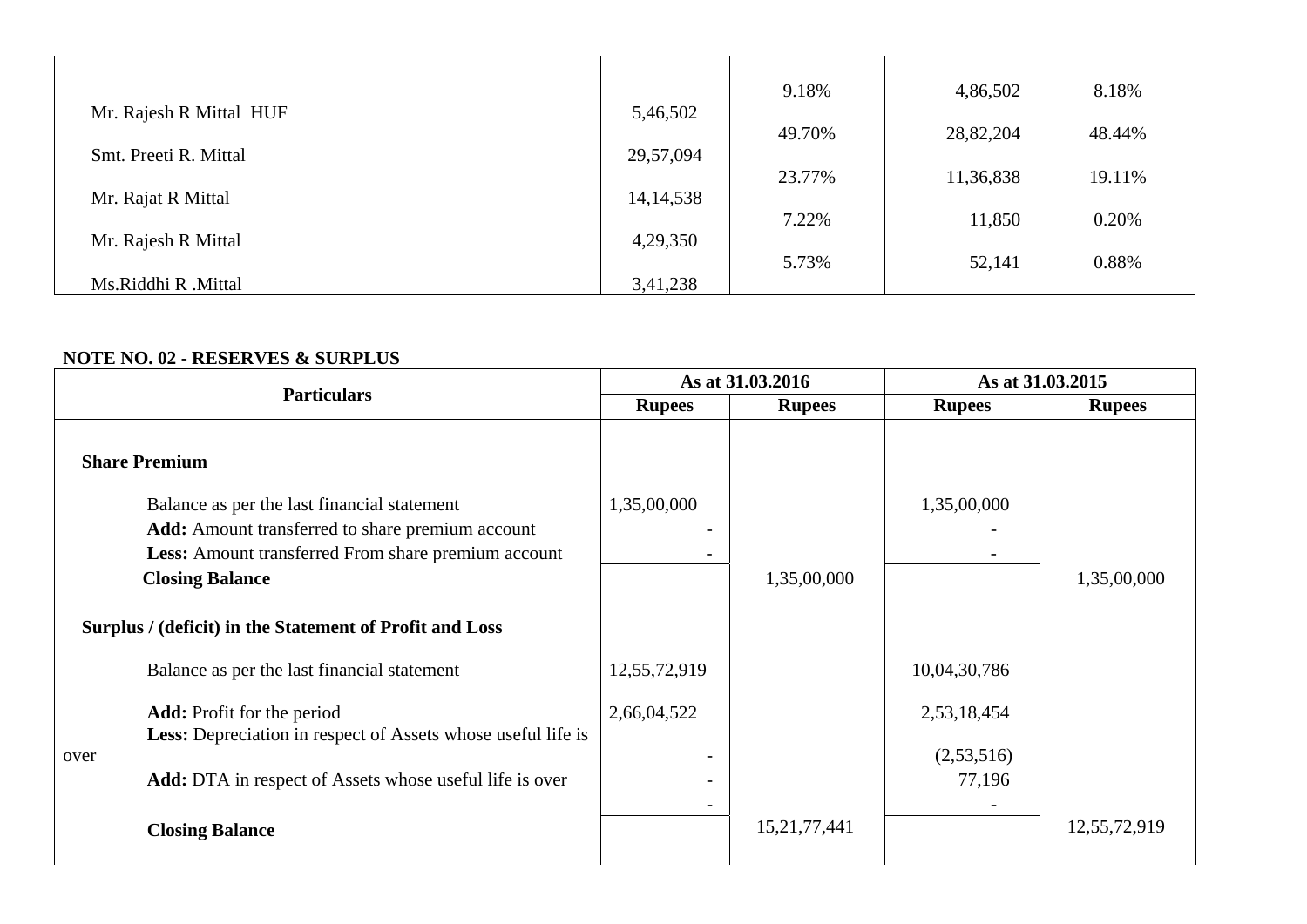| <b>Total of Reserves and Surplus</b> | ----<br>10.50.7 | $3.90,72.91$ <sup>c</sup> |
|--------------------------------------|-----------------|---------------------------|

#### **NOTE NO. 03 - LONG TERM BORROWINGS**

| <b>Particulars</b>                                                                                                                                                                                    |                             | As at 31.03.2016 | As at 31.03.2015              |                 |  |
|-------------------------------------------------------------------------------------------------------------------------------------------------------------------------------------------------------|-----------------------------|------------------|-------------------------------|-----------------|--|
|                                                                                                                                                                                                       | <b>Rupees</b>               | <b>Rupees</b>    | <b>Rupees</b>                 | <b>Rupees</b>   |  |
| <b>Secured Loan:</b><br>From Canara Bank Term Loan Account -1<br>From Kotak Mahindra Prime Ltd<br>From Canara Bank Term Loan Account -2<br>(Secured against Movable And Immovable Property & Personal | 3,85,31,364<br>77,55,162    | 4,62,86,526      | 3,97,50,005<br>3, 26, 38, 898 | 7,23,88,903     |  |
| guarantee of Promoters.)<br><b>Unsecured Loan:</b><br><b>From Directors</b><br>From Shareholders, Relative & Others                                                                                   | 1,59,56,538<br>32,63,32,908 | 34, 22, 89, 446  | 1,16,72,501<br>27,08,60,636   | 28, 25, 33, 137 |  |
|                                                                                                                                                                                                       |                             | 38, 85, 75, 972  |                               | 35,49,22,040    |  |

#### **NOTE NO. 04 - SHORT TERM BORROWINGS**

| <b>Particulars</b>                                                                                                                                   |                 | As at 31.03.2016 | As at 31.03.2015 |               |  |
|------------------------------------------------------------------------------------------------------------------------------------------------------|-----------------|------------------|------------------|---------------|--|
|                                                                                                                                                      | <b>Rupees</b>   | <b>Rupees</b>    | <b>Rupees</b>    | <b>Rupees</b> |  |
| <b>Secured Loan:</b><br>From Canara Bank Cash Credit A/C<br>(Secured against Movable And Immovable Property & Personal  <br>guarantee of Promoters.) | 42, 32, 05, 905 |                  | 28, 56, 75, 350  |               |  |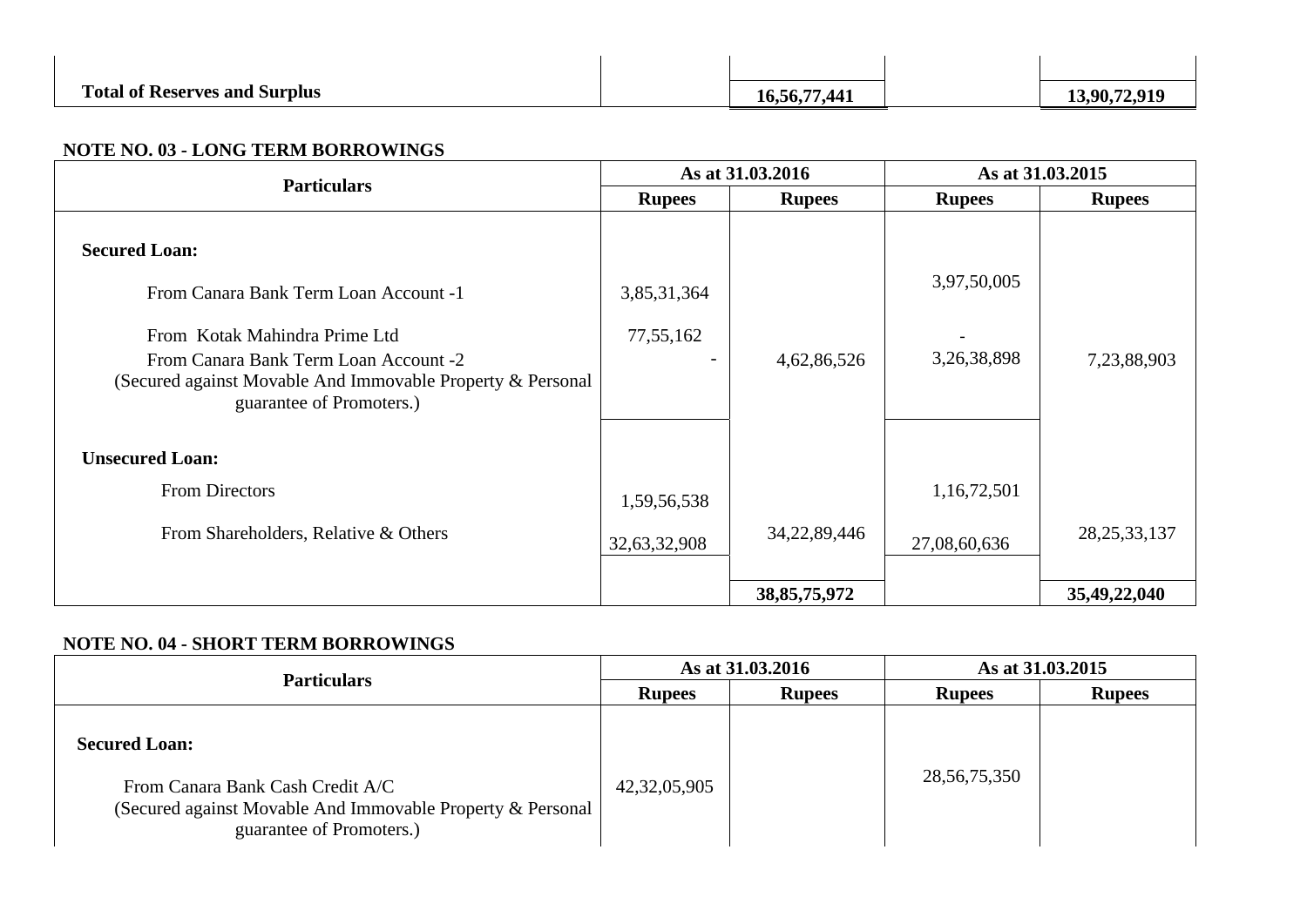|                             |                          | 42, 32, 05, 905 |             | 39, 34, 89, 669 |
|-----------------------------|--------------------------|-----------------|-------------|-----------------|
| From Canara Bank LC A/C     | $\overline{\phantom{0}}$ |                 | 8,99,99,319 |                 |
| <b>From Canbank Factors</b> | $\overline{\phantom{0}}$ |                 | 1,78,15,000 |                 |

#### **NOTE NO. 05 - TRADE PAYABLES**

| <b>Particulars</b>                                                   |                            | As at 31.03.2016 |                            | As at 31.03.2015 |
|----------------------------------------------------------------------|----------------------------|------------------|----------------------------|------------------|
|                                                                      | <b>Rupees</b>              | <b>Rupees</b>    | <b>Rupees</b>              | <b>Rupees</b>    |
| Creditors For Goods & Expenses<br><b>Creditors For Capital Goods</b> | 1,56,10,387<br>2,53,03,148 | 4,09,13,535      | 1,15,58,192<br>2,63,45,922 | 3,79,04,114      |
|                                                                      |                            | 4,09,13,535      |                            | 3,79,04,114      |

# **NOTE NO. 06 - OTHER CURRENT LIABLITIES**

| <b>Particulars</b>            |               | As at 31.03.2016 | As at 31.03.2015 |               |  |
|-------------------------------|---------------|------------------|------------------|---------------|--|
|                               | <b>Rupees</b> | <b>Rupees</b>    | <b>Rupees</b>    | <b>Rupees</b> |  |
|                               |               |                  |                  |               |  |
| <b>Advance From Customers</b> | 74,50,744     |                  | 34,03,655        |               |  |
| <b>Statutory Liabilities</b>  | 95,80,822     |                  | 77, 25, 553      |               |  |
| <b>Other Liabilities</b>      | 3,79,294      | 1,74,10,860      | 2,680            | 1,11,31,888   |  |
|                               |               |                  |                  |               |  |
|                               |               | 1,74,10,860      |                  | 1,11,31,888   |  |

### **NOTE NO. 07 - SHORT TERM PROVISIONS**

| <b>Particulars</b> |               | As at 31.03.2016 | As at 31.03.2015 |               |  |
|--------------------|---------------|------------------|------------------|---------------|--|
|                    | <b>Rupees</b> | <b>Rupees</b>    | Rupees           | <b>Rupees</b> |  |
|                    |               |                  |                  |               |  |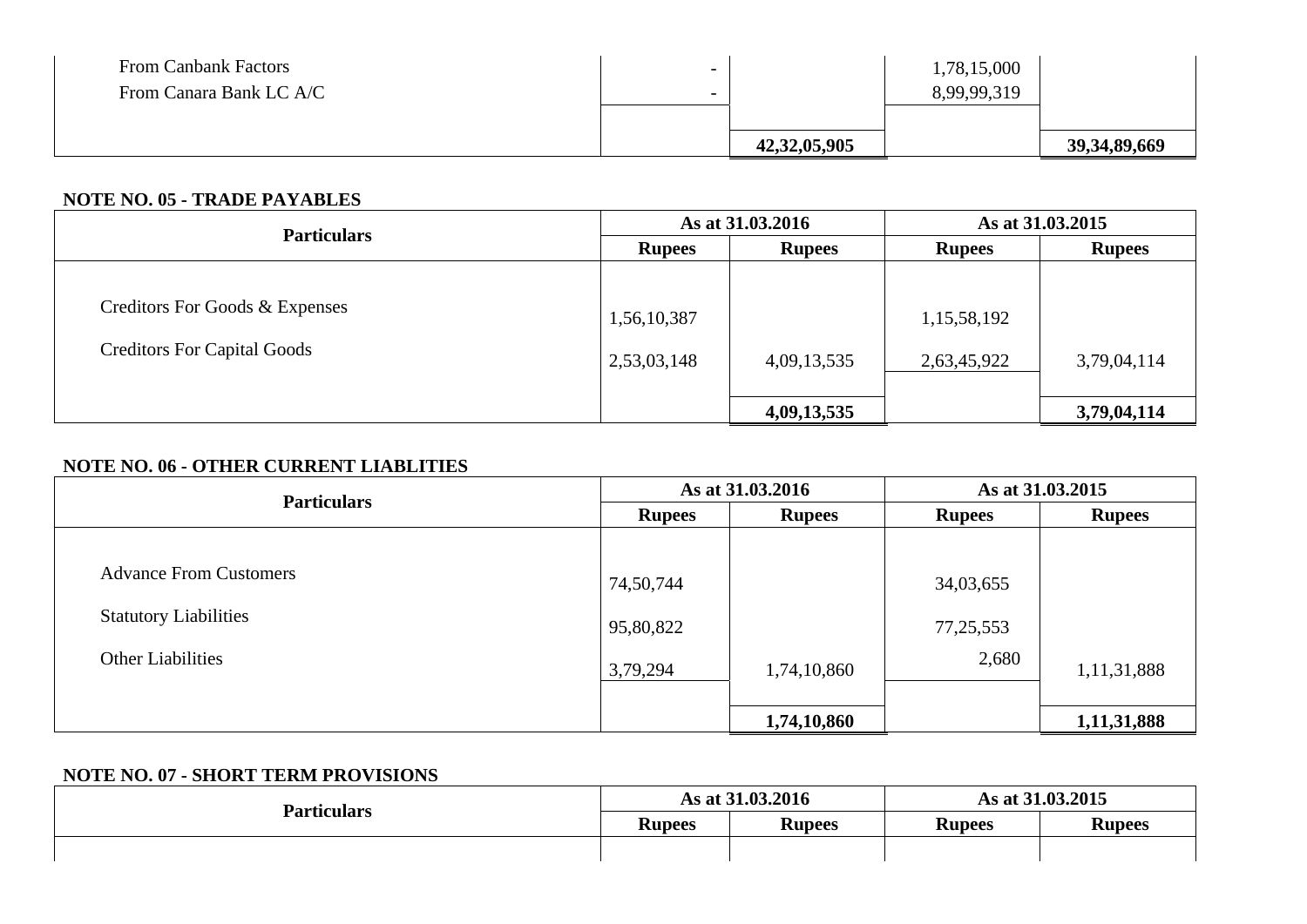| Provision For Income Tax       | 1,25,70,000 |             | 1,17,30,341 |             |
|--------------------------------|-------------|-------------|-------------|-------------|
| <b>Unpaid Electricity Bill</b> | 34,71,918   |             | 17, 13, 836 |             |
| <b>Unpaid Salary</b>           | 7,52,180    | 1,67,94,098 | 2,45,359    | 1,36,89,536 |
|                                |             | 1,67,94,098 |             | 1,36,89,536 |

#### **RIDDHI STEEL & TUBE LIMITED NOTES TO FINANCIAL STATEMENTS FOR THE YEAR ENDED MARCH 31, 2016**

| <b>ASSETS:</b><br>Sr.   | <b>RIDDHI STEEL &amp; TUBE</b><br><b>LIMITED</b><br><b>NOTE NO. 08 : TANGIBLE</b> |                        |                     |                  |                  |                     |                            |                 |                                                                          |                       |                       |                     |  |
|-------------------------|-----------------------------------------------------------------------------------|------------------------|---------------------|------------------|------------------|---------------------|----------------------------|-----------------|--------------------------------------------------------------------------|-----------------------|-----------------------|---------------------|--|
| No<br>$\bullet$         |                                                                                   | Rate                   |                     | Cost             |                  |                     |                            |                 | <b>Depreciation</b>                                                      |                       | <b>Net Book Value</b> |                     |  |
|                         | <b>Particulars</b>                                                                |                        | As at<br>01.04.2015 | <b>Additions</b> | <b>Deletions</b> | As at<br>31.03.2016 | <b>Up to</b><br>31.03.2015 | For the<br>year | Depreciatio<br>n in respect<br>of Assets<br>whose useful<br>life is over | $Up$ to<br>31.03.2016 | As at<br>31.03.2016   | As at<br>31.03.2015 |  |
|                         |                                                                                   |                        |                     |                  |                  |                     |                            |                 |                                                                          |                       |                       |                     |  |
| $\mathbf{1}$            | <b>Factory Building</b>                                                           | 10.00<br>$\frac{0}{0}$ | 5,89,07,850         | 99,24,341        |                  | 6,88,32,191         | 2,24,63,78                 | 41,05,828       |                                                                          | 2,65,69,609           | 4,22,62,582           | 3,64,44,069         |  |
| $\overline{2}$          | Furnitures &<br>Fixtures                                                          | 18.10<br>$\frac{0}{0}$ | 7,97,298            | $\sim$           |                  | 7,97,298            | 6,42,611                   | 46,959          | $\blacksquare$                                                           | 6,89,570              | 1,07,728              | 1,54,687            |  |
| $\overline{\mathbf{3}}$ | Plants &<br>Machineries                                                           | 13.91<br>$\frac{6}{6}$ | 23,61,21,992        | 3,49,22,75       |                  | 27, 10, 44, 74      | 9,55,03,56                 | 2,13,25,055     |                                                                          | 11,68,28,61           | 15,42,16,13           | 14,06,18,43         |  |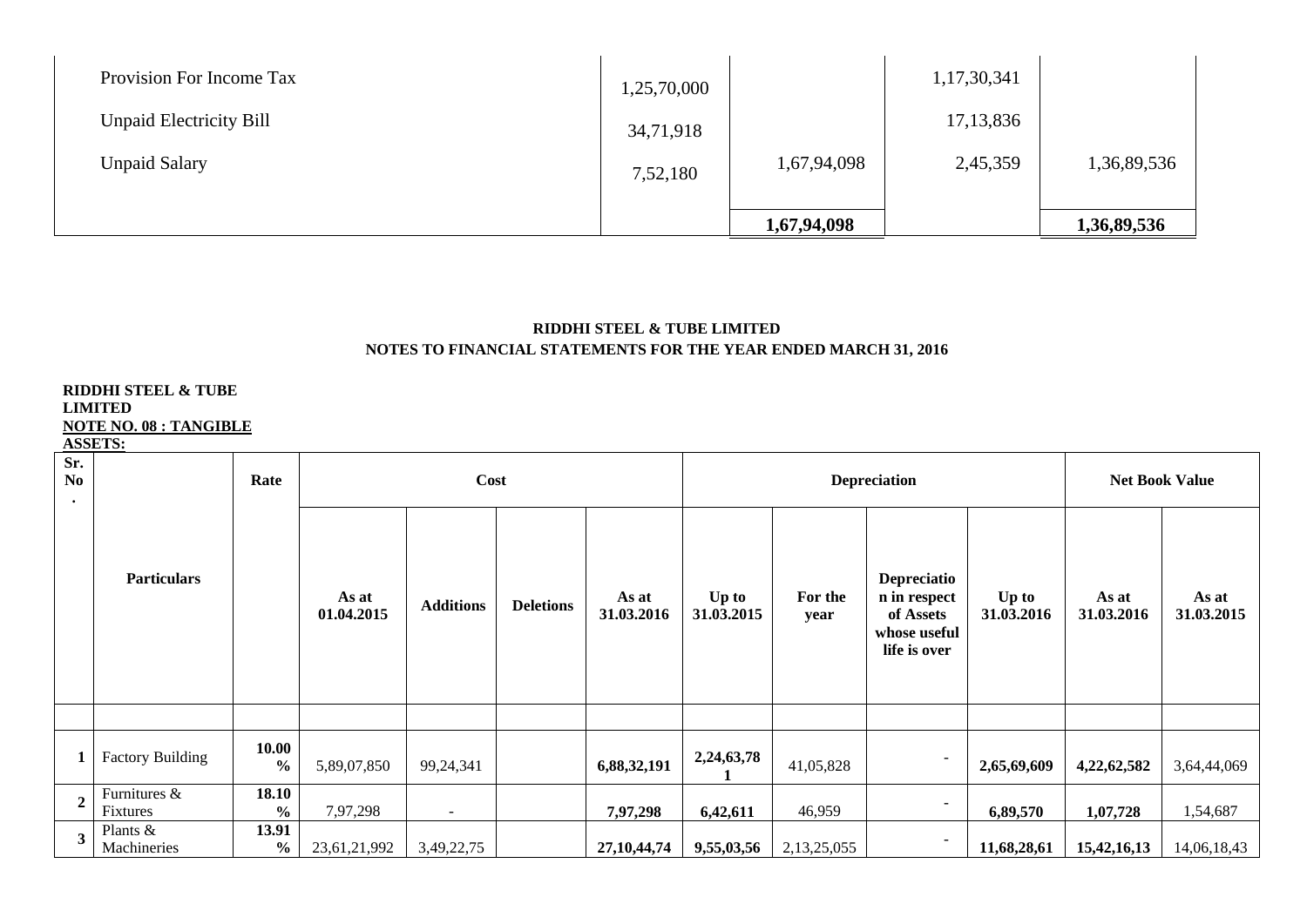|                |                              |                        |                 | $\overline{4}$           |   | 6           | $\bf{0}$    |             |                              | 5           |             | $\overline{2}$ |
|----------------|------------------------------|------------------------|-----------------|--------------------------|---|-------------|-------------|-------------|------------------------------|-------------|-------------|----------------|
| 4              | Cooling Set                  | 13.91<br>$\frac{0}{0}$ | 1,71,000        | $\sim$                   |   | 1,71,000    | 86,097      | 11,801      | $\qquad \qquad \blacksquare$ | 97,898      | 73,102      | 84,903         |
| 5              | <b>Office Euipments</b>      | 13.91<br>$\frac{0}{0}$ | 6,06,778        | 89,305                   |   | 6,96,083    | 4,98,329    | 61,482      | $\overline{\phantom{a}}$     | 5,59,811    | 1,36,272    | 1,08,449       |
| 6              | <b>Electrical Fittings</b>   | 13.91<br>$\frac{0}{0}$ | 97,00,593       | $\overline{\phantom{a}}$ |   | 97,00,593   | 64,66,070   | 9,69,480    |                              | 74,35,550   | 22,65,043   | 32, 34, 523    |
| $\overline{7}$ | Computer $&$<br>Peripherials | 40.00<br>$\frac{0}{0}$ | 9,09,092        | 39,994                   |   | 9,49,086    | 7,49,488    | 1,05,050    |                              | 8,54,538    | 94,548      | 1,59,604       |
| 8              | <b>Motor Cars</b>            | 25.89<br>$\frac{6}{6}$ | 1,06,01,149     | 96,88,224                |   | 2,02,89,373 | 85,01,211   | 13, 10, 498 |                              | 98,11,709   | 1,04,77,664 | 20,99,938      |
| 9              | Air Conditioners             | 13.91<br>$\frac{0}{0}$ | 4,70,230        | 25,000                   |   | 4,95,230    | 3,61,763    | 50,924      | $\overline{\phantom{a}}$     | 4,12,687    | 82,543      | 1,08,467       |
| 10             | Scooter                      | 25.89<br>$\frac{0}{0}$ | 3,91,306        | $\sim$                   |   | 3,91,306    | 2,53,865    | 35,403      | $\overline{\phantom{a}}$     | 2,89,268    | 1,02,038    | 1,37,441       |
| 11             | Crane                        | 13.91<br>$\frac{0}{0}$ | 96,64,918       |                          |   | 96,64,918   | 44, 47, 511 | 7,25,219    |                              | 51,72,730   | 44,92,188   | 52,17,407      |
| 12             | Roll Set                     | 13.91<br>$\frac{6}{6}$ | 32,65,279       |                          |   | 32,65,279   | 16,31,724   | 2,37,392    |                              | 18,69,116   | 13,96,163   | 16,33,555      |
|                |                              |                        |                 |                          |   |             |             |             |                              |             |             |                |
|                | <b>TOTAL</b>                 |                        | 33, 16, 07, 485 | 5,46,89,61<br>8          | ٠ | 38,62,97,10 |             | 2,89,85,091 | $\blacksquare$               | 17,05,91,10 | 21,57,06,00 | 190001475      |

### **NOTE NO. 08(A) : CAPITAL WORK IN**

**PROGRESS:** 

| Sr.<br>N <sub>0</sub><br>$\bullet$ | <b>Particulars</b>      | Rate | Cost                |                  |                          |                     |                     | <b>Depreciation</b> |                   |                     |                     | <b>Net Book Value</b> |  |
|------------------------------------|-------------------------|------|---------------------|------------------|--------------------------|---------------------|---------------------|---------------------|-------------------|---------------------|---------------------|-----------------------|--|
|                                    |                         |      | As at<br>01.04.2015 | <b>Additions</b> | <b>Deletions</b>         | As at<br>31.03.2016 | Up to<br>31.03.2015 | For the<br>year     | <b>Deductions</b> | Up to<br>31.03.2016 | As at<br>31.03.2016 | As at<br>31.03.2015   |  |
|                                    |                         |      |                     |                  |                          |                     |                     |                     |                   |                     |                     |                       |  |
|                                    | <b>Factory Building</b> | N.A. | 62,15,586           | 3,38,282         | 35, 12, 485              | 3041383             |                     |                     |                   |                     | 3041383             | 62,15,586             |  |
|                                    | Plant & Machinery       | N.A. | 4,39,24,034         | 34,08,890        | 1,68,26,90<br>4          | 30506020            |                     |                     |                   |                     | 30506020            | 4,39,24,034           |  |
| 3                                  | Office Building         |      | 25,97,122           | 48,20,854        | $\overline{\phantom{a}}$ | 7417976             |                     |                     |                   |                     | 7417976             | 25,97,122             |  |
|                                    |                         |      |                     |                  |                          |                     |                     |                     |                   |                     |                     |                       |  |
|                                    | <b>TOTAL</b>            |      | 5,27,36,742         | 85,68,026        | 2,03,39,38               | 4,09,65,379         |                     |                     |                   |                     | 4,09,65,379         | 5, 27, 36, 742        |  |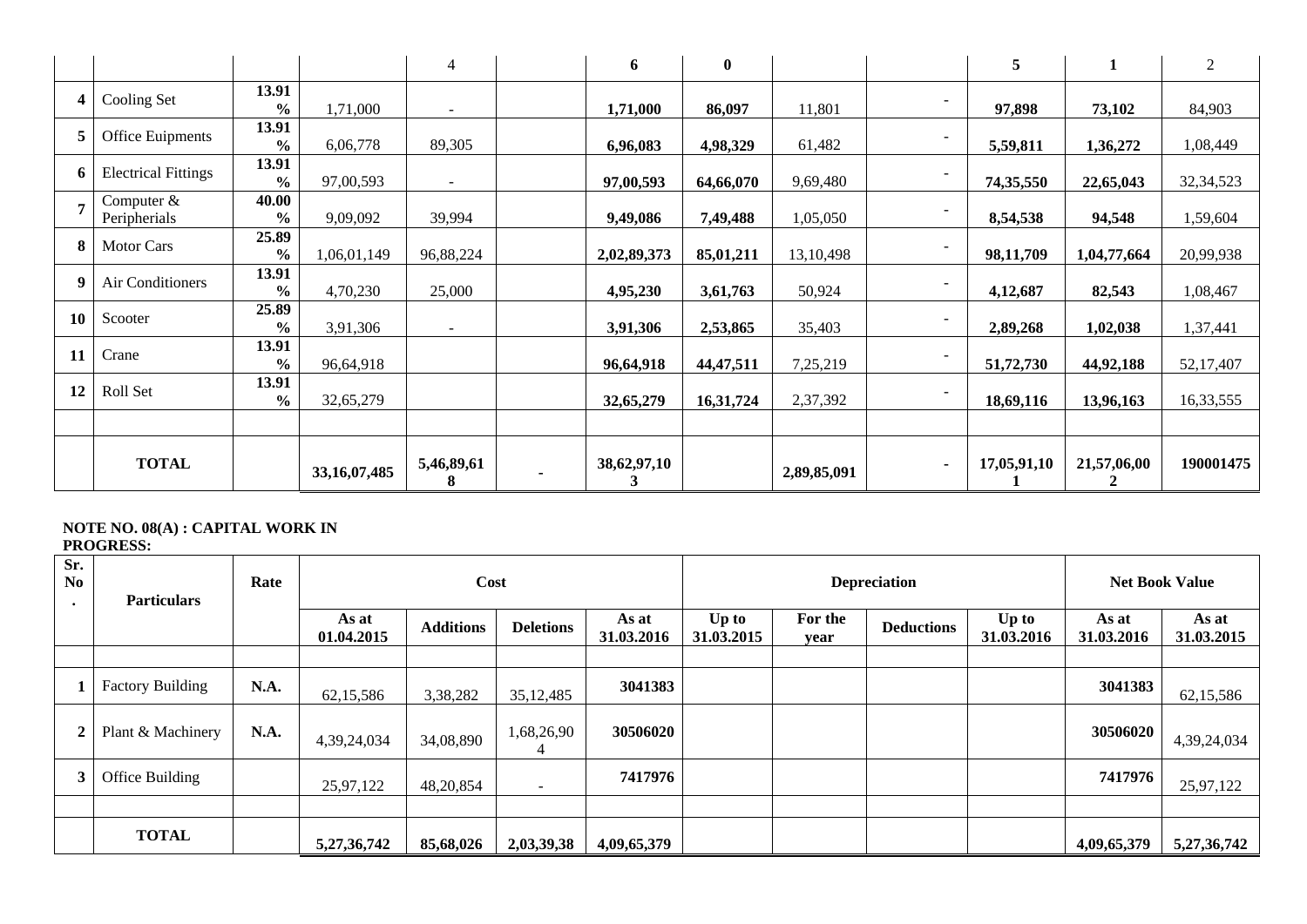### **RIDDHI STEEL & TUBE LIMITED NOTES TO FINANCIAL STATEMENTS FOR THE YEAR ENDED MARCH 31, 2016**

#### **NOTE NO. 09 - INVENTORIES**

| <b>Particulars</b>                        | As at<br>31.03.2016 | As at 31.03.2015 |
|-------------------------------------------|---------------------|------------------|
|                                           | <b>Rupees</b>       | <b>Rupees</b>    |
|                                           |                     |                  |
| Raw material                              | 17, 14, 50, 986     | 9, 34, 36, 878   |
| Store & Spares (Including Oil Lubricants) | 23, 23, 061         | 29, 24, 813      |
| Semi Finished Goods                       | 5,89,93,274         | 5,09,98,516      |
| Finished Stock (Including Scrap)          | 7,16,75,437         | 7,52,15,532      |
|                                           |                     |                  |
|                                           | 30,44,42,758        | 22, 25, 75, 739  |

#### **NOTE NO. 10 - TRADE RECEIVABLES**

| <b>Particulars</b>                         | As at<br>31.03.2016 | As at 31.03.2015         |
|--------------------------------------------|---------------------|--------------------------|
|                                            | <b>Rupees</b>       | <b>Rupees</b>            |
| <b>Sundry Debtors Exceeding Six Months</b> |                     | $\overline{\phantom{a}}$ |
| Others                                     | 43, 63, 23, 511     | 33,56,92,862             |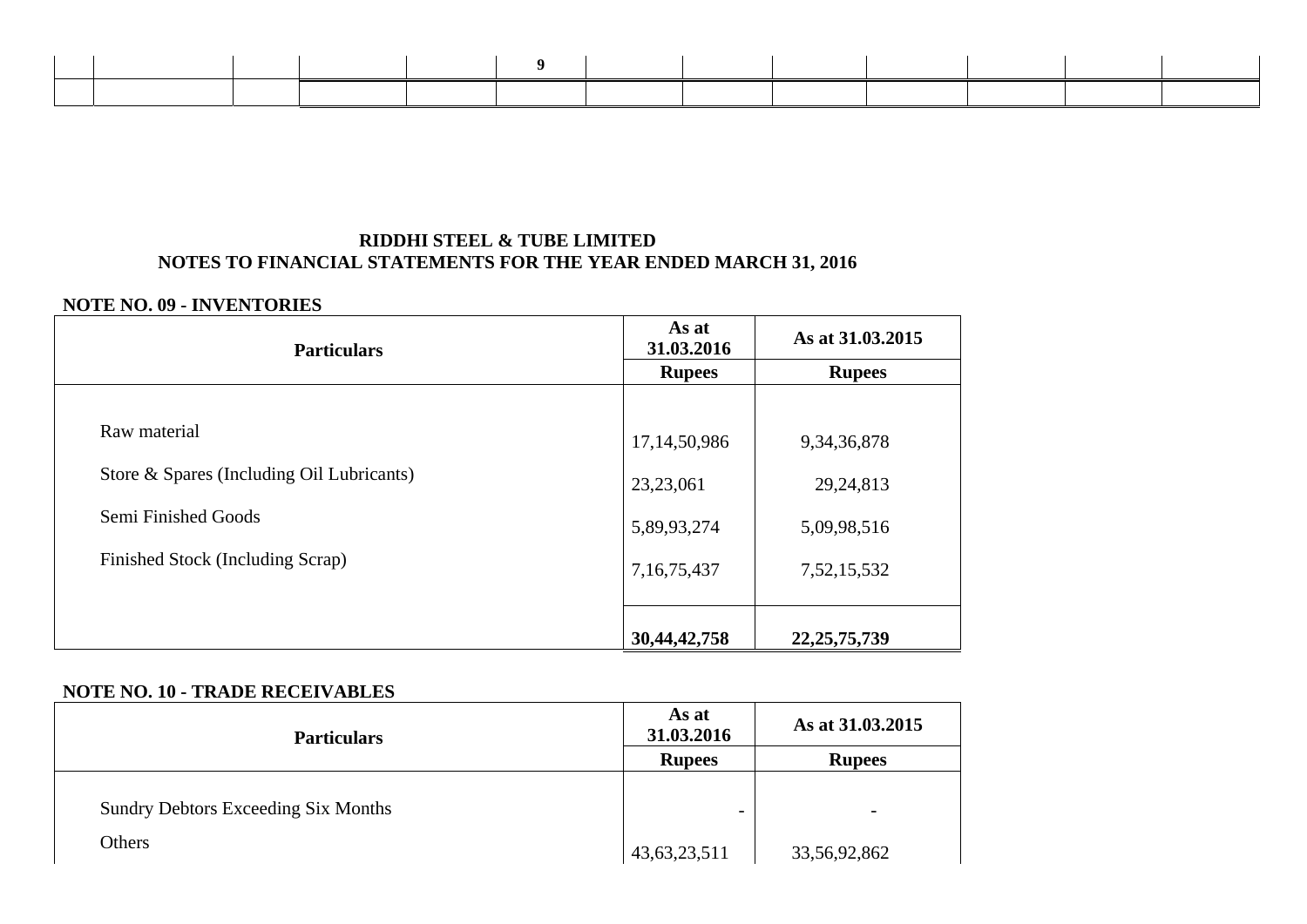| 43, 63, 23, 511 | 33,56,92,862 |
|-----------------|--------------|

# **NOTE NO. 11 - CASH AND CASH EQUIVALENTS**

| <b>Particulars</b>                   | As at<br>31.03.2016 | As at 31.03.2015 |
|--------------------------------------|---------------------|------------------|
|                                      | <b>Rupees</b>       | <b>Rupees</b>    |
| <b>Cash on Hand:</b><br>Cash on hand | 10,12,873           | 14,522           |
| <b>Balances with Banks:</b>          |                     |                  |
| On Current Account With Banks:       | 31,16,562           | 12,97,957        |
| In Fixed Deposit                     | 6,50,915            | 2,43,52,677      |
|                                      | 47,80,350           | 2,56,65,156      |

#### **NOTE NO. 12 - SHORT TERM LOANS AND ADVANCES**

| <b>Particulars</b>                                                                   | As at<br>31.03.2016 | As at 31.03.2015 |
|--------------------------------------------------------------------------------------|---------------------|------------------|
|                                                                                      | <b>Rupees</b>       | <b>Rupees</b>    |
| <b>Security Deposit (Unsecured, Considered good):</b><br>Intec Capital Limited (FDR) | -                   | 2,35,39,717      |
| <b>Torrent Power</b>                                                                 | 24,48,239           | 25,89,565        |
| <b>Electricity Deposits</b>                                                          | 9,90,000            | 9,90,000         |
| <b>Balances With Government Authority:</b><br><b>TDS</b> Receivables                 |                     | 15,16,850        |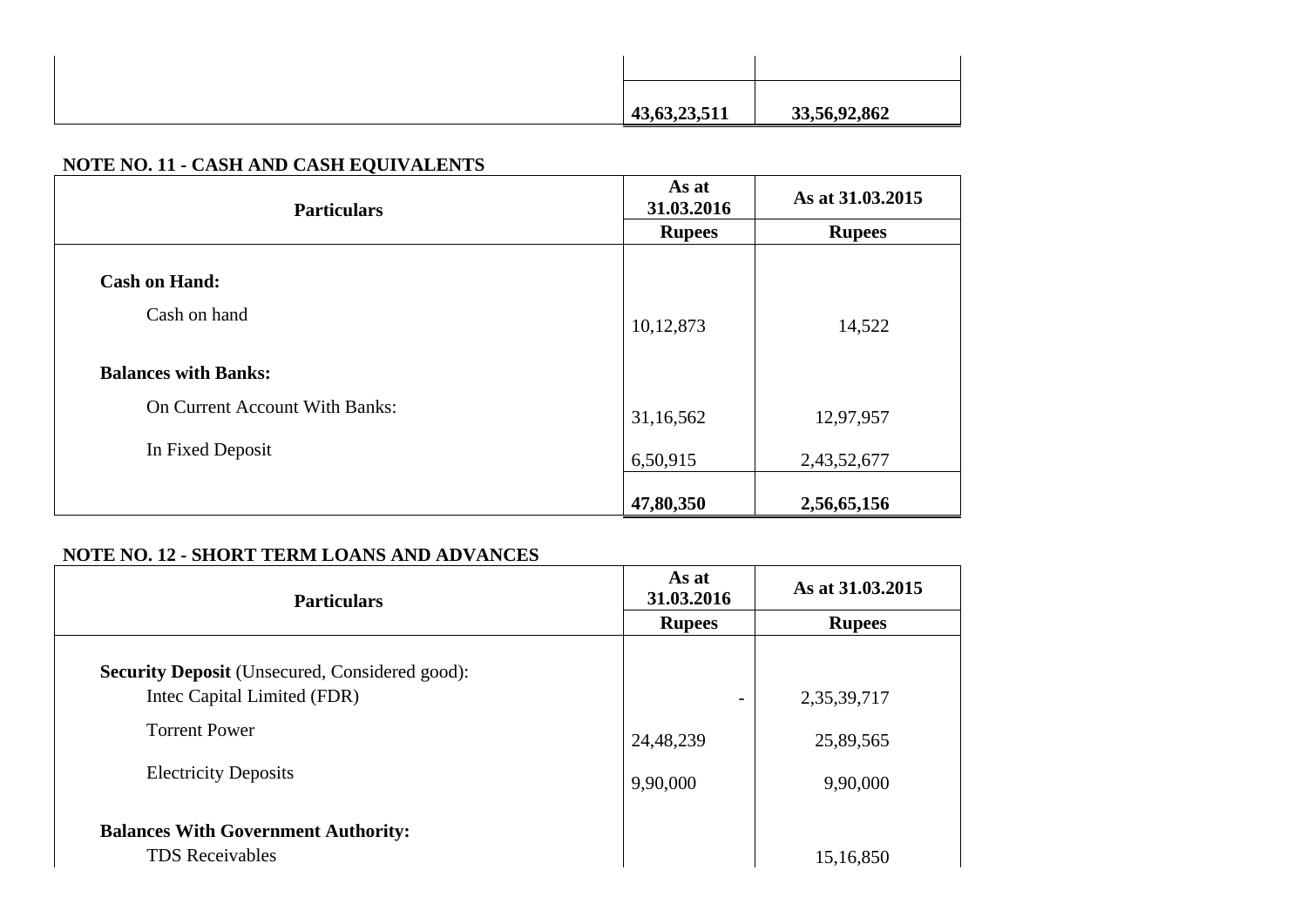|                                                        | 54,09,946    |              |
|--------------------------------------------------------|--------------|--------------|
| Service Tax Receivable                                 | 4,60,872     |              |
| Income Tax                                             | 2,24,18,990  | 2,24,28,990  |
| <b>Excise Duty</b>                                     | 1,48,00,722  | 1,00,69,248  |
| Value Added Tax Receivable                             | 1,17,909     | 3,81,087     |
| Other Loans and Advances (Unsecured, Considered good): |              |              |
| <b>Advances to Suppliers</b>                           | 81,74,627    | 3,94,82,247  |
| <b>Advances for Capital Goods</b>                      | 70,84,793    | 47,50,834    |
| Prepaid Insurance                                      | 72,349       | 1,32,466     |
| Prepaid LC Interest                                    |              | 8,97,507     |
| <b>Prepaid Processing Charges</b>                      | 32,41,230    | 50,40,068    |
| <b>Trade Discount Receivable</b>                       | 1,49,38,402  | 2,11,08,128  |
| Loans & Advances                                       | 4,03,34,044  | 5,95,45,001  |
|                                                        |              |              |
|                                                        | 12,04,92,123 | 19,24,71,708 |

# **RIDDHI STEEL & TUBE LIMITED NOTES TO FINANCIAL STATEMENTS FOR THE YEAR ENDED MARCH 31, 2016**

#### **NOTE NO. 13 - REVENUE FROM OPERATION**

| <b>Particulars</b>       | 2015-16       | 2014-15       |
|--------------------------|---------------|---------------|
|                          | <b>Rupees</b> | <b>Rupees</b> |
|                          |               |               |
| <b>Sale of Products:</b> |               |               |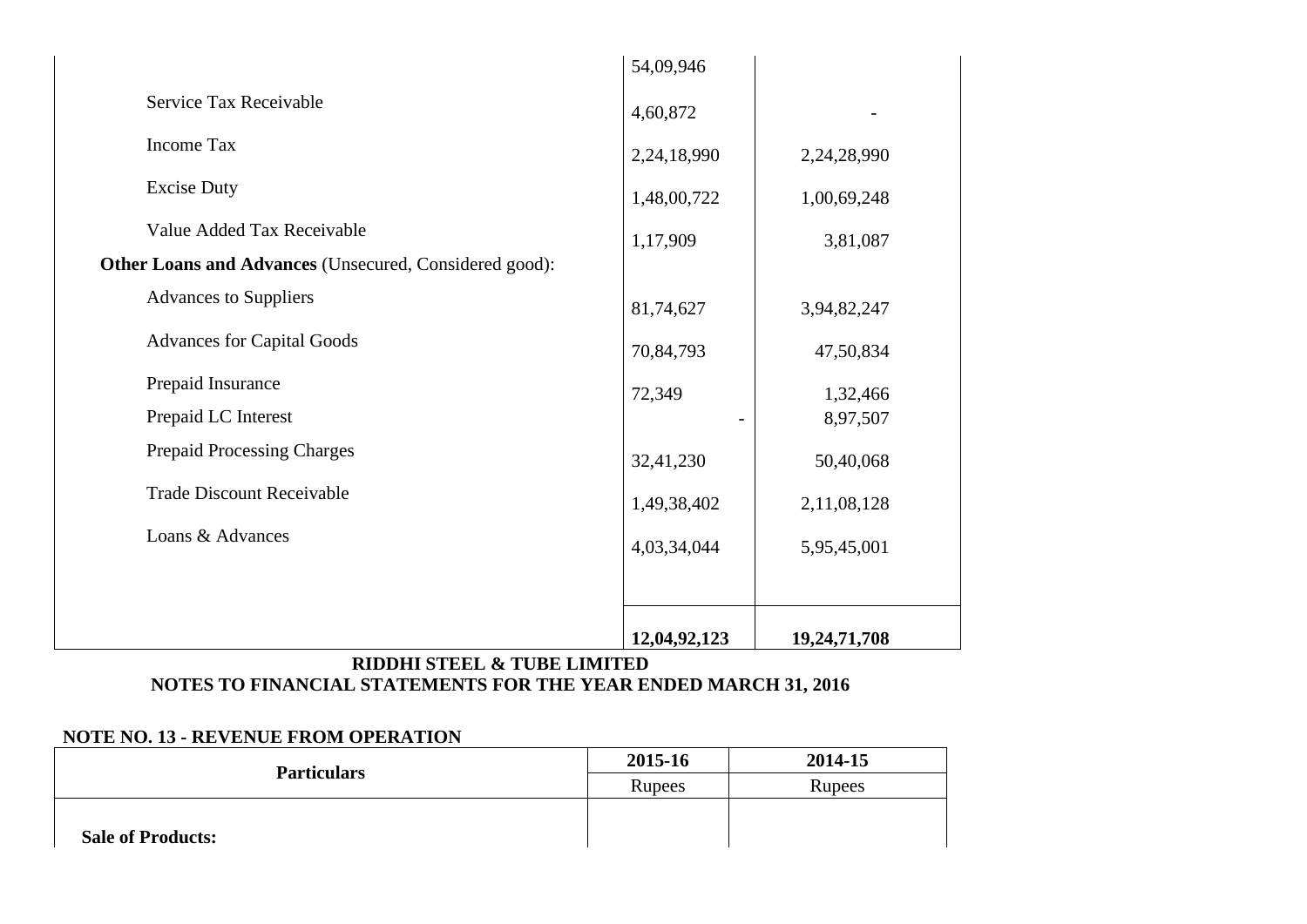| Net Sales (Domestic):                                   | 2,07,45,75,041                  | 2,04,91,32,478               |
|---------------------------------------------------------|---------------------------------|------------------------------|
| Add:                                                    | 2,07,45,75,041                  | 2,04,91,32,478               |
| <b>Excise Duty</b><br>Value Added Tax/Central Sales Tax | 17, 31, 21, 204<br>10,43,78,477 | 18,00,16,001<br>10,97,58,597 |
|                                                         | 2,35,20,74,722                  | 2,33,89,07,076               |

#### **NOTE NO. 14 - OTHER INCOME**

| <b>Particulars</b>                                                       | 2015-16                           | 2014-15                         |
|--------------------------------------------------------------------------|-----------------------------------|---------------------------------|
|                                                                          | Rupees                            | Rupees                          |
| <b>Interest Income</b><br>Kasar Income<br>Vat Refund/Margin Money Refund | 1,50,03,634<br>43,020<br>6,73,925 | 1,06,79,271<br>43,000<br>46,516 |
|                                                                          | 1,57,20,579                       | 1,07,68,787                     |

#### **NOTE NO. 15 - COST OF MATERIAL CONSUMED**

| <b>Particulars</b>   | 2015-16        | 2014-15       |
|----------------------|----------------|---------------|
|                      | <b>Rupees</b>  | <b>Rupees</b> |
| <b>Raw Material</b>  |                |               |
| <b>Opening Stock</b> | 9, 34, 36, 878 | 10,42,01,820  |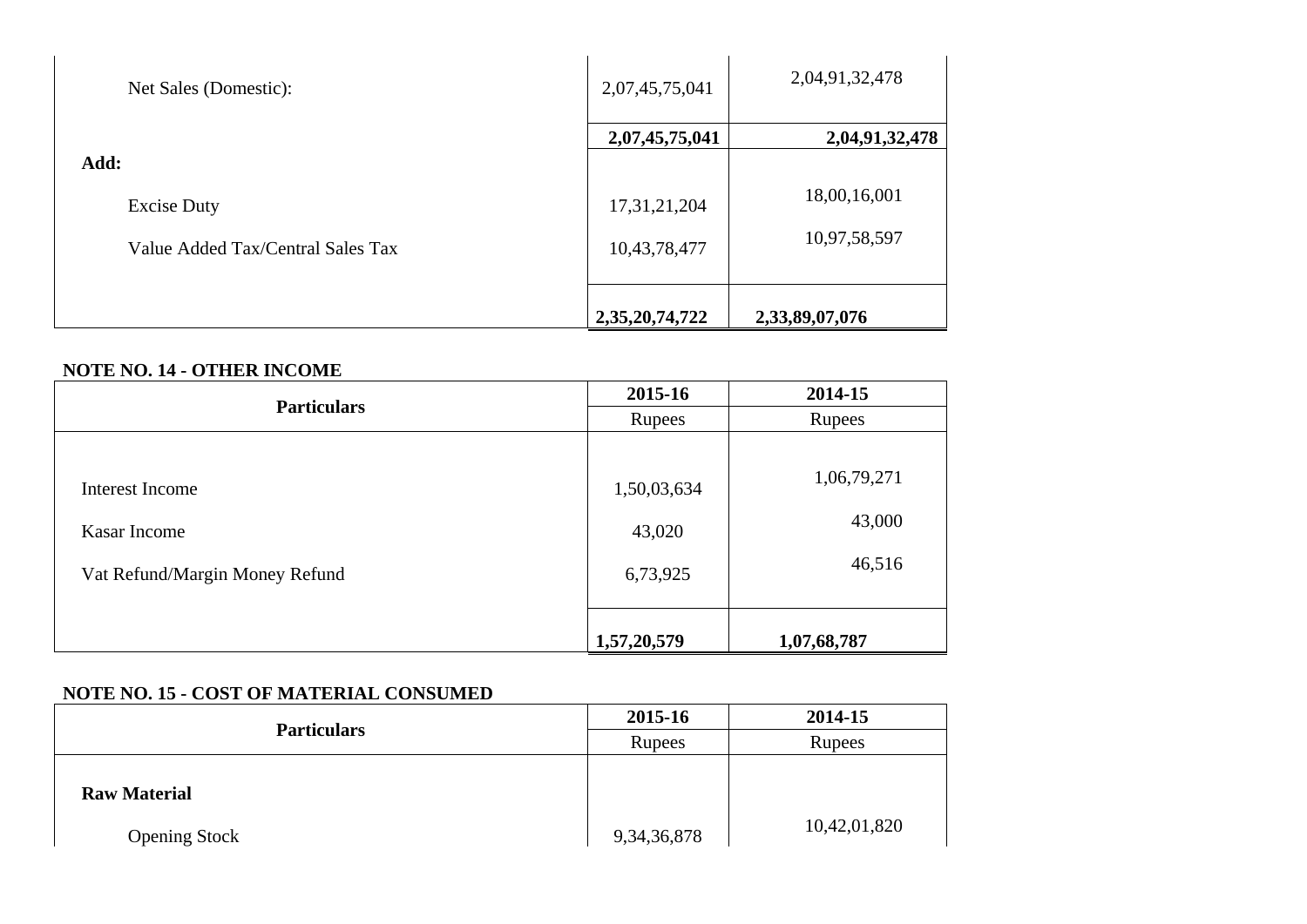|                                            | 2,08,26,63,634  | 2,08,15,34,457 |
|--------------------------------------------|-----------------|----------------|
|                                            | 1,13,12,644     |                |
|                                            |                 | 48,16,940      |
| <b>Less:</b> Closing Stock                 | 23, 23, 061     | 29,24,813      |
| <b>Add: Purchase</b>                       | 1,07,10,892     | 50,13,441      |
| <b>Opening Stock</b>                       | 29, 24, 813     | 27, 28, 312    |
| Store & Tools (Including Oil & Lubricants) |                 |                |
|                                            | 2,07,13,50,990  | 2,07,67,17,517 |
| <b>Less: Closing Stock</b>                 | 17, 14, 50, 986 | 9, 34, 36, 878 |
| <b>Add: Purchase</b>                       | 2,14,93,65,098  | 2,06,59,52,575 |
|                                            |                 |                |

### **RIDDHI STEEL & TUBE LIMITED NOTES TO FINANCIAL STATEMENTS FOR THE YEAR ENDED MARCH 31, 2016**

# **NOTE NO. 16 - INCREASE/(DECREASE ) IN STOCK**

| <b>Particulars</b>                                                                                              | 2015-16                    | 2014-15                    |
|-----------------------------------------------------------------------------------------------------------------|----------------------------|----------------------------|
|                                                                                                                 | Rupees                     | Rupees                     |
| <b>Opening Stocks of Semi Finished Goods</b><br>Less: Closing Stock of Semi Finished Goods (Including<br>Scrap) | 6,04,08,126<br>5,89,93,274 | 3,80,31,706<br>6,04,08,126 |
|                                                                                                                 | 14, 14, 852                | (2,23,76,420)              |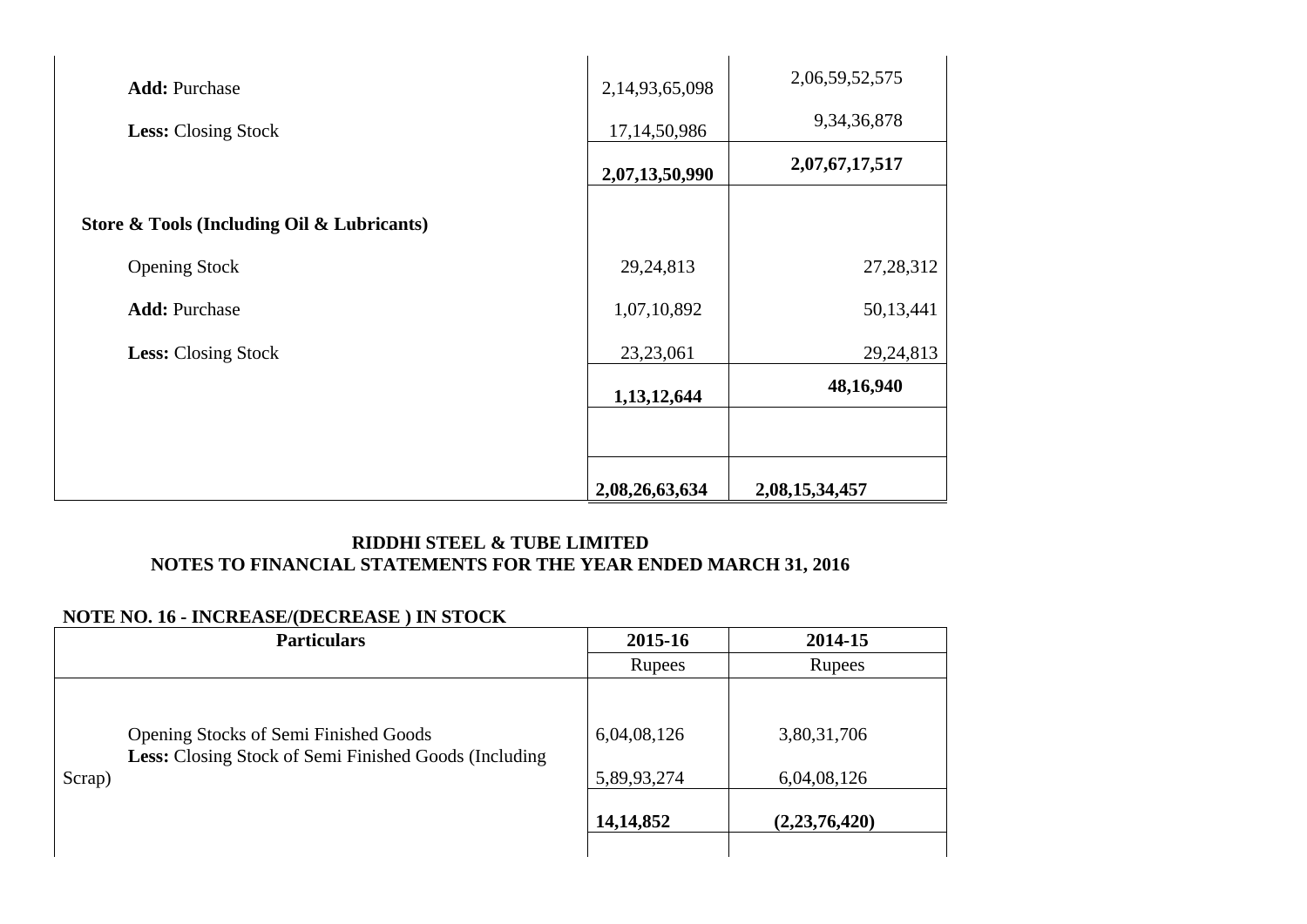|                                              | (44, 54, 663)  | (1,08,58,717) |
|----------------------------------------------|----------------|---------------|
|                                              | (58, 69, 515)  | 1,15,17,703   |
| <b>Less:</b> Closing Stock of Finished Goods | 7, 16, 75, 437 | 6,58,05,922   |
| <b>Opening Stocks of Finished Goods</b>      | 6,58,05,922    | 7,73,23,625   |

#### **NOTE NO. 17 - EMPLOYEE BENEFITS EXPENSE**

| <b>Particulars</b>                  | 2015-16   | 2014-15   |
|-------------------------------------|-----------|-----------|
|                                     | Rupees    | Rupees    |
|                                     |           |           |
| Salary and Wages                    | 24,75,859 | 28,43,620 |
| <b>Staff Welfare Expense</b>        | 3,92,330  | 25,360    |
| Contribution to PF, EPF, ESIC, Etc. | 2,48,917  | 1,13,164  |
| <b>Remuneration to Directors</b>    | 19,00,285 | 21,83,400 |
|                                     | 50,17,391 | 51,65,544 |

#### **NOTE NO. 18 - FINANCIAL CHARGES**

| <b>Particulars</b>       | 2015-16       | 2014-15       |
|--------------------------|---------------|---------------|
|                          | <b>Rupees</b> | <b>Rupees</b> |
| <b>Interest Expenses</b> |               |               |
| Interest On Term Loan    | 51,47,494     | 40,86,319     |
| Interest On Bank OD      |               | 3,26,46,463   |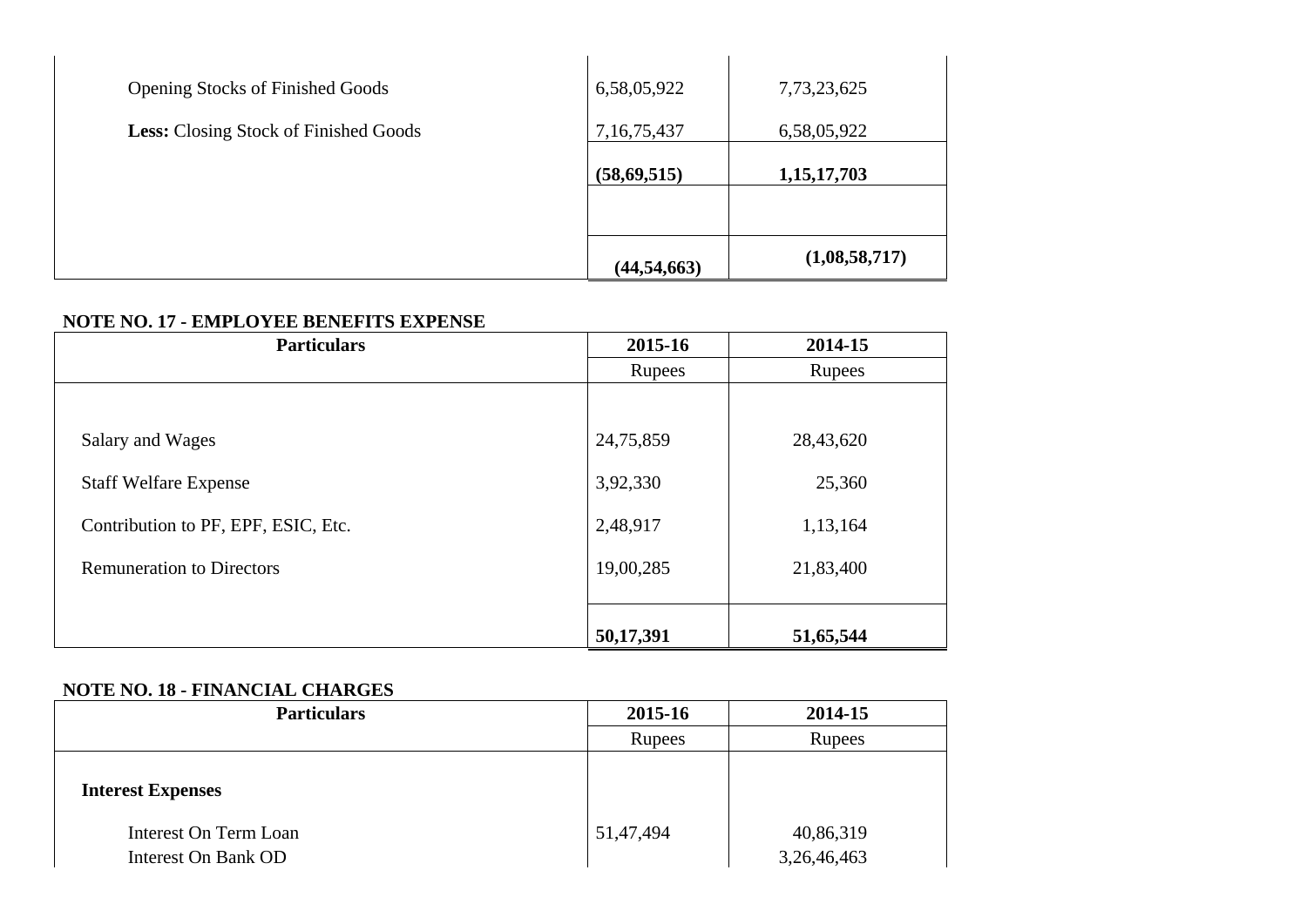|                                                       | 10,89,81,146   | 8,75,55,157 |
|-------------------------------------------------------|----------------|-------------|
| <b>ILC</b> Charges                                    | 41,52,228      | 46,23,577   |
| <b>Bank Charges, Commission and Procesing Charges</b> | 64, 46, 725    | 20,97,001   |
| <b>Other Borrowing Cost</b>                           |                |             |
| Interest On Depositors & Bill Discounted And Others   | 5,06,73,159    | 3,50,91,249 |
| Interest On LC                                        | 90,46,507      | 90, 10, 548 |
|                                                       | 3, 35, 15, 033 |             |

### **RIDDHI STEEL & TUBE LIMITED NOTES TO FINANCIAL STATEMENTS FOR THE YEAR ENDED MARCH 31, 2016**

#### **NOTE NO. 19 - ADMINISTRATIVE AND SELLING EXPENSES**

| <b>Particulars</b>            | 2015-16     | 2014-15     |  |
|-------------------------------|-------------|-------------|--|
|                               | Rupees      | Rupees      |  |
|                               |             |             |  |
| <b>Advertisement Expenses</b> | 7,04,287    | 99,595      |  |
| <b>Commission On Sales</b>    | 7,53,430    | 2,17,789    |  |
| Misc.Expenses                 | 12,16,406   | 18,39,269   |  |
| <b>Central Sales Tax</b>      | 18,12,927   | 9,81,529    |  |
| <b>Excise Duty</b>            | 1,04,92,173 | 1,36,37,822 |  |
| Demmurage Charges             | 2,21,150    | 3,938       |  |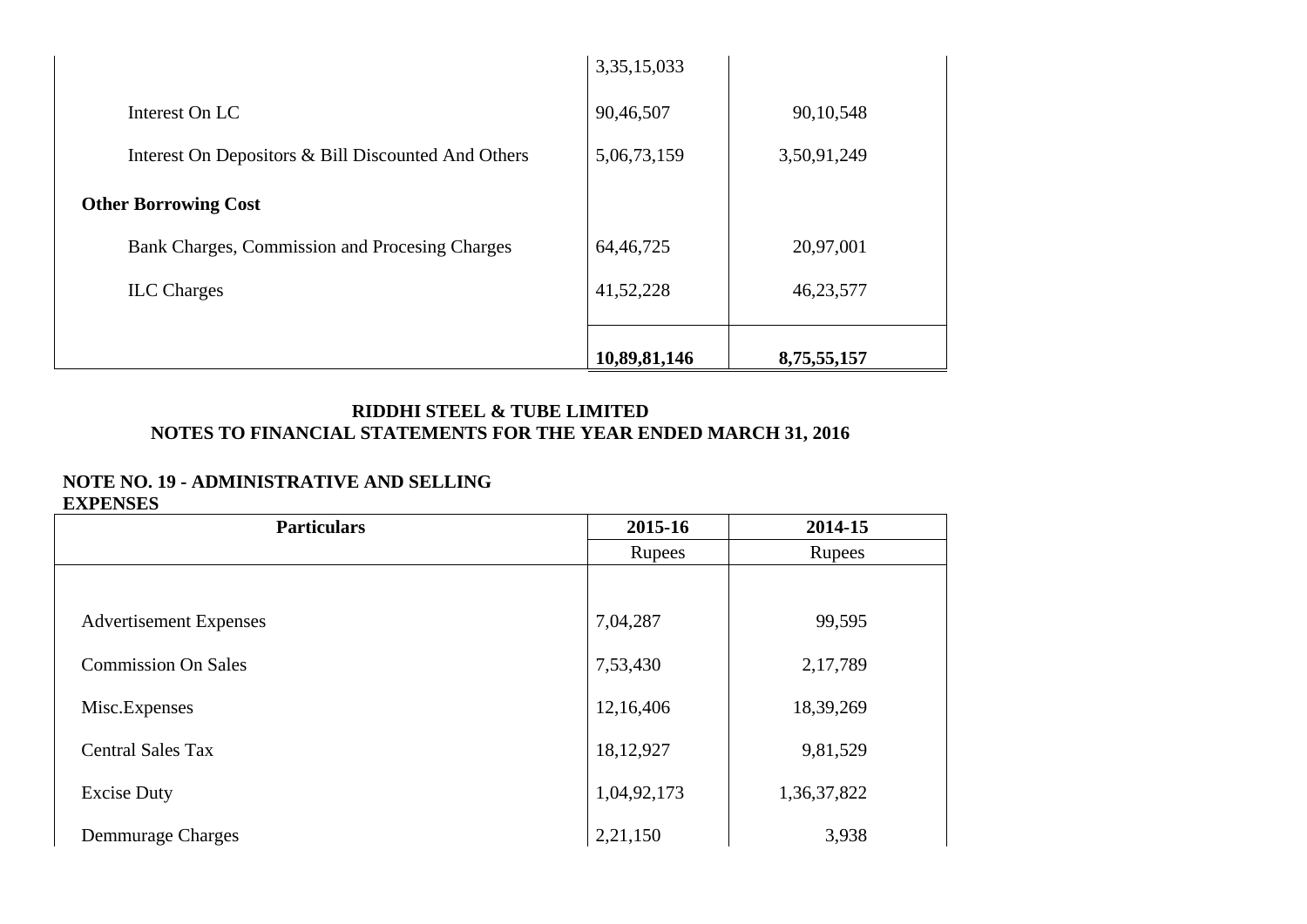| Loading & Unloading Charges                            | 15,41,584   | 15,91,915            |
|--------------------------------------------------------|-------------|----------------------|
| <b>Transport Charges</b>                               | 1,04,18,265 | 71,89,205            |
| <b>Power Consumption</b>                               | 2,35,84,019 | 2,20,47,229          |
| <b>Wages Charges</b>                                   | 58,81,289   | 25,56,005            |
| Interest on IT, Cst, Vat, Tds & Other                  | 8,53,924    | 2,62,973             |
| <b>Insurance Expenses</b>                              | 3,03,693    | 4,15,026             |
| <b>Lease Rent</b>                                      | 67,000      | 12,24,000            |
| Legal & Professional Fees                              | 27,42,913   | 21,63,196            |
| <b>Labour Charges</b>                                  | 88,955      | 1,02,410             |
| <b>Licence Fees</b>                                    | 1,37,020    | 1,41,460             |
| Municipal Tax                                          | 5,52,555    | 4,28,072             |
| <b>Petrol Expenses</b>                                 | 1,71,029    | 74,059               |
| Postage & Courier Expenses                             | 45,007      | 35,503               |
| Printing & Stationary Expenses                         | 1,47,823    | 1,26,188             |
| <b>Rating Fees</b>                                     | 1,72,000    | 83,450               |
| Repair & Maintance                                     | 12,22,884   | 8,08,964             |
| Service Tax                                            | 29,44,350   | 1,00,186             |
| <b>Stamp Duty Expenses</b><br><b>Stamping Expenses</b> | 1,87,500    | 3,61,200<br>7,43,540 |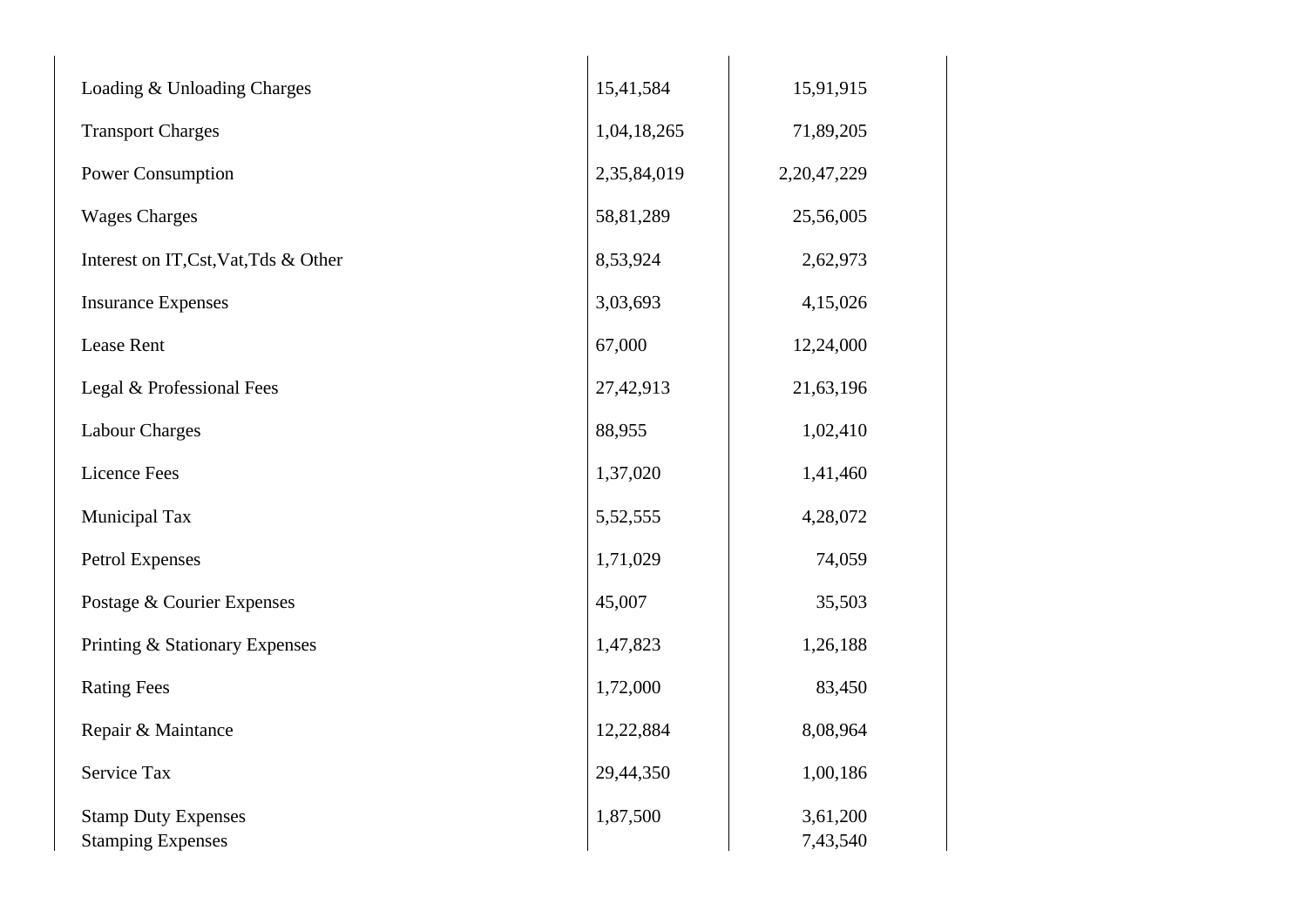|                            | 10,64,12,103 | 11,77,83,739 |
|----------------------------|--------------|--------------|
| Value Added Tax            | 3,76,23,807  | 5,96,83,089  |
| <b>Travelling Expenses</b> | 7,99,990     | 6,55,928     |
| <b>Testing Fees</b>        | 20,410       | 29,210       |
| <b>Telephone Expenses</b>  | 2,23,465     | 1,80,989     |
|                            | 14,82,248    |              |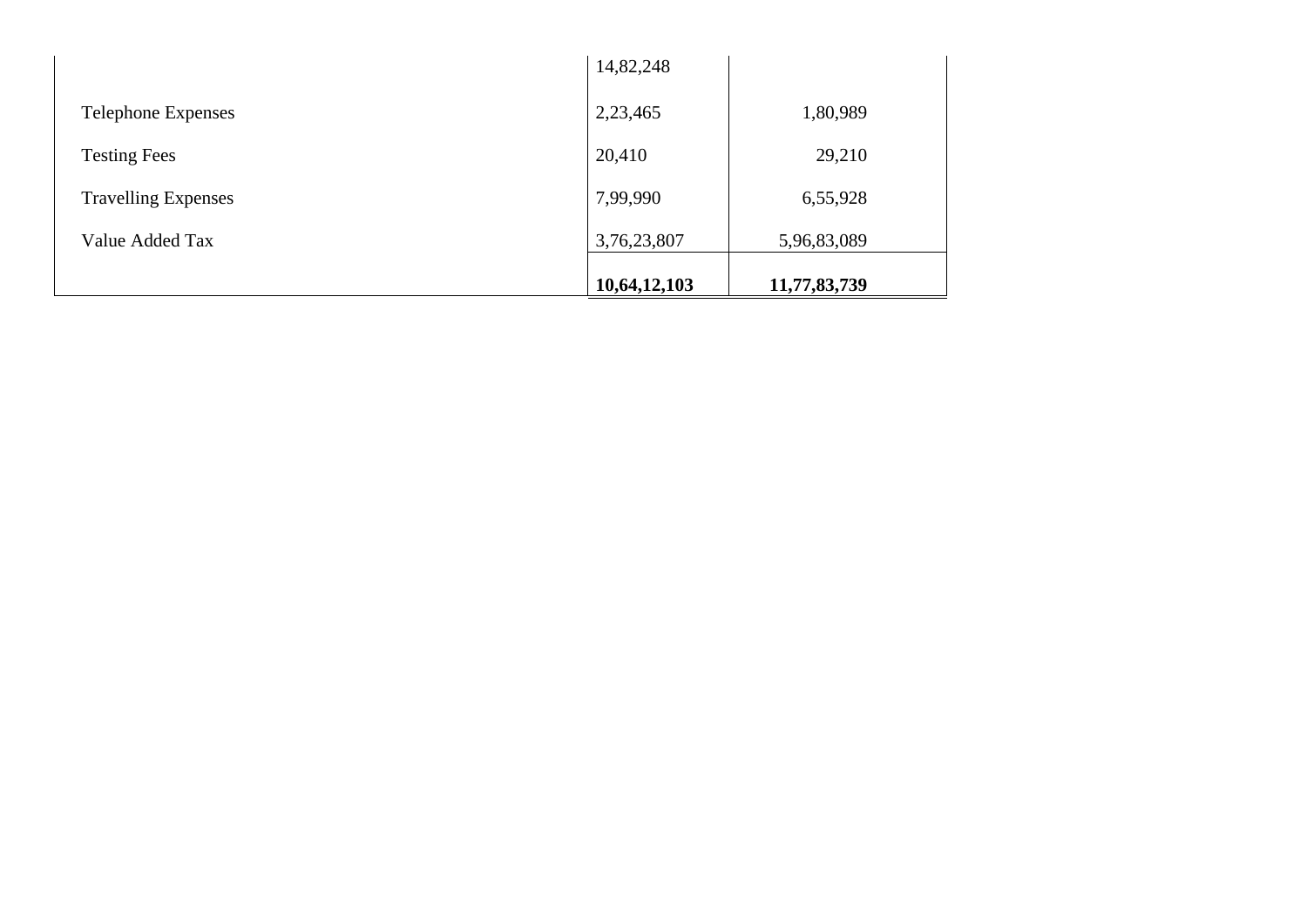#### **20. SIGNIFICANT ACCOUNTING POLICIES**

#### **(i). BASIS OF PREPARATION:**

These financial statements have been prepared in accordance with the Generally Accepted Accounting Principles in India ('Indian GAAP') to comply with the Accounting Standards specified under Section 133 of the Companies Act, 2013, read with Rule 7 of the Companies (Accounts) Rules, 2014 and the relevant provisions of the Companies Act, 2013. The financial statements have been prepared under the historical cost convention on accrual basis. Accounting Policies have been consistently applied by the company.

#### **(ii). USE OF ESTIMATES:**

The preparation of the financial statements in conformity with the generally accepted accounting principles requires estimates and assumptions to be made that affect the reported amount of assets and liabilities on the date of financial statements and the reported amount of revenues and expenses during the reporting period. Management believes that the estimates used in the preparation of financial statement are prudent and reasonable. Future results could differ from these estimates. Difference between the actual results and estimates are recognized in the period in which the results are known / materialized

#### **(iii). INVENTORY:**

Inventories are valued as under:

- a) Finished goods at cost including production overheads.
- b) Packing Materials and Work In Progress at cost.

All the duties and taxes have been considered while valuing the inventory, in accordance with provisions of section 145A of the Income Tax Act, 1961.

#### **(iv). REVENUE RECOGNITION:**

In appropriate circumstances, revenue is recognized on accrual basis when no significant uncertainty as to determination or realization exists.

Sales are accounted for on gross sales including excise duty & value added Tax.

Sales are accounted on dispatch of goods from the company premises.

All the items of expenses and income are accounted on accrual basis.

#### **(v). FIXED ASSETS AND DEPRECIATION:**

Tangible fixed assets are stated at cost of acquisition includes inward freight, nonrefundable duties, taxes and other directly attributable incidental expenses, net of CENVAT credit and value added tax. Depreciation is provided as per the Written Down Value Method on the basis of useful life specified in the schedule II of the Companies Act, 2013.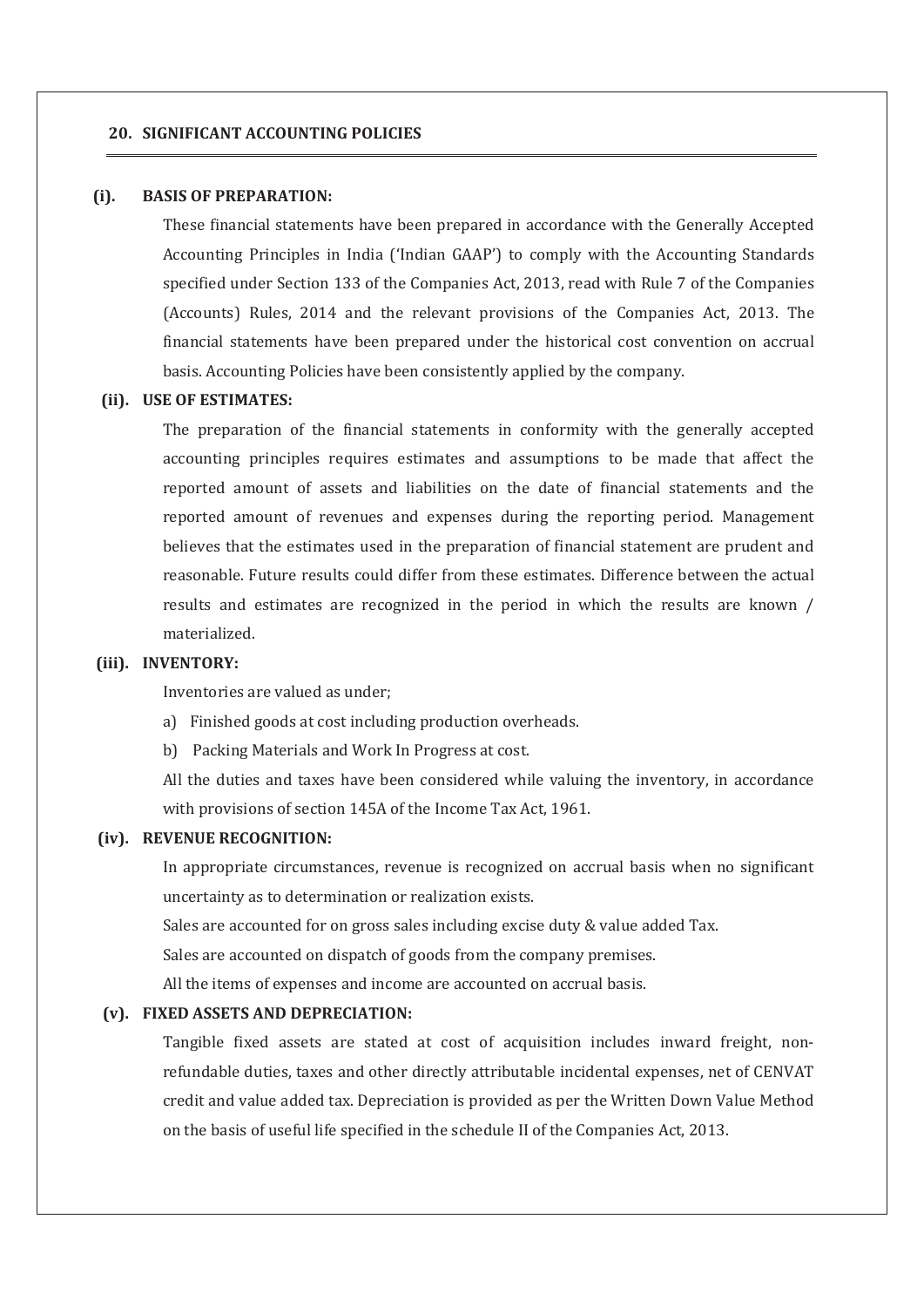#### **(vi). EMPLOYEE BENEFITS:**

#### **Short – Term Employee Benefits:**

#### **Bonus :**

The Company has provided for Bonus, payable to its employees, for their services rendered during the year, as per the Company's rules and policy, on an undiscounted basis.

#### **(vii). BORROWING COST:**

Borrowing Cost relating to acquisition, construction of fixed assets or production of qualifying assets which takes substantial period of time to get ready for its intended use are also included to the extent they relate to period till such assets are ready to be put to use. Other borrowing Cost are recognized as an expense in the period in which these are incurred.

### **(viii). SEGMENT REPORTING:**

In terms of AS-17 on "Segment Reporting" the company neither has more than one business segment nor more than one geographical segment requiring separate disclosures as there are no more distinguishable component or economic environments of the enterprise engaged in providing individual product or service or a group of related products or services and the same are not subjected to different risks and returns either of business or geographical segments.

#### **(ix). EARNING PER SHARE:**

The basic earnings per Share is calculated by dividing the Net profit or loss for the year attributable to Equity Shareholders by the weighted average number of equity shares outstanding during the year. The basic and diluted EPS are same as the company has no potential Equity shares.

#### **(x). TAXES ON INCOME:**

Current tax is determined as the amount of tax payable in respect of taxable income for the year. Deferred tax is recognized, on timing difference, being the difference between taxable incomes and accounting income that originate in one period and are capable of reversal in one or more subsequent periods. Where there is unabsorbed depreciation or carry forward losses, deferred tax assets are recognized if there is virtual certainty that sufficient future taxable income will be available against which such assets can be realized. Other deferred tax assets are recognized only to the extent there is reasonable certainty of realization in future. Such assets are reviewed at each Balance sheet date to reassess realization. Deferred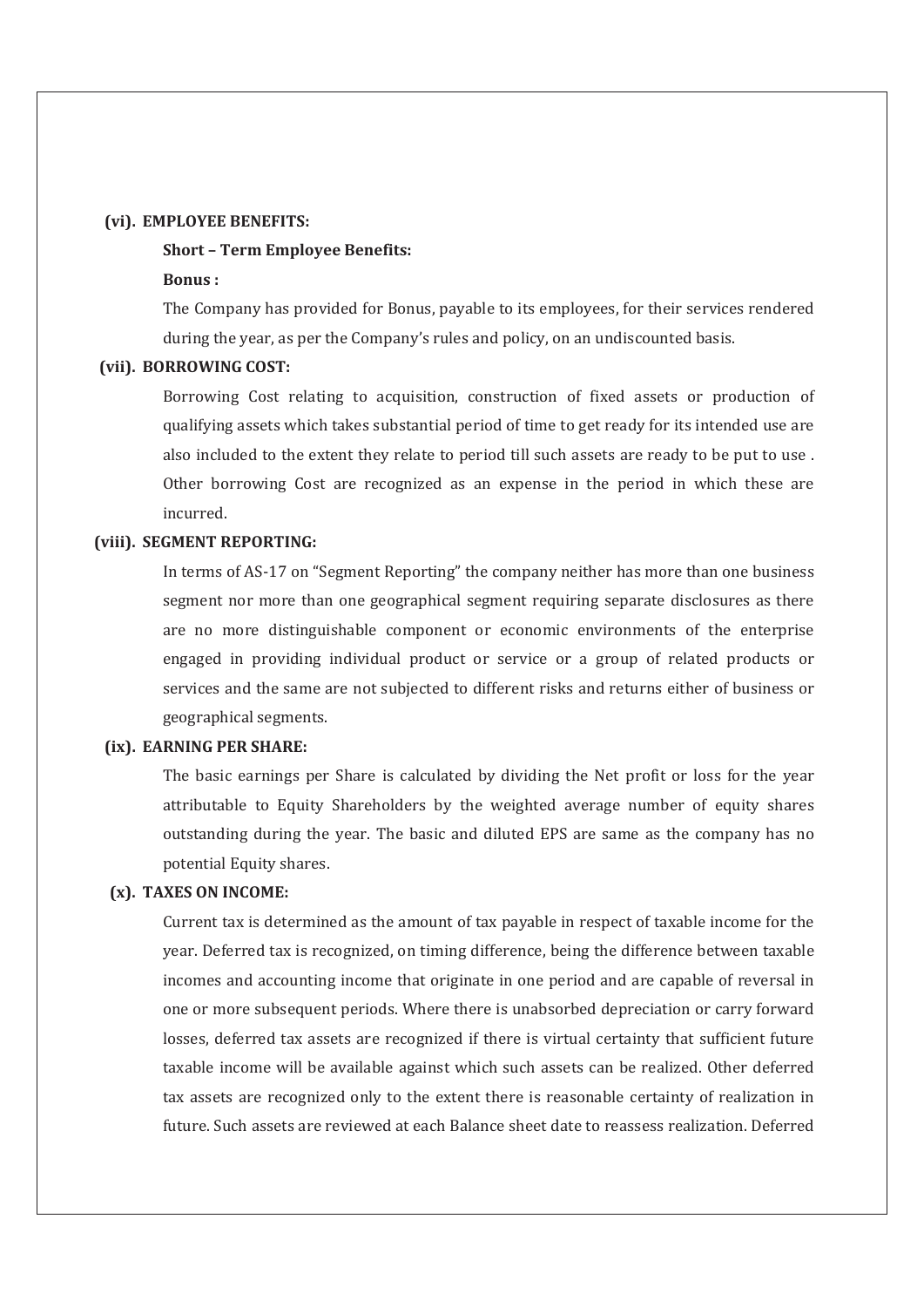tax assets and liabilities are measured using the tax rates and tax laws that have been enacted or substantively enacted by the balance sheet date.

#### **(xi). PROVISION, CONTINGENT LIABILITIES AND CONTINGENT ASSETS:**

Provisions involving substantial degree of estimation in measurement are recognized when there is a present obligation as a result of past events and it is probable that there will be an outflow of resources. Contingent Assets are neither recognized nor disclosed in the financial statements.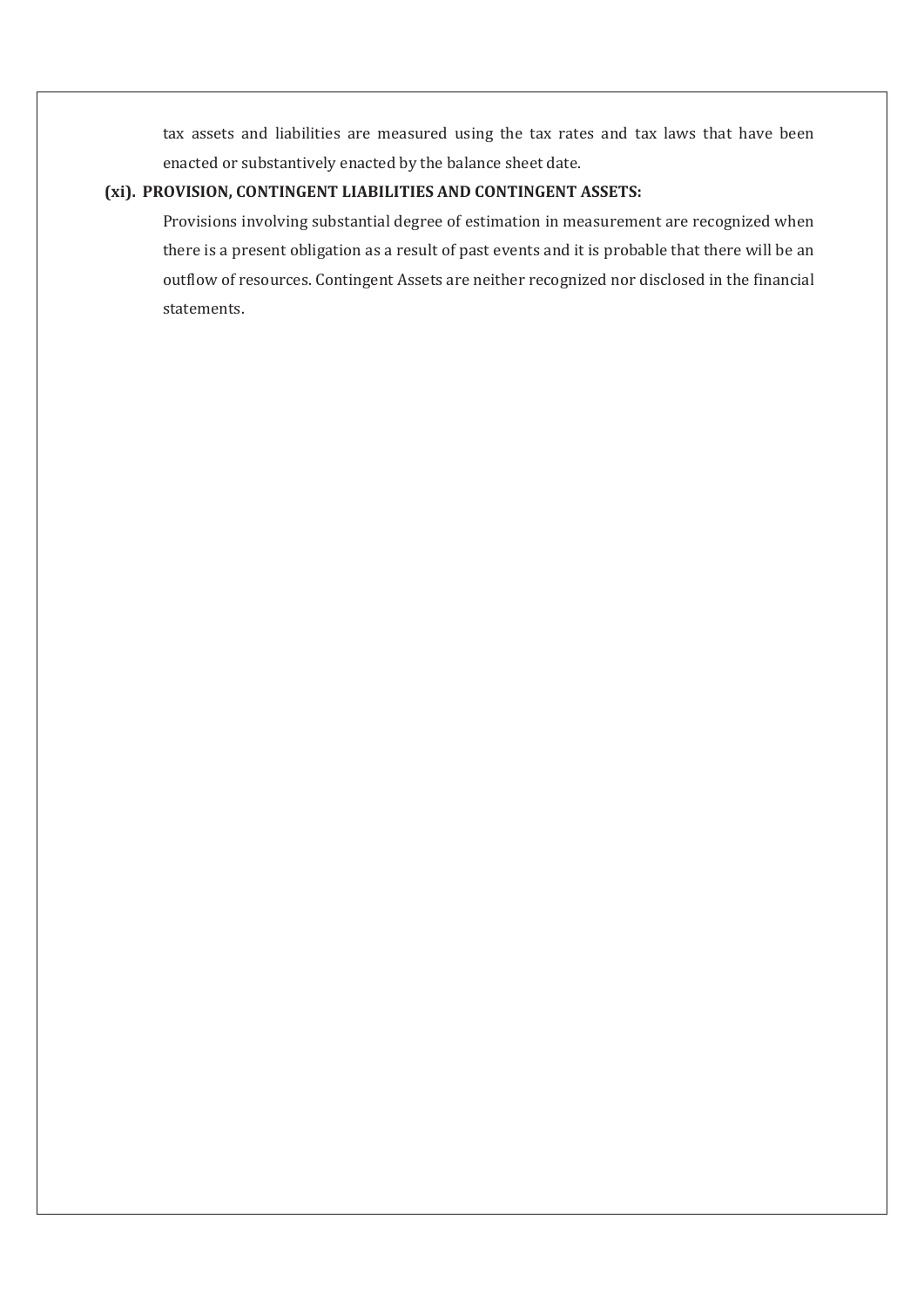#### **21. ADDITIONAL NOTES TO FINANCIAL STATEMENTS:**

# **21.1 CONTINGENT LIABILITIES NOT PROVIDED FOR:**

There are no contingent liabilities which are not provided for.

# **21.2 EARNINGS PER SHARE (EPS):**

| Weighted Average No. Of Equity shares. (Weighted | 5950252     |
|--------------------------------------------------|-------------|
| Average is calculated on day basis)              |             |
| Profit after tax for the year (Rs)               | 2,66,04,523 |
| Earning per share (Rs.)                          | 4.47        |

- 21.3 In the opinion of the Board, Current Assets, Loans and Advances are approximately of the value stated if realized in the ordinary course of business. The provisions for all known liabilities are adequate and not in excess of the amount reasonably necessary.
- 21.4 Balances of Debtors, Creditors and Loans & Advances are subject to confirmation. Adjustments, if any, will be made at the time of reconciliation of accounts. The confirmation in respect of sundry creditors has been called for during the year.

# **21.5 RELATED PARTY TRANSACTIONS:**

List of Related Party with whom transaction were effected during the year :

| Sr. No. | Name                   | Relation                   |  |
|---------|------------------------|----------------------------|--|
|         | Rajesh R. Mittal       | Key Managerial Person      |  |
| 2       | Preeti R. Mittal       | Key Managerial Person      |  |
| 3       | Rajat R. Mittal        | Relative of Key Managerial |  |
|         |                        | Person                     |  |
| 4       | Shivshankar M. Agrawal | Director (Retired)         |  |
|         | Rajesh R. Mittal HUF   | Relative of Key Managerial |  |
|         |                        | Person                     |  |
| 6       | Naresh Walia           | Director (Retired)         |  |

Details of Related Party Transactions:

| <b>Particulars</b>          | 2015-16     | 2014-15     |
|-----------------------------|-------------|-------------|
| Deposits Accepted/(Repaid): |             |             |
| Rajesh R. Mittal            | 173398697   | 54251704    |
| Rajesh R. Mittal            | (165889158) | (57706823)  |
| Preeti R. Mittal            | 9731750     | 122876303   |
| Preeti R. Mittal            | (5487304)   | (146080153) |
| Rajat R. Mittal             | 50253226    | 65633522    |
| Rajat R. Mittal             | (57723174)  | (90902270)  |
| Rajesh R. Mittal HUF        | Nil         | 7885231     |
| Rajesh R. Mittal HUF        | Nil         | (8397701)   |
|                             |             |             |
| Interest:                   |             |             |
| Rajesh R. Mittal            | 2702131     | 743625      |
| Preeti R. Mittal            | 29343       | 1365505     |